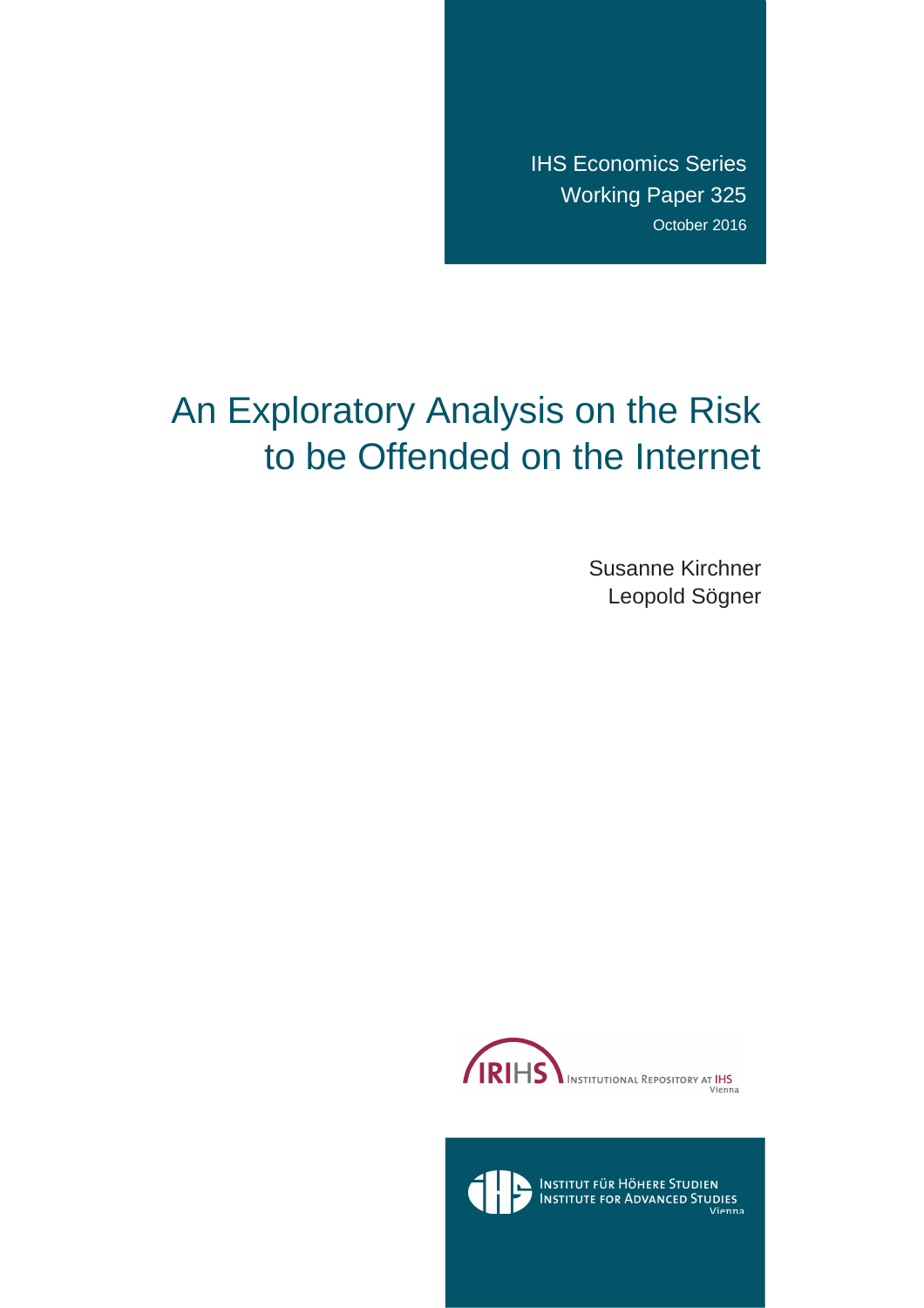

#### **Impressum**

**Author(s):** Susanne Kirchner, Leopold Sögner

**Title:**

An Exploratory Analysis on the Risk to be Offended on the Internet

**ISSN: 1605-7996** 

**2016 Institut für Höhere Studien - Institute for Advanced Studies (IHS)** Josefstädter Straße 39, A-1080 Wie[n](mailto:o%EF%AC%83ce@ihs.ac.at) E-Mail: office@ihs.ac.at Web: www.ihs.ac.at

All IHS Working Papers are available online: http://irihs.ihs.ac.at/view/ihs\_series/ This paper is available for download without charge at: https://irihs.ihs.ac.at/id/eprint/4083/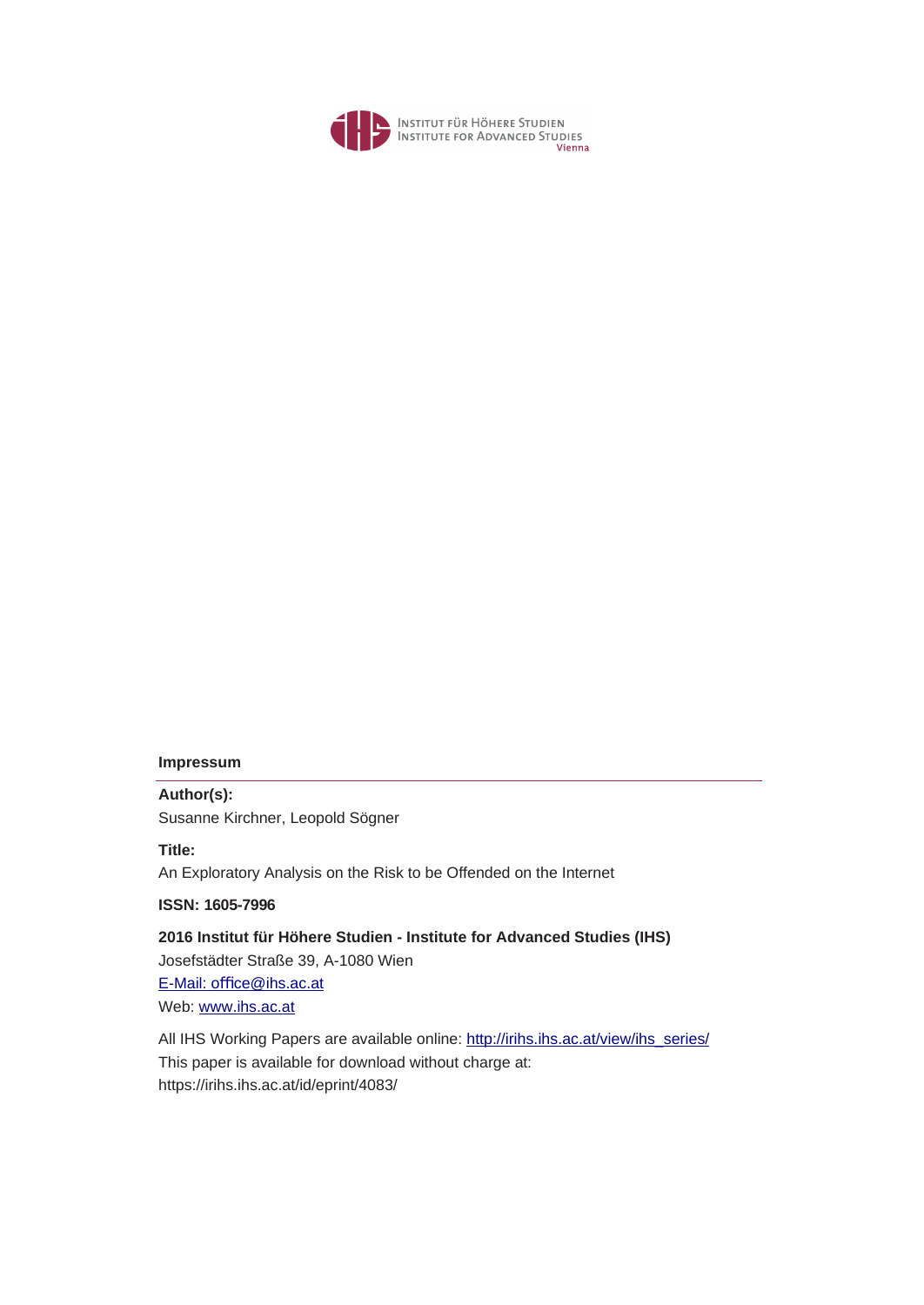## An Exploratory Analysis on the Risk to be Offended on the Internet<sup>∗</sup>

Susanne Kirchner Leopold Sögner<sup>†</sup>

October 6, 2016

#### **Abstract**

Questionnaire data is used to identify socio-demographic as well as the risk-awareness characteristics of users offended on the Internet. The data comprises a representative sample of 3,000 individuals, containing information on employment, education, age, the frequency of Internet usage and security measures taken by the users. By means of a cluster analysis, within the sub-sample of offended users, we identify a female group, where employment and education are high, a male cluster with similar characteristics, a group of urban users with low security awareness and a group of young users. Regressions show that the frequency of using the Internet increases, while to communicate only to people known in real life reduces the risk to be offended on the Internet.

**Keywords:** Cyber-Crime, Cluster Analysis, Internet Victimization.

<sup>∗</sup>The authors thank B. Angleitner, M. Gstrein, U. R¨ohsner (MAKAM Research), M. Popolari and A. Mattern (both Austrian Federal Ministry of the Interior; Sektion IV (Department  $IV(6)$ ) as well as especially Robert Kunst for interesting discussions and comments. We gratefully acknowledge funding from the Austrian KIRAS program (KIRAS security research program) financed by the Austrian Federal Ministry of Transport, Innovation and Technology.

<sup>&</sup>lt;sup>†</sup>Susanne Kirchner (kirchner@ihs.ac.at), Tel. + 43 1 59991 185, Leopold Sögner (soegner@ihs.ac.at), Tel. + 43 1 59991 182, Department of Economics and Finance, Institute for Advanced Studies, Josefstädter Straße 39, 1080 Vienna, Austria. Leopold Sögner has a further affiliation with the Vienna Graduate School of Finance (VGSF).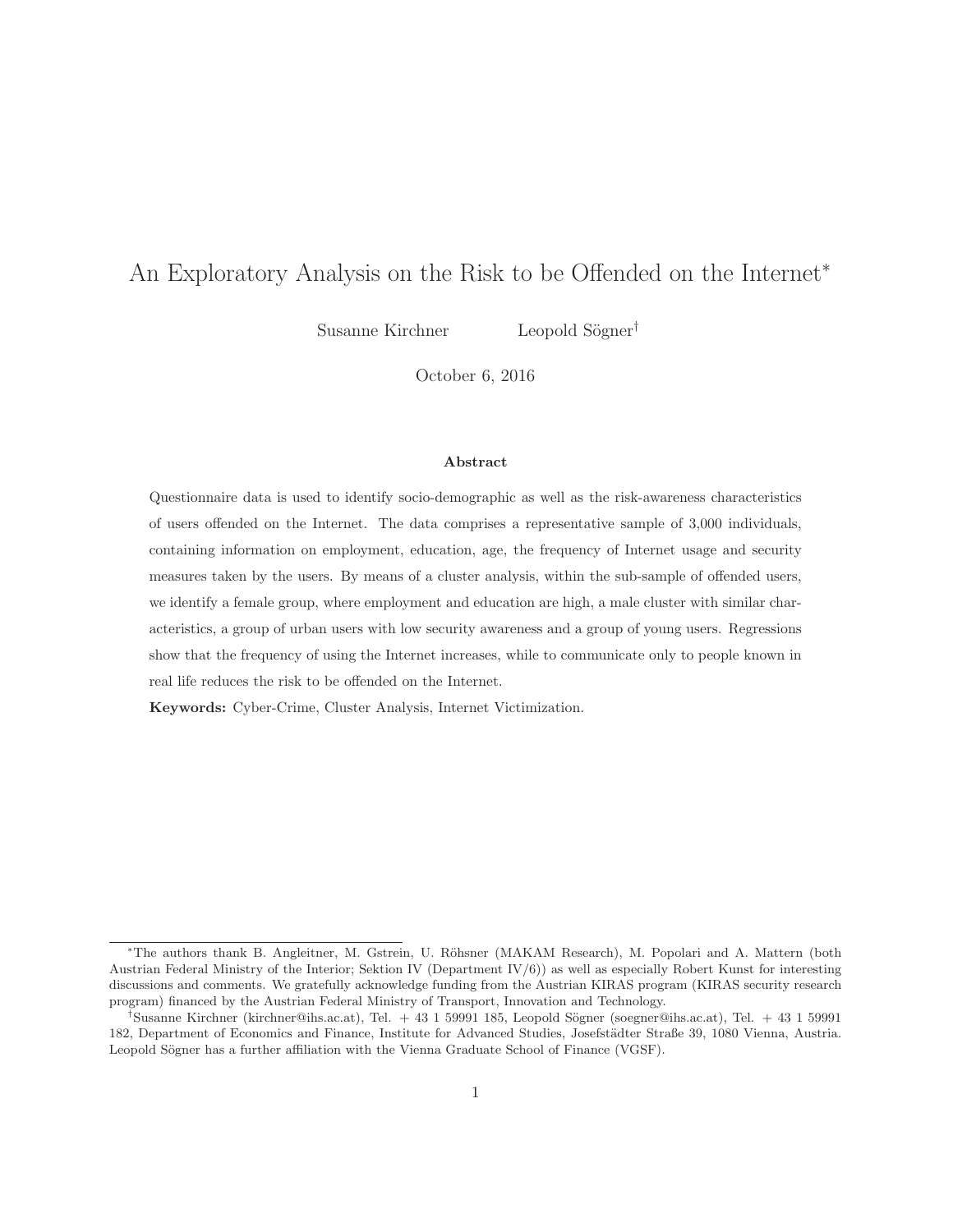#### **1 Introduction**

The growing number of providers and users of Internet services as well as social communication networks also raises security issues and resulted in the emergence of cyber-crime research (see, e.g., Hartel et al., 2011). This article uses questionnaire data and applies statistical methods to identify users and their characteristics who were subject to some form of offense on the Internet and Social media by means of a cluster analysis. In a second step, we analyze how these characteristics are related to the likelihood of being offended on the Internet. In particular, we investigate how different safety measures taken by users affect their protection against cyber-crime.<sup>1</sup>

In parallel to the emergence of cyber-crime science, for governmental institutions, such as the Ministry of the Interior and police authorities, the criminal aspects (such as theft of data, hacking, fraud, etc.) have become of particular interest (see, e.g., the study of Kirchner et al., 2015, instructed by the Austrian Federal Ministry of the Interior). To implement policies with the goal to improve cyber-security and to reduce crime (see, e.g., Becker, 1968; Freeman, 1999; Hartel et al., 2011; Dimkov, 2012), knowledge about the actual number of crimes committed, the socio-demographic structure of the users offended, factors (variables) raising the probability of an offense as well as the cost of Internet crime becomes important (for a cost-benefit for hackers and the cost of cyber-crime see, e.g., Kshetri, 2010; Anderson et al., 2013; Cook et al., 2014).

In addition, also governmental as well as non-governmental institutions provide guidelines how to responsibly use information technology. Such commandments are e.g. provided by CPSR (2015), E.C. (2016) or OeIAT (2016). For these institutions, knowledge on the socio-demographic structure of the users offended as well as user characteristics connected to offenses can be helpful to provide target group specific information, with the goal to increase the risk-awareness and to reduce the risk to be offended. Regarding the effectiveness of security awareness, Bullée et al. (2015) showed in experiments that measures to increase security awareness turned out to be statistically significant.

Let us relate this article to recent literature: An overview on recent developments and results in cybercrime science is e.g. provided in Hartel et al. (2011) and Dimkov (2012). Regarding academic publications in the field of cyber-crime research, almost recently, Hartel et al. (2011) intensively searched through literature in various academic disciplines and concluded that "In spite of our efforts we have failed to find

<sup>1</sup>For some more detailed definitions on cyber-crime see Appendix A.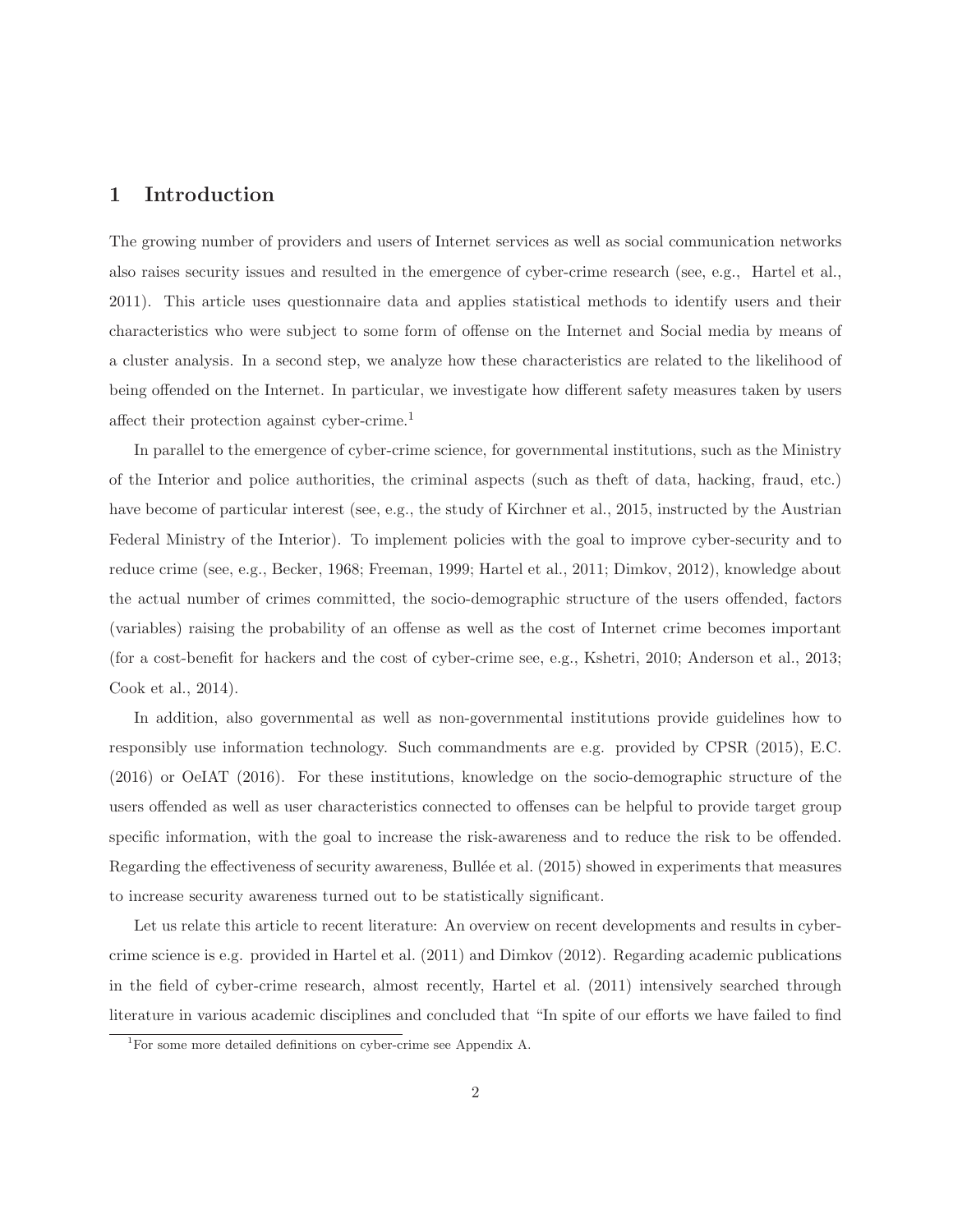documented scientific studies of how Information Security effectively prevents cyber-crime." By looking for causes of this gap, the authors claim that problems in information security are hardly reported to the police for several reasons. For example, a problem in the information security system can but need not result in crime or firms try to solve problems internally.

Cyber-bullying was investigated in the empirical study of Hinduja and Patchin (2008). The authors used an on-line survey tool to collect data from 6,800 users in the time span December 2004 to January 2005. After focusing on the group of users not older than 17 years and data cleaning, the authors ended up with data from 1,378 users. The response variables constructed by the authors are two victimization variables ("general/serious cyber-bullying victimization") and two offending variables ("general/serious cyber-bullying offending"). Regarding serious cyber-bullying victimization, the authors observe (by applying logistic regression) that the time spent at the computer, school problems and being a bullying victim in real life are positively related to victimization. Other variables such as gender, age, black/white and peer effects turned to be insignificant. Due to the different age structure of the users, relating the study of Hinduja and Patchin (2008) to the results obtained in this article is difficult.

Information security awareness of Internet users was analyzed in Tsohou et al. (2008) as well as Talib et al. (2010). While Tsohou et al. (2008) provide an overview on information security awareness, the study of Talib et al. (2010) is based on survey data containing 333 observations. The authors argue that – compared to private use — at an individual's workplace clearer legislation and regulation about IT security exist. Because of this, the authors claim that learning about Internet security mainly takes place at an individual's workplace. Then, positive spill-over effects to security awareness at home are observed. Moreover, information on the "the perception of security in e-commerce B2C (business to customer) and C2C (costumer to customer) websites" is provided by Halaweh and Fidler (2008), who followed a qualitative approach by interviewing fifteen customers and twelve organizations' managers and their IT staff.

Kirchner et al. (2015) analyzed which criminal-relevant phenomena and activities do occur in social media, to what extent did they reach so far, and which methods to attack users were applied. By using questionnaire data, containing information from 3,000 individuals, the study shows that Facebook (used by 62% of the people asked in the questionnaire), WhatsApp (50%) and YouTube (46%) are those social media, which are used most frequently in the age group 14 - 49 years old. Regarding police relevant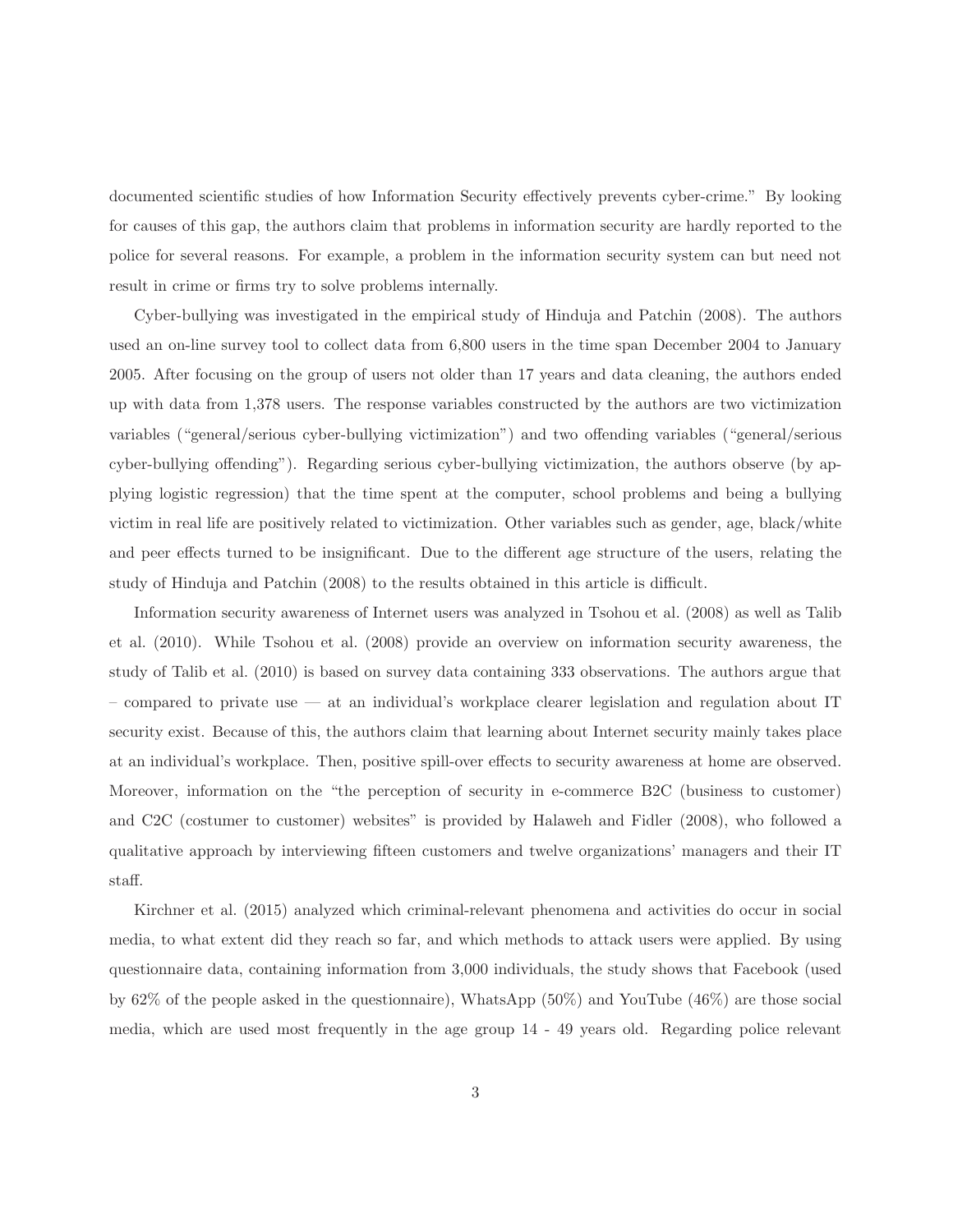issues, Kirchner et al. (2015) observed that defective software/malware, hacking, fake accounts, cybermobbing (see also Schneider et al., 2013, and the literature cited there), phishing, cyber-bullying (see also Hinduja and Patchin, 2008), cyber-stalking, profile copying, sexting (see also Lee et al., 2013), and happy slapping are the most frequent ways how users were offended (the order of these terms corresponds to their frequency of occurrence).

This article uses the questionnaire data collected by Kirchner et al. (2015) and identifies groups of offended Internet users. In particular, Section 2 describes the data. To obtain information on the securityawareness and the socio-demographic characteristics of the users offended, Section 3 first presents results obtained by means of a cluster analysis. In a second step logit and probit regressions are performed to investigate the impact of user characteristics on the risk to be offended on the Internet. Section 4 concludes.

### **2 Data**

A very first step to investigate the risk of being offended on the Internet is to look on the number of notifications and complaints collected by police authorities. For example, the Austrian Ministry of the Interior collects the number of notifications on a yearly basis (for Austria, see e.g., BM.I, 2015, "Austrian Security Report"). This report shows the following: For 2014 a decline in the area of Internet crime is reported (-10.8% compared to 2013), while for the last decade an increase from 1,794 notified offenses in 2005 to 8,966 notified offenses in 2014 is observed. After the significant rise in the last decade and the decrease in 2014, the criminal offenses are less than 10,000, which corresponds to approximately 0.1% of the total Austrian population. The number of notified offenses is to be found mainly in the area of cyber-crime in a broader sense, and particularly, in the field of Internet fraud.

During the same periods, also the number of complaints increased enormously. In particular, from 1,151 in 2005 to 7,667 complaints in 2013. In parallel to the number of notifications, the complaints with respect to Internet fraud fell by 13.5% in the year 2014. However, the value of 6,635 complaints in 2014, is imperceptibly higher than the value in 2012, where 6,598 complaints were observed. In addition, police authorities are also concerned about a large dark field in the area of cyber-crime, and point out that new criminal phenomena are in progress (see Bundeskriminalamt, 2015).

To obtain more detailed information, this article uses data from the study of Kirchner et al. (2015),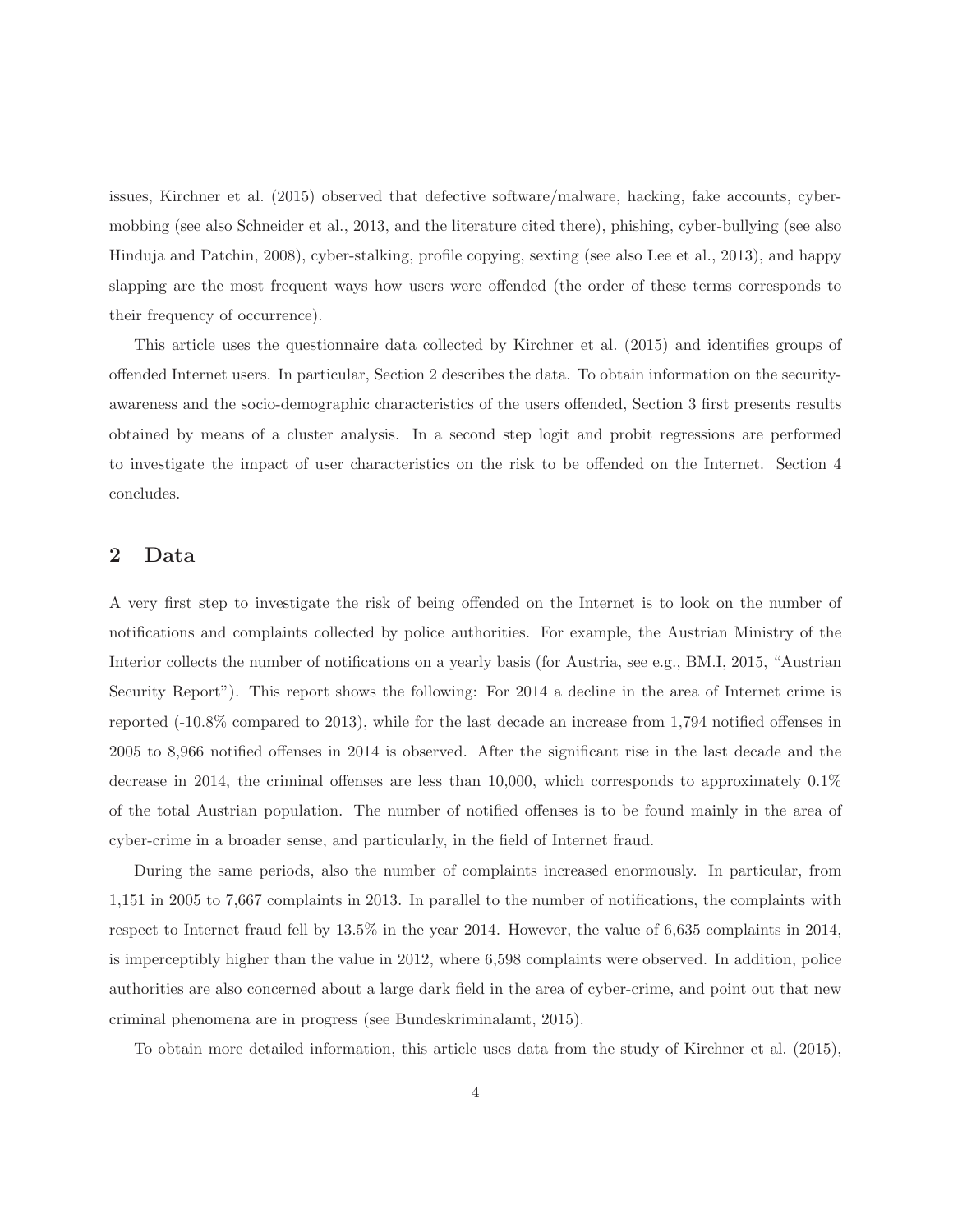|       | Total  | N.A. | (′)   |
|-------|--------|------|-------|
| Men   | 1510   | 6    | 248   |
| $\%$  | 50.3%  | 0.4% | 16.4% |
| Women | 1490   | 16   | 222   |
| $\%$  | 49.7%  | 1.1% | 14.9% |
| Total | 3000   | 22   | 470   |
| $\%$  | 100.0% | 0.7% | 15.7% |

<sup>a</sup> Number of male and female participants in the study of Kirchner et al. (2015). Sample size  $N = 3,000$ . The table presents the number of men and women who were already confronted with cyber-crime. O stands for personally confronted with cyber-crime, while N.A. stands for no answer.

where data on socio-demographic factors as well as on offenses on the Internet were collected for a target group of  $N = 3,000$  representative users with an age between 14 and 49 years (more details on the data collection process are provided in Appendix B). Table 1 presents some descriptive statistics obtained from this questionnaire data. For the sample of  $N = 3000$ , the number of people personally confronted with cyber-crime is  $\mathcal{O} = 470$ . Comparing the rate  $\mathcal{O}/N \approx 16\%$  to the notification rate of approximately 0.13%, based on the data provided in BM.I  $(2015)^2$ , strongly supports the arguments provided e.g. in Appendix A of Hartel et al. (2011), who claimed that the number of offenses is above the number of offenses notified by the police. The differences observed between the male and the female population turned out to be small (this difference is also statistically insignificant at a 5% significance level).

Next, the data collected by Kirchner et al. (2015) is used to construct  $k' = 21$  variables. In more formal terms, the data  $\mathbf{X}' \in \mathbb{R}^{N \times k'}$  contains the observations  $\mathbf{x}'_n = (y_n, x_{n2}, \dots, x_{nk'})^\top \in \mathbb{R}^{k'}$  for  $n =$  $1, \ldots, N = 3,000.^3$  The variables  $y_n, x_{ni}, i = 2, \ldots, k'$ , are:

- $y_n$ : The binary variable Attacked, where 0 implies that the corresponding individual was not personally offended on the Internet or social media, while the variable is 1 if the user was offended personally. Hence,  $\mathcal{O} = \sum_{n=1}^{N} y_n$ .
- $x_{n2}$ : The variable F requency, measuring the frequency of Internet and social network usage. This variable is an integer ranging from 0 to 2. The value 0 stands for no current use of social networks, 1 stands

<sup>&</sup>lt;sup>2</sup>To obtain an estimate of the notification rate, we use the Austrian population ( $\approx 8.5$  million) in 2014 and an estimate of the percentage of users in Austria (82%) in 2015, which is supposed to be a good approximation for the year 2014, from Statistik Austria (2015). Then 8966/(0.82 · 8500000) ≈ 0.00129.<br><sup>3</sup> For vectors and matrices boldface notation is applied. That is to say, **z** ∈ R<sup>p</sup> denotes a p-dimensional column vector,

 $\mathbf{Z} \in \mathbb{R}^{p \times q}$  a  $p \times q$  matrix.  $z_i$  stands for the *i*-th coordinate of the column vector **z**.  $\mathbf{z}^{\top}$  denotes the transpose of **z**.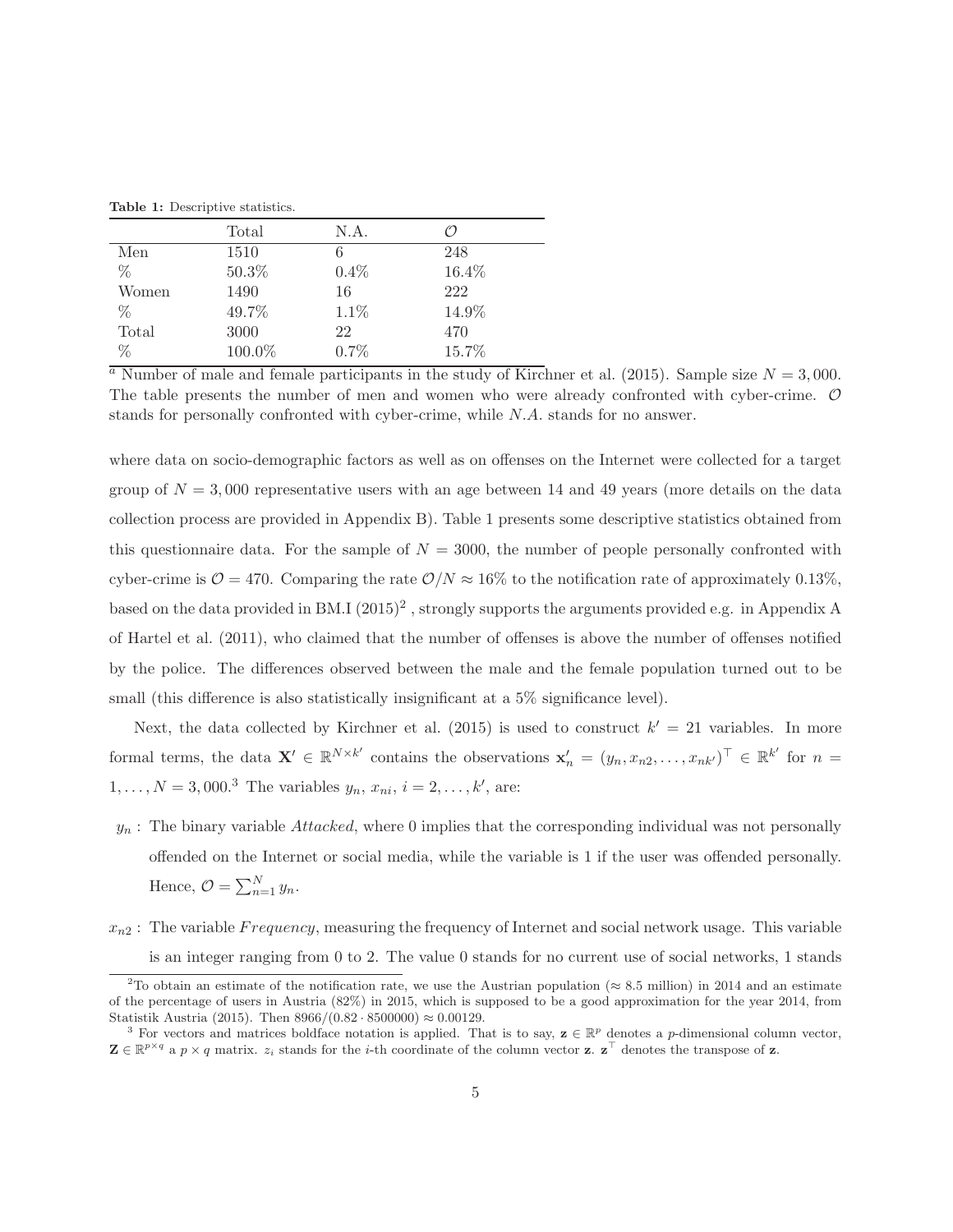for occasional use and 2 for frequent use.

- $x_{n3}$ : The binary variable *Gender*, where 0 stands for male and 1 for female.
- $x_{n4}$ : The integer variable  $Age$ , measured in years.
- $x_{n5}$ : The variable *Inhabitants* approximates the number of inhabitants of the city where the individual currently lives. Here, the following categories are used: 1 stands for  $< 10,000$  inhabitants, 2 stands for more than or equal to 10, 000 and less than 50, 000 inhabitants, 3 stands for more than or equal to 50,000 and  $\lt$  100,000 inhabitants, 4 stands for more than or equal to 100,000 and  $\lt$  250,000 inhabitants, while 5 stands for  $\geq 250,000$  inhabitants.
- $x_{n6}$ : The integer variable *Employment* denotes the current employment status, where 0 stands for unemployment, 1 for part time employment and 2 for full employment. On leave, retirement, apprenticeship, civil- or military service and pupils are treated as missing values.
- $x_{n7}$ : The variable Human Capital (Education), measuring the highest level of education obtained by individual n. This variable is equal to 1 if no school was completed, to 2 if the highest degree is from a secondary modern school ("Pflichschulabschluss in the Austrian school system), to 3 if an apprenticeship, a school without general qualification for university entrance ("Berufsbildende mittlere Schule" or "Allgemeinbildende höhere Schule ohne Matura" in the Austrian school system) was completed, to 4 if a grammar school or an equivalent degree ("Berufsbildende höhere Schule" (e.g., HAK, HLW, HTL) in the Austrian school system) was completed, while 5 stands for some university degree (or (almost) equivalent degrees like "Abiturientenlehrgang, Kollege, Pädagogische Akademie" in the Austrian education system).
- $x_{nS,j}$ : Binary Security/Incertitude variables: The variable  $x_{nS,j}$ ,  $j = 1, \ldots, 14$ , is set to 0 if an individual did not consider the corresponding security issues as relevant, while the value of the variable is one if the individual cared about that particular Internet security issue. The variables considered are  $x_{nS,1}$ , 'adapt protection settings at the first registration',  $x_{nS,2}$ , 'regularly change password',  $x_{nS,3}$ , 'use different passwords at various platforms',  $x_{nS,4}$ , 'install safety software',  $x_{nS,5}$ , 'do not use unsecured WLAN connections',  $x_{nS,6}$ , 'only communicate with persons known in real life',  $x_{nS,7}$ , 'never provide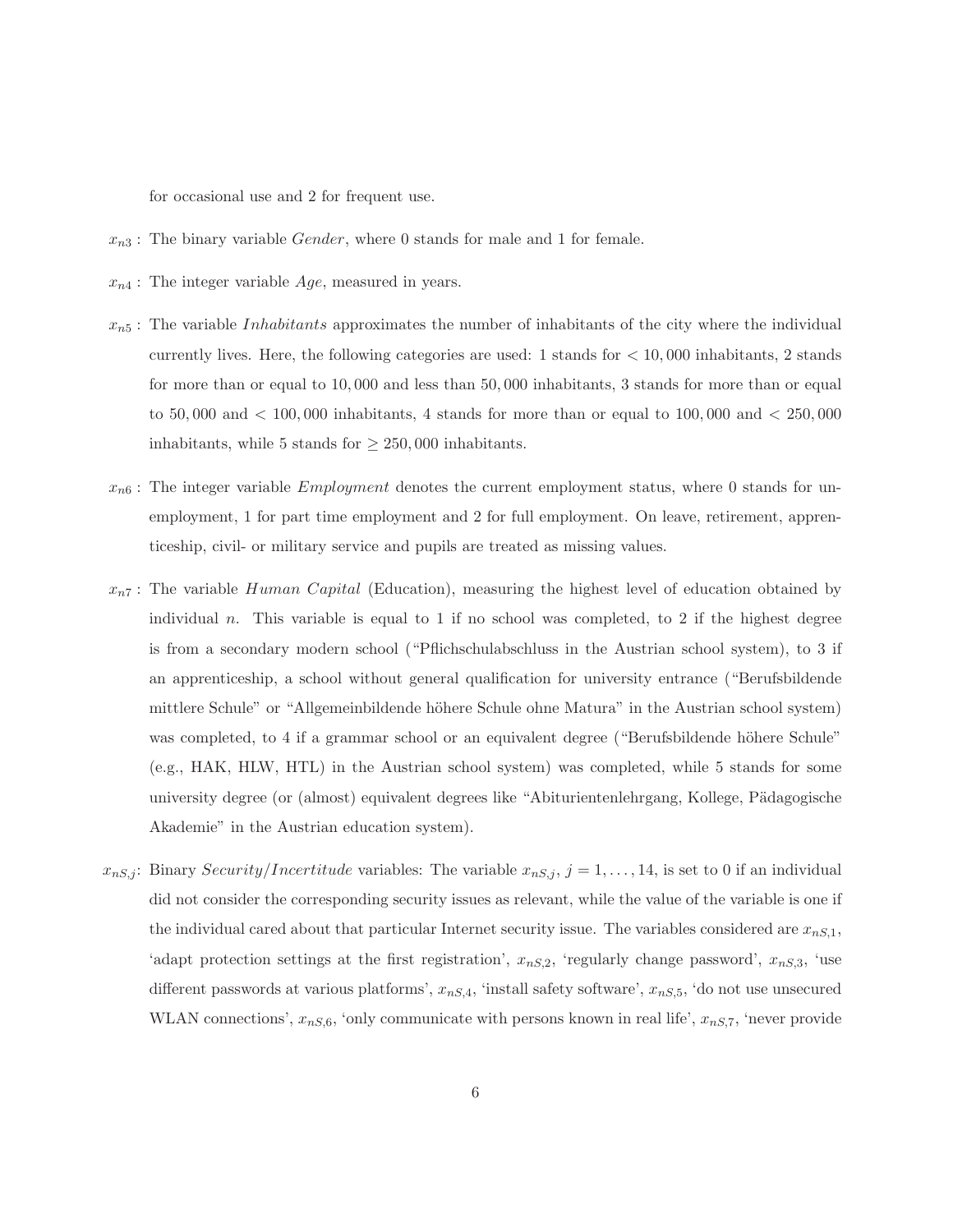personal information',  $x_{nS,8}$ , 'read terms and conditions carefully at every registration',  $x_{nS,9}$ , 'deactivate automatic save password facilities',  $x_{nS,10}$ , 'delete cookies',  $x_{nS,11}$ , 'hide/tape microphone and camera', the incertitude variable  $x_{nS,12}$ , 'use common sense', the security variable  $x_{nS,13}$ , 'do not use social networks', as well as the incertitude variable  $x_{nS,14}$ , 'user does not care about any security issues'.

Sample means and standard deviations for the variables  $y_n$  and  $x_{ni}$ ,  $i = 1, \ldots, 7$ , are provided in the last column of Table 2, while the sample means and standard deviations as well as correlation coefficients of  $x_{nS,j}$ ,  $j = 1, \ldots, 14$ , are provided in Table 6 in the Appendix B. If no answer is provided or if the answer "don't know" is chosen for some variable by individual n, we obtain a missing value. For  $y_n$ ,  $x_{n2}$  and  $x_{n3}$  no missing values are observed. For the variables age, inhabitants and human capital two, thirty and eighteen missing values are observed. For the variable Employment where on leave, retirement, apprenticeship, civil- or military service and pupils are treated as missing values we get 616 missing values, while for each of the security/incertitude variables  $x_{nS,j}$  681 missing values are observed. For the cluster analysis performed in Section 3 all  $N = 3,000$  observations can be used by setting the contribution for the corresponding variable to zero when obtaining the distance function, while for the regression analysis observations  $\mathbf{x}'_n$  containing missing values were excluded by the software package.

#### **3 Results**

This section investigates the questions: (i) 'What groups of persons show an insufficient problemconsciousness concerning cyber-crime and thus being at particular risk?' and (ii) 'What variables increase/decrease the risk to be offended on the Internet?'. Regarding the first question we perform a cluster analysis, while the second question is investigated by means of regressions.

Hence, the first goal of this exploratory analysis is to group (cluster) the data described in Section 2, such that the individuals in the same cluster have stronger similarities than the individuals collected in the other clusters. To perform the cluster analysis in a more parsimonious setting and to avoid similarities in  $x_{nS,1},...,x_{nS,14}$  to dominate the clustering results, the security variable  $x_{nS,1}$  is selected from  $x_{nS,1},\ldots,x_{nS,14}$  when performing the cluster analysis. Hence, the observations used to perform the cluster analysis are  $\mathbf{x}_n = (y_n, x_{n2}, \dots, x_{n7}, x_{n5,1})^\top \in \mathbb{R}^k$ , where  $k = 8$ , for  $n = 1, \dots, N = 3000$ . The data used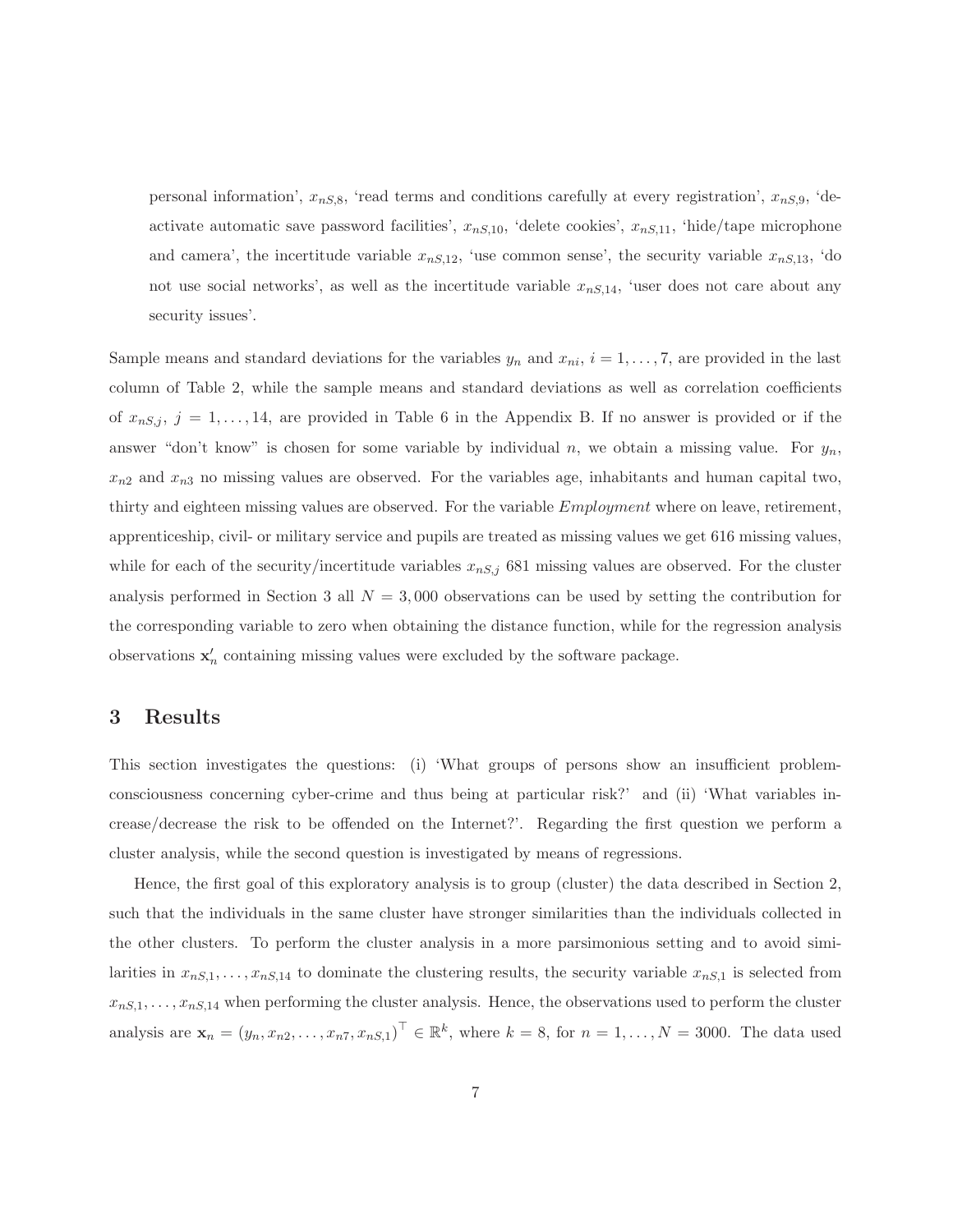to perform the cluster analysis is abbreviated by  $\mathbf{X} \in \mathbb{R}^{N \times k}$ , collecting the observations  $\mathbf{x}_n$ ,  $n = 1, \ldots, N$ . Additionally, a distance function measuring the dissimilarity between the observations  $\mathbf{x}_n$  and  $\mathbf{x}_m$  has to be chosen. In this section we apply  $l_1$ -distances (= sum of absolute distances or Manhattan distances; see equation (3) in the Appendix C). To measure dissimilarities between clusters the "unweighted pair-group average method" is used (see equation (5) in the Appendix C).

In this article we apply *agglomerate hierarchical clustering* techniques, which start with N clusters (i.e. each observation n is a cluster) and then, based on the distance between groups, groups are merged. This merging procedure is continued until one cluster (containing all elements of **X**) is remaining. In particular, the agglomerate hierarchical clustering algorithm agnes described in Kaufman and Rousseeuw (1990)[Chapter 5] and implemented in the software package R by Maechler et al. (2015) is applied. For more details see Appendix C.

By applying this clustering technique to our data **X**, we observe a high agglomerative coefficient of  $AC = 0.98$  (see equation (6) in Appendix C), measuring the quality of the clustering method applied to the data. Based on the dendrogram (see Figure 1 in Appendix C) and with the goal to get a parsimonious description of the data, we decided to present the result where the data **X** is clustered into twelve groups. This decision is based on the observation that for the branches on the top of the clustering tree larger differences are observed, while for a larger number of clusters the differences in the variables of interest for this study become small.<sup>4</sup>

Table 2 presents results when  $I = 12$  groups are considered. The columns 2 to 13 present the groupspecific mean values and the group-specific standard deviations within the corresponding cluster  $\mathscr{C}_i$ . The last column presents the sample means and the sample standard deviations for each variable, obtained from  $N = 3,000$  observations. The last row presents the number of individuals assigned to cluster  $\mathcal{C}_i$ ,  $i = 1, \ldots, I = 12$ . Note that the mean value for the variable Attack corresponds to the percentage of the individuals offended on the net, i.e.  $\frac{\mathcal{O}}{N} = \frac{470}{3000} = 0.1567$ .

In the following we focus on individuals who have been offended on the Internet or social media. From Table 2 we observe that all individuals offended on the Internet are contained in the clusters  $\mathcal{C}_6$ ,  $\mathcal{C}_7$ ,  $\mathcal{C}_9$ ,  $\mathscr{C}_{10}$  and  $\mathscr{C}_{11}$ . These clusters only contain offended users (note that the within-group sample standard deviations of the variable Attacked are zero). By adding up these numbers we get 470.

<sup>&</sup>lt;sup>4</sup>Results for  $I = 4, 8$  and 16 groups with  $l_1$  distances and for  $I = 4, 8, 12$  and 16 groups with Euclidean distances are provided in Appendix D.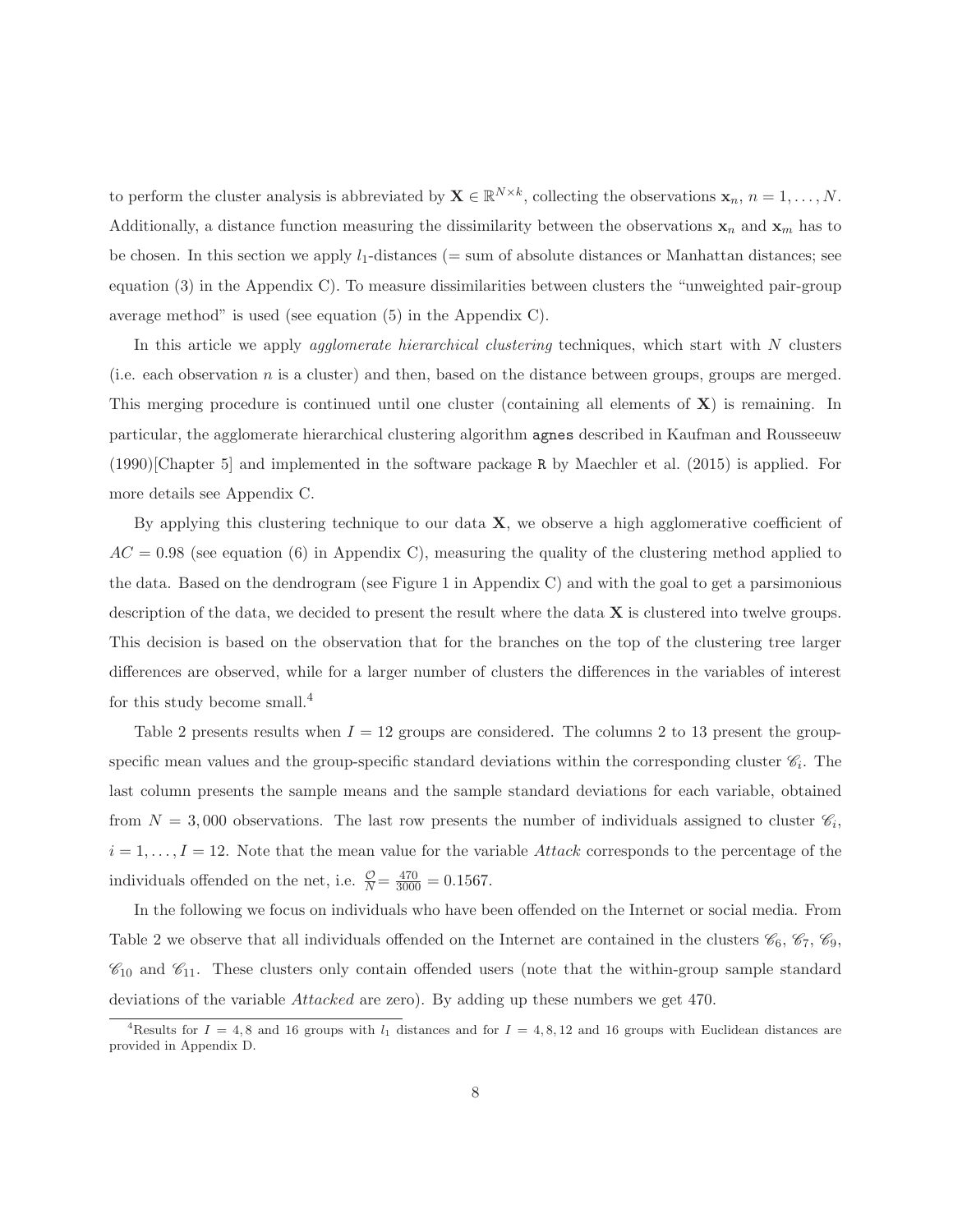Regarding the socio-demographic factors as well as risk-awareness we observe the following: Class  $\mathscr{C}_6$ contains almost only women (the mean of the group-specific gender variable is 0.923), who have a mean age around 34 years and within group standard deviation for the variable age of 9.282, i.e. the age structure of this class approximately corresponds to the age structure of the full sample. In addition, the members of  $\mathcal{C}_6$  live in smaller cities and have in the mean a high level of education as well as employment. The class specific mean of the variable *Security*  $x_{nS,1}$  is close to the mean of the full sample (see last column).

The majority in class  $\mathscr{C}_7$  is male. The group-specific means of the variables Age, Inhabitants and  $x_{nS,1}$  are close to the values in cluster  $\mathcal{C}_6$ . The group-specific means of the variables *Employment* and Human Capital are slightly smaller than the values in group  $\mathcal{C}_6$ .

Class  $\mathscr{C}_9$  contains users who have been offended and live in larger cities, in particular, mainly in Vienna. For cluster  $\mathcal{C}_9$ , with the exception of the size of the city, most group-specific means are almost the same as the group-specific means of the full sample (given the standard deviations of these variables), however for the users in cluster  $\mathcal{C}_9$  the security awareness measured by the variable  $x_{nS,1}$  is very low.

Class  $\mathcal{C}_{10}$  contains young users who were offended. Last but not least, Class  $\mathcal{C}_{11}$  contains only four group members. For these users we get the contradicting result that these users were offended  $(y_n = 1)$ although they did not use the Internet  $(x_{n2} = 0)$ . In addition, the security awareness of these persons is high  $(x_{nS,1} = 1)$ . This contradicting result can either be explained by mis-reporting (e.g. some interviewees hardly using the Internet reported that they currently do not use the Internet) or that these users changed their behavior after they have been offended.

After we have identified classes of offended users and their characteristics, we investigate the second question on variables increasing or decreasing the risk to be offended on the Internet. Given our data set we analyze how the variable  $Attacked$ , i.e.  $y_n$ , is affected by the variables Frequency, Gender, Age, Inhabitants, Employment, Human Capital and the Security/Incertitude variables  $x_{nS,j}$ . For example, this allows to investigate the questions whether and how the probability to be offended on the Internet is affected by gender, by age, the security awareness, etc.

To investigate these questions we have to account for the fact that  $y_n$  is a binary variable. In formal terms we consider the events  $\{y_n = 1\}$  and  $\{y_n = 0\}$ . Logit and probit regressions (see, e.g., Greene, 1997; Cameron and Trivedi, 2005) are applied to obtain estimates how the conditional probability  $\mathbb{P}(y_n = 1|\tilde{\mathbf{x}}_n)$ depends on the explanatory variables  $\tilde{\mathbf{x}}_n := (1, x_{n2}, x_{n3}, \dots, x_{n7,1}, x_{nS,1}, \dots, x_{nS,14})^\top \in \mathbb{R}^{k'}$ , where  $k' = 21$ .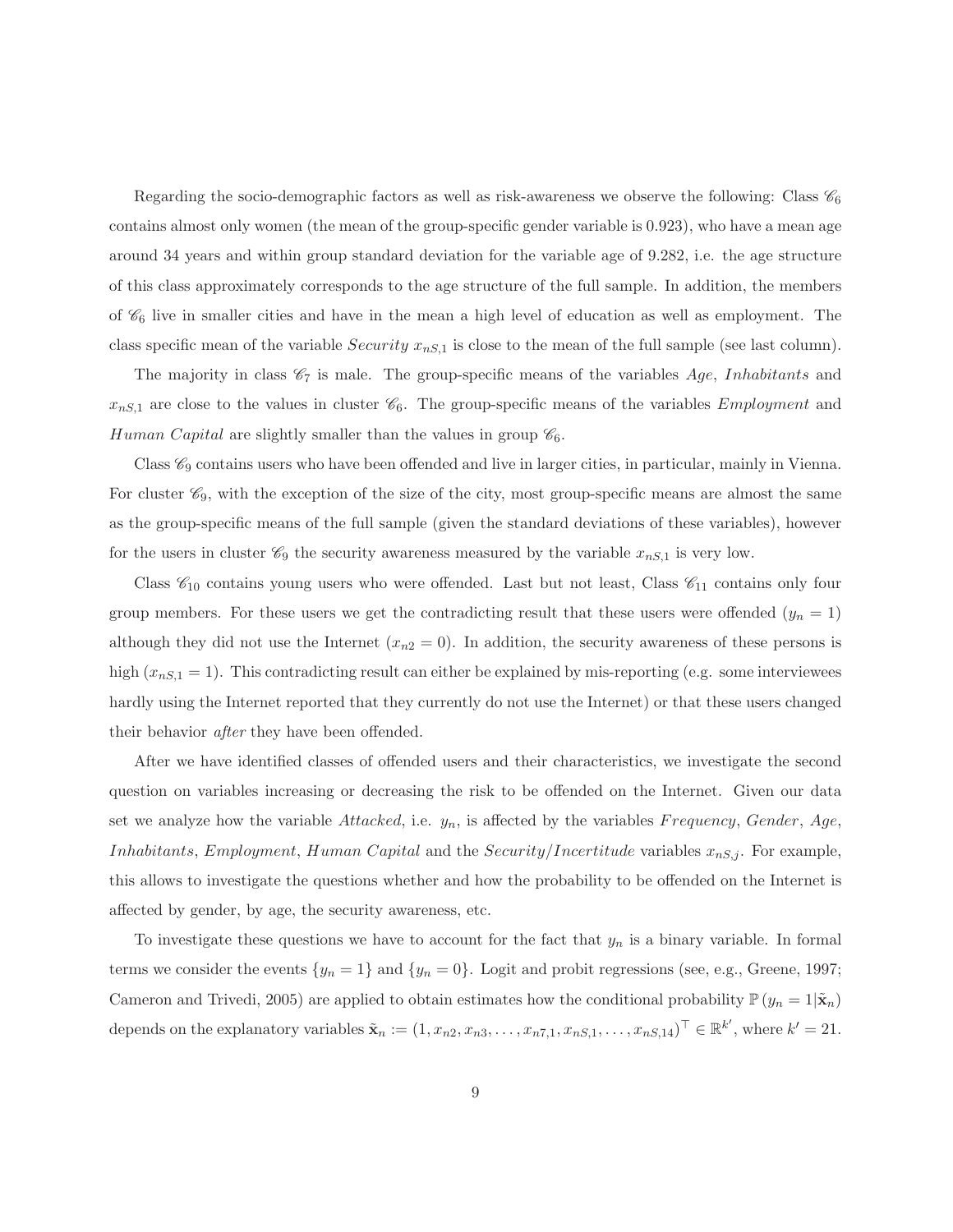By means of the 1 as the first coordinate of  $\tilde{\mathbf{x}}_n$ , we include an intercept term. In addition, we abstract from feedback effects from  $\tilde{\mathbf{x}}_n$  on  $y_n$  (in more technical terms we assume that the regressors  $\tilde{\mathbf{x}}_n$  are exogenous; see, e.g., Davidson and MacKinnon, 1993, p. 624-627).

With probit and logit models  $\mathbb{P}(y_n = 1 | \tilde{\mathbf{x}}_n) = \mathbb{E}(y_n = 1 | \tilde{\mathbf{x}}_n) = F(\boldsymbol{\beta}^\top \tilde{\mathbf{x}}_n)$ , where  $\boldsymbol{\beta} =$  $(\beta_0, \beta_2, \ldots, \beta_{k'})^{\top} \in \mathbb{R}^{k'}$ . The regression parameter  $\beta_i$  describes the impact of  $\tilde{x}_{ni}$ , i.e. the *i*th coordinate of  $\tilde{\mathbf{x}}_n$ , on the conditional probability  $\mathbb{P}(y_n = 1 | \tilde{\mathbf{x}}_n)$  (equal to the conditional expectation  $\mathbb{E}(y_n = 1 | \tilde{\mathbf{x}}_n)$ ), for  $i = 0, 2, \ldots, k' = 21$ , while  $F(\cdot)$  is called link function. For the logit model the link function is provided by the logistic function, i.e.

$$
\mathbb{P}(y_n = 1 | \tilde{\mathbf{x}}_n) = \frac{e^{\boldsymbol{\beta}^\top \tilde{\mathbf{x}}_n}}{1 + e^{\boldsymbol{\beta}^\top \tilde{\mathbf{x}}_n}}, \text{ while for the probit model } \mathbb{P}(y_n = 1 | \tilde{\mathbf{x}}_n) = \Phi\left(\boldsymbol{\beta}^\top \tilde{\mathbf{x}}_n\right), \quad (1)
$$

where  $\Phi(\cdot)$  abbreviates the distribution function of the standard normal distribution. In this article parameter estimates, denoted by  $\beta$ , of the parameter vector  $\beta$  are obtained by means of maximum likelihood estimation (by using the glm function contained in the R package AER). To investigate the question how  $\tilde{x}_{ni}$  affects  $\mathbb{P}(y_n = 1 | \tilde{\mathbf{x}}_n)$ , the marginal effects

$$
\frac{\partial}{\partial \tilde{x}_{ni}} \mathbb{E} (y_n = 1 | \tilde{\mathbf{x}}_n) = F(\boldsymbol{\beta}^\top \tilde{\mathbf{x}}_n) \beta_i , \qquad (2)
$$

can be obtained, for  $i = 0, 2, 3, \ldots, k' = 21$  (see, e.g., Greene, 1997; Cameron and Trivedi, 2005). In contrast to the linear regression model, the marginal effects described in (2) depend on the value of  $\tilde{\mathbf{x}}_n$  where (2) is evaluated. In the following analysis, the term  $ME_i$  abbreviates the marginal effect  $\frac{\partial}{\partial \tilde{x}_{ni}} \mathbb{E}(y_n = 1 | \tilde{\mathbf{x}}_n)$  evaluated at the expected value  $\mathbb{E}(\tilde{\mathbf{x}}_n)$ . We obtain an estimate of the marginal effect,  $\widehat{ME}_i$ , by replacing  $\beta$  and  $\mathbb{E}(\tilde{\mathbf{x}}_n)$  by their finite sample analogs  $\hat{\beta}$  and  $\bar{\tilde{\mathbf{x}}}_n = \frac{1}{N} \sum_{n=1}^N \tilde{\mathbf{x}}_n$ .

In contrast to the assumption of exogenous regressors, some users might have decided to 'install safety software', to 'read terms and conditions carefully at every registration', etc. *after* they had been offended and before they had been interviewed (in which case regressor endogeneity arises). If there are serious concerns that the persons interviewed behaved in this way, instrumental variable estimation should be performed, where we claim that finding good instruments for the given regression is a difficult problem. Although we can neither verify nor exclude that some interviewees acted in this way, we already observed in Table 2 inconsistent answers for a small group of interviewees (where we already argued that this can be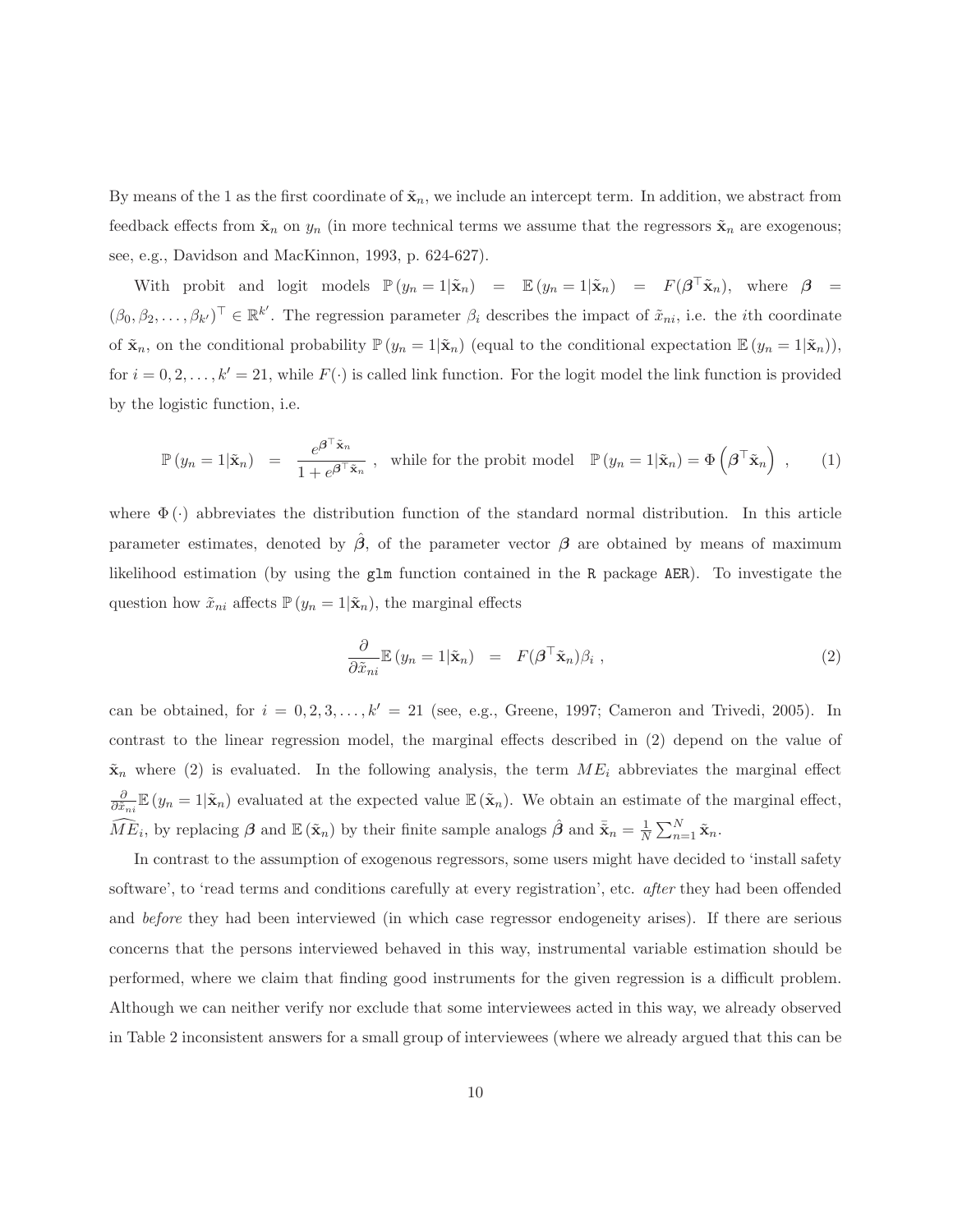due to mis-reporting or to a change in the behavior after an offense). To avoid possible problems arising from data points with inconsistent responses, we excluded those 48 observations  $\mathbf{x}'_n$  where an interviewee n reported  $y_n = 1$  and  $x_{n2} = 0$  (regressions where these observations are still included are provided in Appendix E).

Tables 3 and 4 provide the regression results. By looking at the p-values, we observe that the regression intercept and the variable F requency are highly statistically significant for both models. The higher the variable Frequency the larger the risk of an offense on the Internet. By means of the marginal effect we observe that a rise in the variable F requency by an infinitesimal unit, increases the probability to be offended by approximately 11% times this infinitesimal unit. When applying a significance level of 5% the variables Employment and Human Capital are statistically insignificant, while at the 10% significance level the variables Employment and Human Capital are (almost) significant. In more detail, for the variable Employment the p-values for the logit and the probit model are approximately 11% and 14%, while for the education variable  $Human Capital$  the p-values are  $10.4\%$  and  $9.6\%$ , respectively. Since higher *Employment* reduces the risk to be offended on a significance close to 10%, the regressions provide weak support for the learning arguments provided Talib et al. (2010). Higher education, measured by the variable Human Capital, interestingly raises to probability to be offended at a significance level close to 10%. The impacts of the variables Age, Gender, and Inhabitants are statistically insignificant (when applying significance levels  $\leq 10\%$ ). Finally, we investigate the impacts arising from the various *Security* variables  $x_{nS,j}$ . For both the logit and the probit model, the variable  $x_{nS,6}$ , 'only communicate with persons known in real life' is significant at a 5% significance level. The other  $x_{nS,j}$  are not statistically significant at significance levels  $\leq 10\%$ .

#### **4 Conclusions**

To prevent and reduce the risk of individuals to be offended on the Internet, more detailed information on the socio-demographic as well as the risk-awareness characteristics of the users with respect to Internet security becomes necessary. This study uses questionnaire data from 3,000 Austrian individuals, recently collected by Kirchner et al. (2015), to provide information on these issues. The sample used in this article, contains information on employment, education, age and the frequency of Internet usage.

First, by means of a cluster analysis we investigate the question regarding the groups of persons being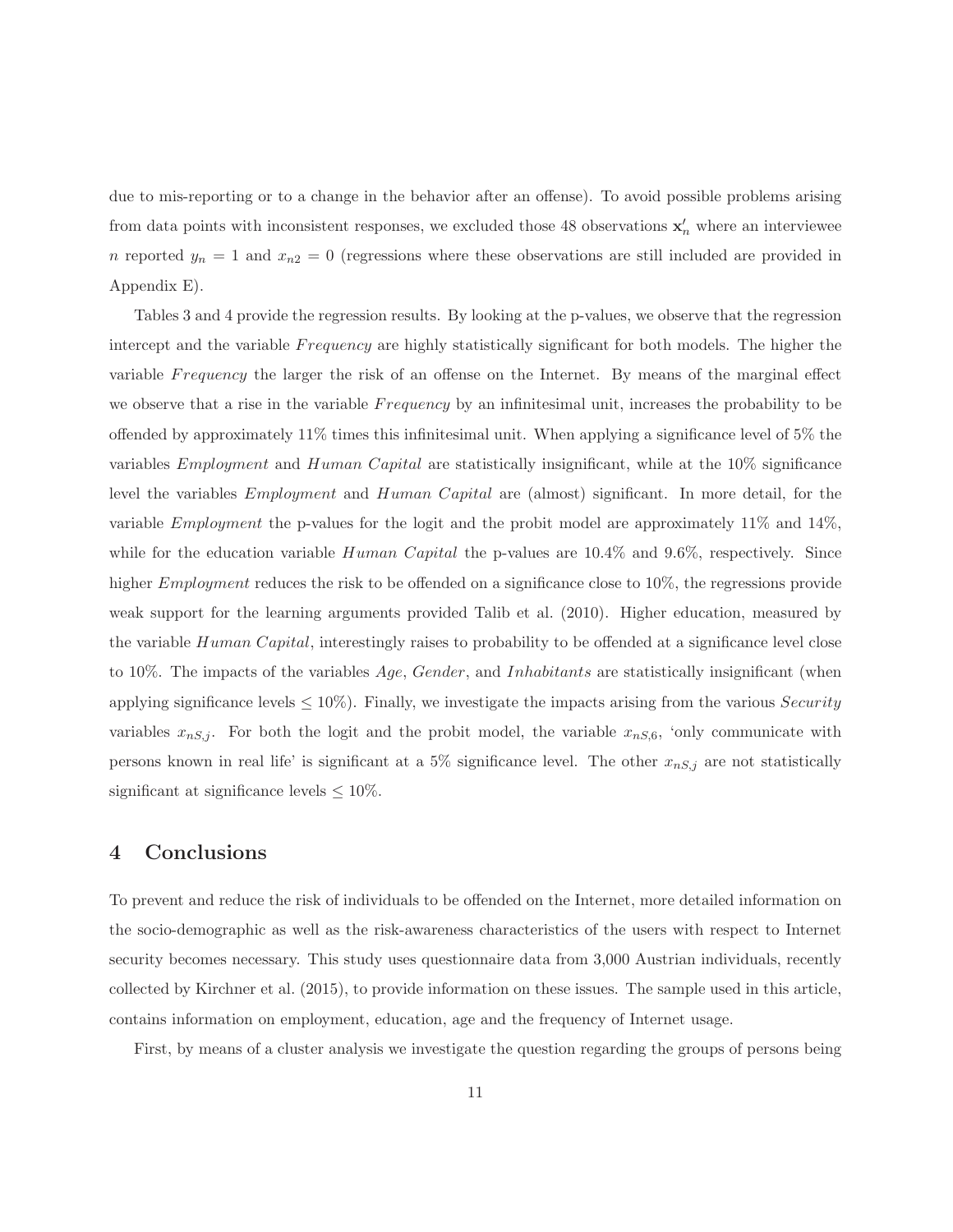offended on the Internet. The cluster analysis suggests that offended users be partitioned into four groups, which are: A mainly female group, with group members living in small cities. In this cluster employment and the level of education are high. The second group is mainly male, living as well in smaller cities. For this group employment and education are also high, but slightly lower than in the female group. The third group of offended users lives mainly in large cities, with socio-demographic characteristics close to the values observed in the total sample of 3,000 individuals. However, this group exhibits the smallest awareness with respect to Internet security. The fourth group contains young users.

Second, after having identified these groups, we analyze the question whether the characteristics of the users such as age and gender as well as various protection methods applied by the users increase or decrease the risk to be offended on the Internet. By means of probit and logit regressions and applying a 5% significance level, we observe that the frequency of using the net raises the conditional probability to be offended, while to communicate only to people known in real life diminishes the conditional probability to be offended on the Internet. Variables like age and gender turned out to be statistically insignificant.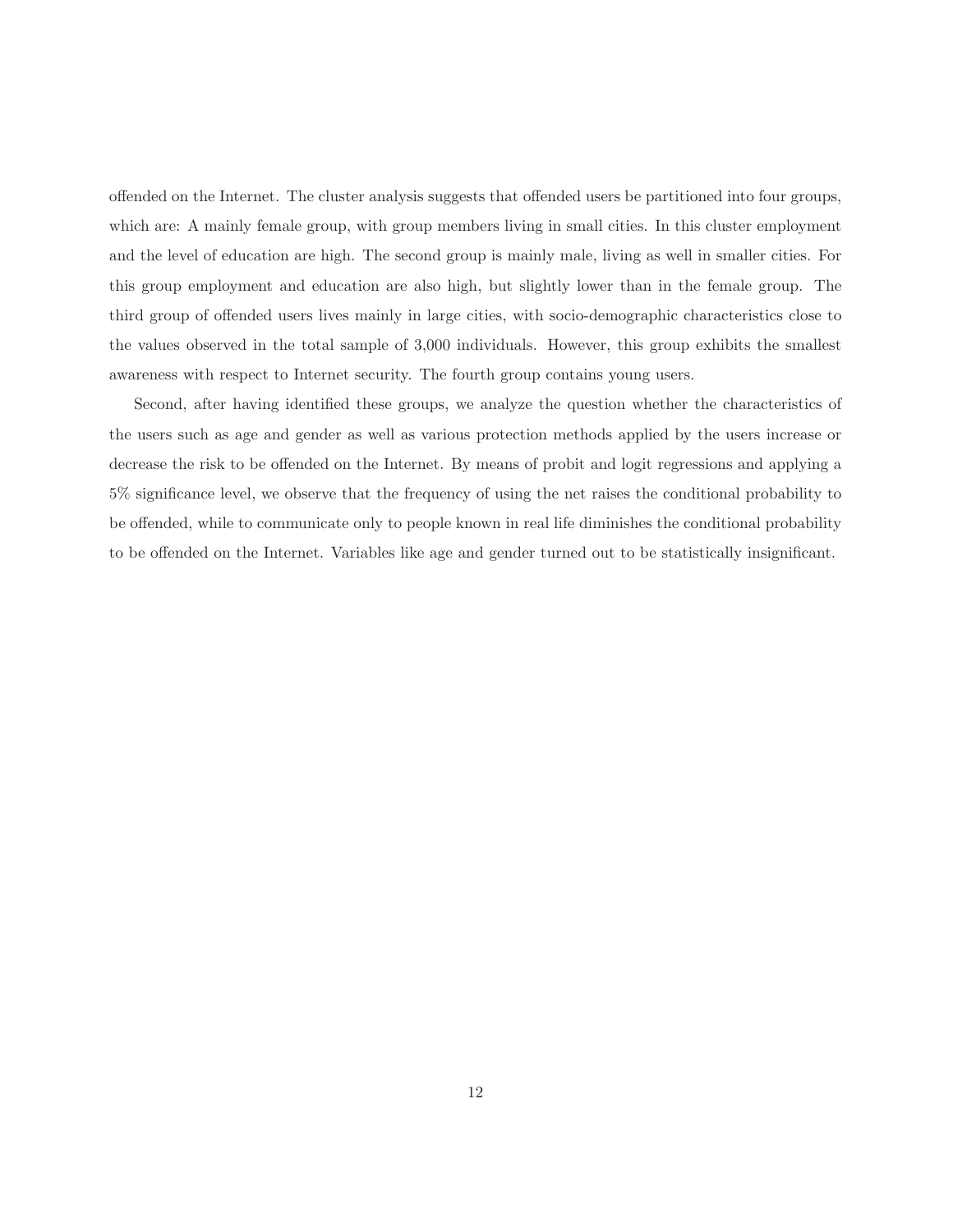|                                                                                                                                                           |         |        |                                                                 |                                                                          |                                                         | Cluster                                                                                                          |                                                                          |                                           |                    |                                                                                                     |                                                                                                                  |           |                    |
|-----------------------------------------------------------------------------------------------------------------------------------------------------------|---------|--------|-----------------------------------------------------------------|--------------------------------------------------------------------------|---------------------------------------------------------|------------------------------------------------------------------------------------------------------------------|--------------------------------------------------------------------------|-------------------------------------------|--------------------|-----------------------------------------------------------------------------------------------------|------------------------------------------------------------------------------------------------------------------|-----------|--------------------|
| Variable                                                                                                                                                  |         | N      | ಌ                                                               | ₹                                                                        | IJ                                                      | $\circ$                                                                                                          |                                                                          | ∞                                         | 0                  |                                                                                                     |                                                                                                                  |           | mean/SD            |
| $\emph{Attacked}$                                                                                                                                         | 0.000   | 0.000  | 0.000                                                           | 0.000                                                                    | 0.000                                                   | 1.000                                                                                                            | 1.000                                                                    | 0.000                                     | 1.000              | 1.000                                                                                               | 1.000                                                                                                            | 0.000     | 0.157              |
|                                                                                                                                                           | 0.000   | 0.000  | 0.000                                                           |                                                                          | 0.000                                                   | 0.000                                                                                                            |                                                                          | 0.000                                     | 0.000              | 0.000                                                                                               | 0.000                                                                                                            | 0.000     | 0.364              |
| $F$ requency                                                                                                                                              | 0.358   | 1.709  |                                                                 |                                                                          |                                                         | 1.474                                                                                                            |                                                                          | 0.290                                     | 1.381              |                                                                                                     | 0.000                                                                                                            | $1.786\,$ | 0.957              |
|                                                                                                                                                           | 0.624   | 0.457  | 1.057<br>0.726                                                  |                                                                          | $\frac{0.621}{0.601}$                                   | 0.595                                                                                                            | $\begin{array}{c} 0.000 \\ 1.138 \\ 0.630 \end{array}$                   | 0.461                                     |                    |                                                                                                     | 0.000                                                                                                            | 0.426     | 0.763              |
| Gender                                                                                                                                                    | 1.000   | 0.671  | 0.420                                                           | $\begin{array}{c} 0.000 \\ 1.527 \\ 0.519 \\ 0.736 \\ 0.736 \end{array}$ | 0.000                                                   | 0.923                                                                                                            | $0.015\,$                                                                | 0.097                                     | $0.697$<br>$763.0$ | $\begin{array}{c} 1.556 \\ 0.577 \\ 0.481 \end{array}$                                              | 0.500                                                                                                            | 0.929     | 0.497              |
|                                                                                                                                                           | 0.000   | 0.473  | 0.495                                                           |                                                                          | 0.000                                                   |                                                                                                                  | 0.121                                                                    | 0.301                                     | 0.497              | 0.509                                                                                               |                                                                                                                  | 0.267     | 0.500              |
| Age                                                                                                                                                       | 38.974  | 25.633 | 18.825<br>5.082                                                 | 33.161                                                                   |                                                         |                                                                                                                  | 34.374                                                                   |                                           | 33.476             | 18.037                                                                                              |                                                                                                                  | 35.357    | 34.229             |
|                                                                                                                                                           | 8.033   | 6.764  |                                                                 |                                                                          | $\begin{array}{c} 36.731 \\ 9.128 \\ 2.170 \end{array}$ |                                                                                                                  |                                                                          | $43.452$<br>$5.847$<br>$3.710$<br>$1.792$ |                    |                                                                                                     |                                                                                                                  | 9.982     | 10.048             |
| Inhabitants                                                                                                                                               | 1.880   | 4.590  | 2.141                                                           |                                                                          |                                                         |                                                                                                                  |                                                                          |                                           | $8.454$<br>4.905   |                                                                                                     |                                                                                                                  | 1.286     | 2.360              |
|                                                                                                                                                           | 1.480   | 0.986  |                                                                 |                                                                          | 1.638                                                   |                                                                                                                  |                                                                          |                                           | 0.370              |                                                                                                     |                                                                                                                  | 0.469     |                    |
| Emplogment                                                                                                                                                | 1.459   | 1.250  | $\begin{array}{c} 1.569 \\ 1.180 \\ 0.719 \\ 2.090 \end{array}$ | $\begin{array}{c} 8.859 \\ 2.619 \\ 1.785 \\ 1.309 \end{array}$          | 1.051                                                   | $\begin{array}{r} 0.268 \\ 33.701 \\ 9.282 \\ 2.380 \\ 1.747 \\ 1.297 \\ 1.297 \\ 0.622 \\ 4.010 \\ \end{array}$ | $\begin{array}{c} 9.212 \\ 2.207 \\ 1.634 \\ 0.989 \\ 0.184 \end{array}$ | 0.000                                     | $1.094\,$          |                                                                                                     | $\begin{array}{r} 0.577 \\ 25.750 \\ 5.560 \\ 5.000 \\ 0.000 \\ 1.000 \\ 1.000 \\ 3.250 \\ 3.250 \\ \end{array}$ | 0.000     | $1.720$<br>$1.197$ |
|                                                                                                                                                           | 0.535   | 0.565  |                                                                 | $0.516$<br>4.010                                                         | 0.230                                                   |                                                                                                                  |                                                                          | 0.000                                     | 0.588              |                                                                                                     |                                                                                                                  | 0.000     | 0.496              |
| $H$ uman $Capital$                                                                                                                                        | 3.780   | 4.000  |                                                                 |                                                                          | 3.883                                                   |                                                                                                                  | 3.949                                                                    | 3.419                                     | 4.171              |                                                                                                     |                                                                                                                  | 3.643     |                    |
|                                                                                                                                                           | 0.937   | 0.816  | 0.581                                                           | $0.839$<br>$1.000$                                                       | 0.944                                                   | 0.864                                                                                                            | $0.902$<br>$0.714$                                                       | 1.259                                     | 0.803              | $\begin{array}{l} 5.185 \\ 2.926 \\ 1.817 \\ 1.500 \\ 1.000 \\ 1.003 \\ 0.033 \\ 0.630 \end{array}$ |                                                                                                                  | 1.447     | $3.762$<br>$1.020$ |
| $\boldsymbol{x_{nS,1}}$                                                                                                                                   | 0.128   | 0.000  | 0.634                                                           |                                                                          | 0.598                                                   | 0.758                                                                                                            |                                                                          | 0.867                                     | 0.000              |                                                                                                     | 1.000                                                                                                            | 0.714     | 0.674              |
|                                                                                                                                                           | 0.335   | 0.000  | 0.483                                                           | 0.000                                                                    | 0.491                                                   | 0.430                                                                                                            | 0.453                                                                    | 0.352                                     | 0.000              | 0.492                                                                                               | 0.000                                                                                                            | 0.469     | 0.469              |
| <i>Members</i>                                                                                                                                            | 581.000 | 79.000 | 212.000                                                         | 719.000                                                                  | 894.000                                                 | 194.000                                                                                                          | 203.000                                                                  | 31.000                                    | 42.000             | 27.000                                                                                              | 4.000                                                                                                            | 14.000    | 3000.000           |
| <sup><i>a</i></sup> Results obtained from the cluster analysis. Data set <b>X</b> , $N = 3,000$ observations, $k = 8$ variables,                          |         |        |                                                                 |                                                                          |                                                         |                                                                                                                  |                                                                          |                                           |                    |                                                                                                     | $= 12$ clusters and                                                                                              |           |                    |
| $l_1$ -distances. For each variable the first row presents group-specific sample means in the corresponding cluster $\mathscr{C}_5$ , $i = 1, \ldots, 12$ |         |        |                                                                 |                                                                          |                                                         |                                                                                                                  |                                                                          |                                           |                    |                                                                                                     |                                                                                                                  |           |                    |
| while the second row presents the group-specific sample standard deviations. The last column presents the mean values and                                 |         |        |                                                                 |                                                                          |                                                         |                                                                                                                  |                                                                          |                                           |                    |                                                                                                     |                                                                                                                  |           |                    |
| the sample standard deviations for the corresponding variables, obtained from all observations $n = 1, \ldots, N$ . The last row                          |         |        |                                                                 |                                                                          |                                                         |                                                                                                                  |                                                                          |                                           |                    |                                                                                                     |                                                                                                                  |           |                    |
| presents the number of individuals assigned                                                                                                               |         |        |                                                                 | to cluster $\mathscr{C}_i$ .                                             |                                                         |                                                                                                                  |                                                                          |                                           |                    |                                                                                                     |                                                                                                                  |           |                    |

**Table 2:** Results obtained from the Cluster Analysis.

Table 2: Results obtained from the Cluster Analysis.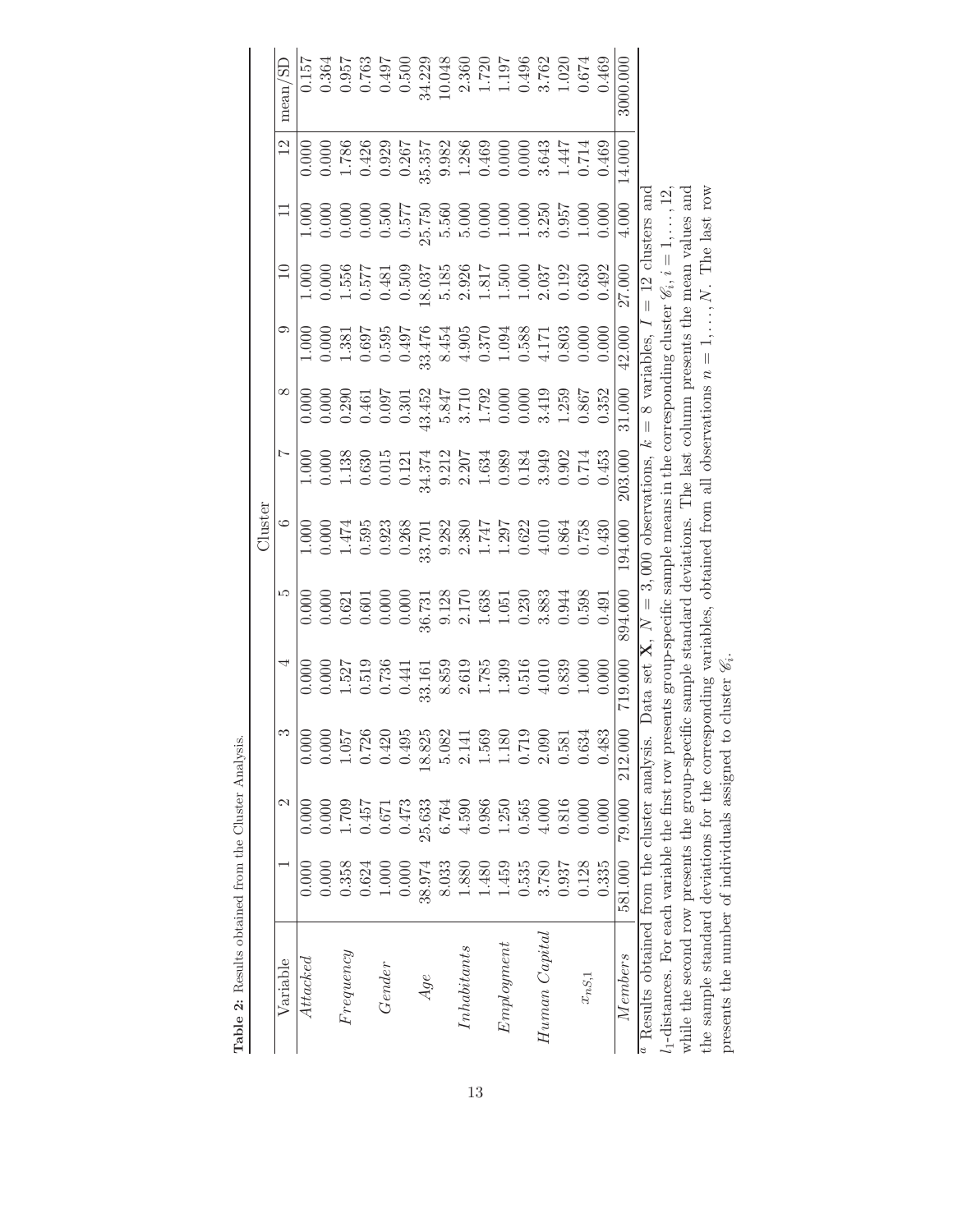### **A Cyber-Crime and Cyber-Crime Research**

By considering the historical development, "cyber-crime emerged from hacking. Fraud schemes in relation with Social Engineering and other criminal activities were gradually added and connected to the technical and craft skills of the early hackers" (see Kochheim, 2016). While information security research is engaged in the development of software to increase IT security, cyber-crime research is connected to criminology and other social sciences with the goal to prevent cyber-crime (see, e.g., Hartel et al., 2011). Hartel et al. (2011)[Section 2] define crime science as applying scientific methods to prevent and to detect disorder, particularly crime. Then, referring to Newman (2009), the authors define cyber-crime as "behaviour in which computers or networks are a tool, a target, or a place of criminal activity." For guidelines to perform information and communication technology research see, e.g. Bailey et al. (2012).

In addition, cyber-crime can be divided into "cyber-crime in a narrower sense", where offenses are committed by using the technologies of the Internet (e.g., illegal access to a computer system), and "cyber-crime in a broader sense" (see, e.g., Bundeskriminalamt, 2015, p. 17), where the Internet is used as communication medium for criminal activity (e.g., fraud, child pornography and the initiation of sexual contacts with minors). In this article we refer to the broader definition of cyber-crime.

#### **B Further Information about the Data**

The study of Kirchner et al. (2015) is based on two surveys: The first sample comprises data from the Austrian population with an age between 14 and 49 years. The second sample considers parents (both or one parent) of children aged 10 to 13 years. In order to create the basis for the surveys and focus groups, 8 interviews with experts of the IT-division of the Austrian Ministry of the Interior (BM.I) as well as police-attorneys have been conducted. During the expert-interviews the problems of using the social media and future challenges were discussed. The results of the expert-interviews were used to design the questionnaires.

To obtain these data, Computer Assisted Telephone Interviews were performed. The data finally consists of 3,000 Austrians aged 14 to 49 years and 500 parents of children aged 10 to 13 years by using a standardized questionnaire. According to the requirements of the study, the characteristics of gender, age and place of residence (federal state) were considered as representative criteria. To obtain these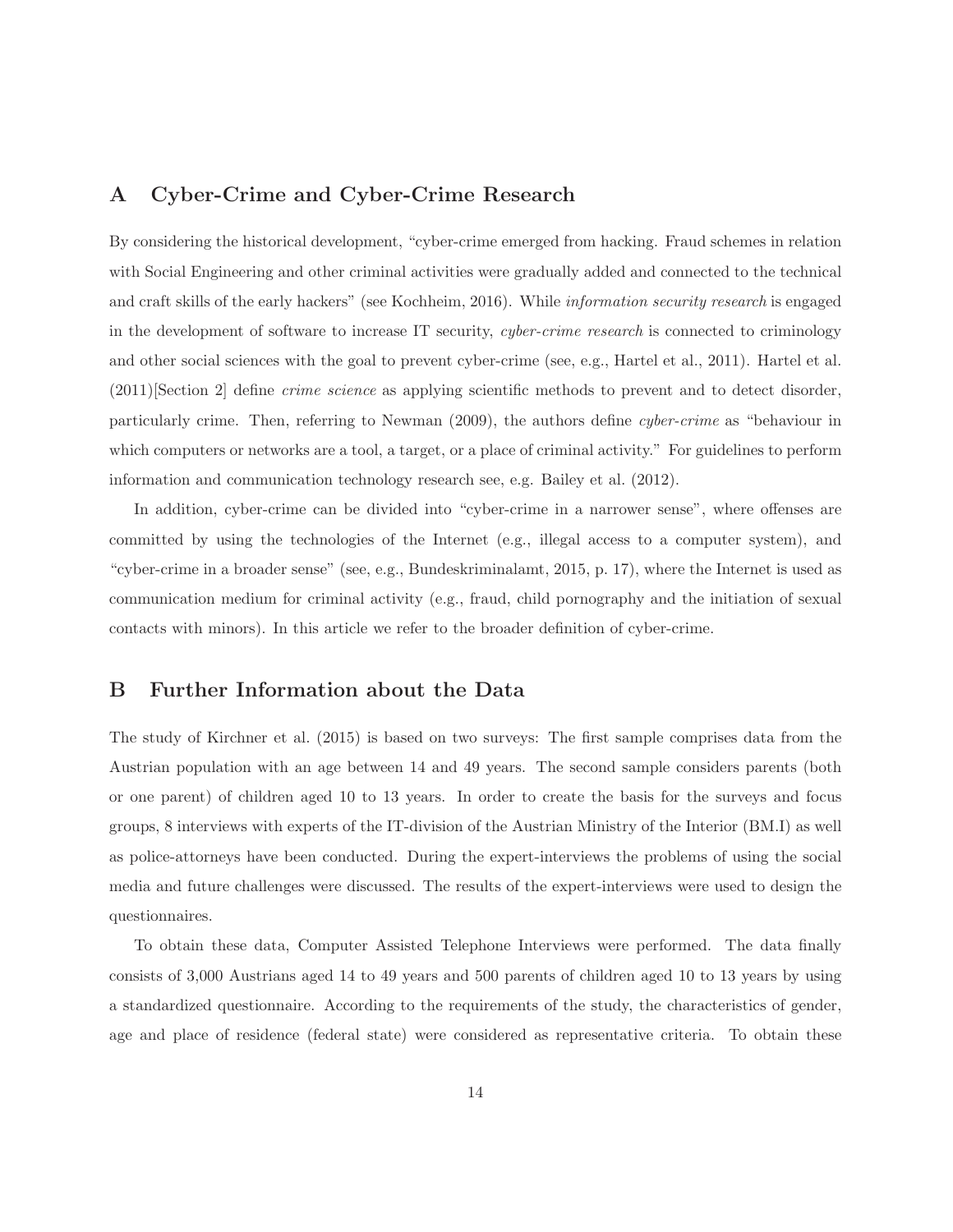| Variable                | $\beta_i$ | SЕ     | z-value   | p-value | $ME_i$    |
|-------------------------|-----------|--------|-----------|---------|-----------|
| Intercept               | $-2.8598$ | 0.4772 | $-5.9920$ | 0.0000  | $-0.4527$ |
| Frequency               | 0.7009    | 0.1147 | 6.1110    | 0.0000  | 0.1109    |
| Gender                  | $-0.1737$ | 0.1348 | $-1.2890$ | 0.1974  | $-0.0275$ |
| Age                     | 0.0032    | 0.0077 | 0.4190    | 0.6749  | 0.0005    |
| Inhabitants             | 0.0042    | 0.0379 | 0.1100    | 0.9121  | 0.0007    |
| Employment              | $-0.2263$ | 0.1409 | $-1.6060$ | 0.1083  | $-0.0358$ |
| Human Capital           | 0.1157    | 0.0711 | 1.6270    | 0.1038  | 0.0183    |
| Security $x_{n9,1}$     | $-0.1235$ | 0.1658 | $-0.7450$ | 0.4564  | $-0.0196$ |
| Security $x_{n9,2}$     | 0.0334    | 0.1374 | 0.2430    | 0.8077  | 0.0053    |
| Security $x_{n9,3}$     | 0.0984    | 0.1585 | 0.6210    | 0.5349  | 0.0156    |
| Security $x_{n9,4}$     | 0.2384    | 0.1725 | 1.3820    | 0.1670  | 0.0377    |
| Security $x_{n9,5}$     | 0.0720    | 0.1447 | 0.4980    | 0.6187  | 0.0114    |
| Security $x_{n9,6}$     | $-0.3298$ | 0.1550 | $-2.1280$ | 0.0334  | $-0.0522$ |
| Security $x_{n9,7}$     | 0.1061    | 0.1611 | 0.6580    | 0.5102  | 0.0168    |
| Security $x_{n9,8}$     | 0.2231    | 0.1402 | 1.5920    | 0.1114  | 0.0353    |
| Security $x_{n9,9}$     | 0.0941    | 0.1441 | 0.6530    | 0.5134  | 0.0149    |
| Security $x_{n9,10}$    | 0.1036    | 0.1438 | 0.7200    | 0.4712  | 0.0164    |
| Security $x_{n9,11}$    | $-0.1682$ | 0.1639 | $-1.0260$ | 0.3047  | $-0.0266$ |
| Incertitude $x_{n9,12}$ | $-0.0541$ | 0.6816 | $-0.0790$ | 0.9367  | $-0.0086$ |
| Security $x_{n9,13}$    | $-0.8227$ | 0.7442 | $-1.1050$ | 0.2689  | $-0.1302$ |
| Incertitude $x_{n9,14}$ | $-1.0265$ | 0.7633 | $-1.3450$ | 0.1787  | $-0.1625$ |

**Table 3:** Results obtained from the Logit Regression.

<sup>a</sup> Results obtained from the logit regression.  $\tilde{N} = N - 48 = 2,952$  observations, 1,708 observations used by R due to missing values.  $y_n$ , i.e. 'personally offended', is the dependent variable, while  $x_{n2}, \ldots, x_{nS,14}$ are the dependent variables. The second column provides the maximum likelihood estimates  $\hat{\beta}_i$ ,  $i =$  $0, 2, \ldots, k' = 21$ , while the third, the forth and the fifth columns provide standard errors, z-values and p-values for the corresponding parameter estimates. A  $p$ -value of 0.000 denotes a p-value smaller than 0.0001. The last column shows estimates of the marginal effects  $ME_i$ .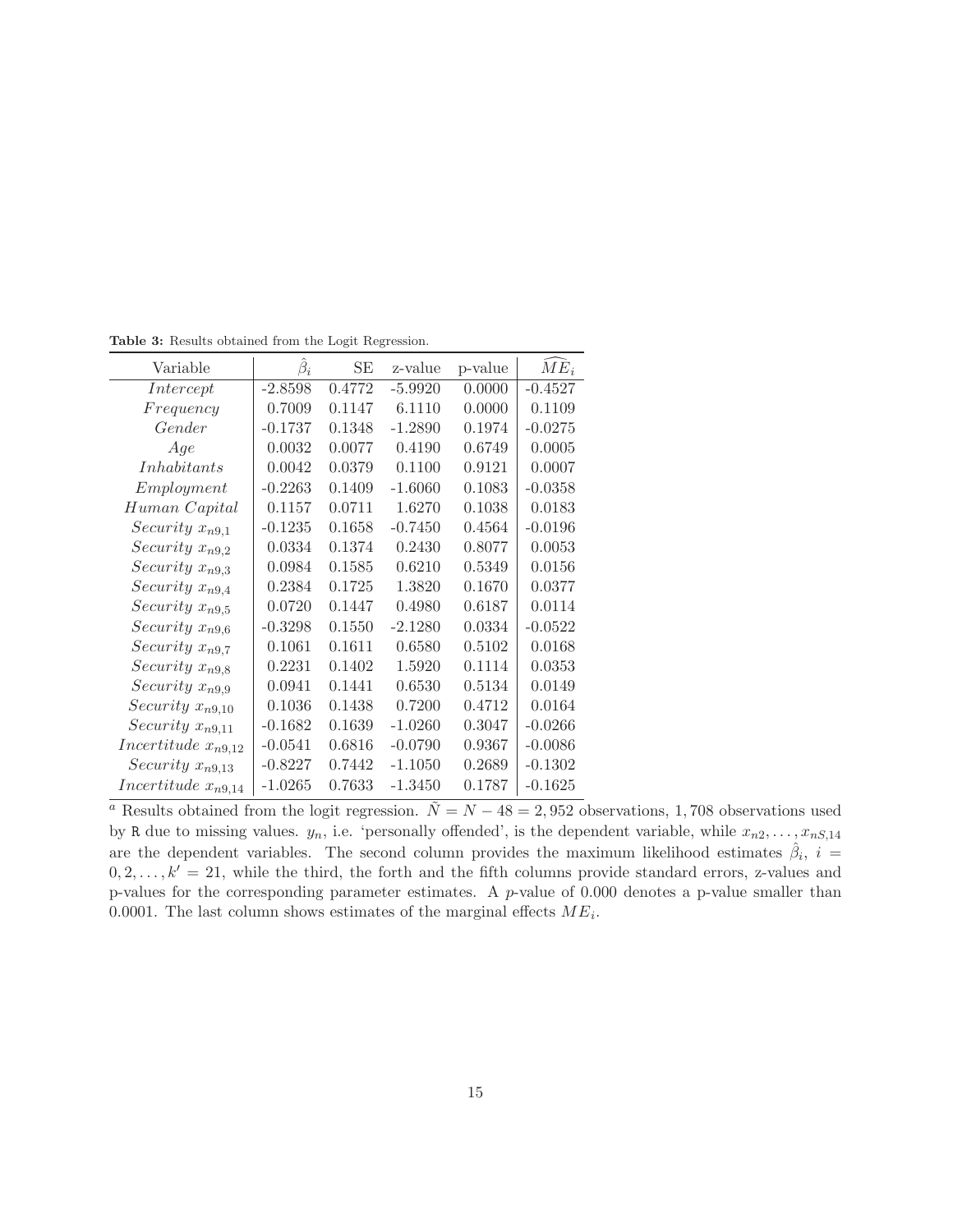| Variable                | $\beta_i$ | SЕ     | z-value   | p-value | $ME_i$    |
|-------------------------|-----------|--------|-----------|---------|-----------|
| Intercept               | $-1.6943$ | 0.2661 | $-6.3680$ | 0.0000  | $-0.4757$ |
| Frequency               | 0.4102    | 0.0640 | 6.4080    | 0.0000  | 0.1152    |
| Gender                  | $-0.1045$ | 0.0765 | $-1.3650$ | 0.1721  | $-0.0293$ |
| Age                     | 0.0016    | 0.0043 | 0.3720    | 0.7096  | 0.0005    |
| <i>Inhabitants</i>      | 0.0018    | 0.0216 | 0.0840    | 0.9334  | 0.0005    |
| Employment              | $-0.1170$ | 0.0791 | $-1.4780$ | 0.1394  | $-0.0328$ |
| Human Capital           | 0.0667    | 0.0401 | 1.6630    | 0.0963  | 0.0187    |
| Security $x_{n9,1}$     | $-0.0684$ | 0.0937 | $-0.7290$ | 0.4658  | $-0.0192$ |
| Security $x_{n9,2}$     | 0.0118    | 0.0781 | 0.1510    | 0.8802  | 0.0033    |
| Security $x_{n9,3}$     | 0.0633    | 0.0891 | 0.7100    | 0.4776  | 0.0178    |
| Security $x_{n9,4}$     | 0.1342    | 0.0959 | 1.4000    | 0.1616  | 0.0377    |
| Security $x_{n9,5}$     | 0.0417    | 0.0821 | 0.5080    | 0.6116  | 0.0117    |
| Security $x_{n9,6}$     | $-0.1832$ | 0.0892 | $-2.0530$ | 0.0400  | $-0.0514$ |
| Security $x_{n9,7}$     | 0.0683    | 0.0914 | 0.7470    | 0.4549  | 0.0192    |
| Security $x_{n9,8}$     | 0.1252    | 0.0800 | 1.5660    | 0.1173  | 0.0352    |
| Security $x_{n9,9}$     | 0.0507    | 0.0817 | 0.6210    | 0.5349  | 0.0142    |
| Security $x_{n9,10}$    | 0.0469    | 0.0812 | 0.5770    | 0.5638  | 0.0132    |
| Security $x_{n9,11}$    | $-0.1000$ | 0.0926 | $-1.0800$ | 0.2801  | $-0.0281$ |
| Incertitude $x_{n9,12}$ | 0.0236    | 0.3903 | 0.0600    | 0.9519  | 0.0066    |
| Security $x_{n9,13}$    | $-0.4284$ | 0.3663 | $-1.1700$ | 0.2422  | $-0.1203$ |
| Incertitude $x_{n9,14}$ | $-0.5229$ | 0.3735 | $-1.4000$ | 0.1615  | $-0.1468$ |

**Table 4:** Results obtained from the Probit Regression.

<sup>a</sup> Results obtained from the probit regression.  $\tilde{N} = N - 48 = 2,952$  observations, 1,708 observations used by R due to missing values.  $y_n$ , i.e. 'personally offended', is the dependent variable, while  $x_{n2}, \ldots, x_{nS,14}$ are the dependent variables. The second column provides the maximum likelihood estimates  $\hat{\beta}_i$ ,  $i =$  $0, 2, \ldots, k' = 21$ , while the third, the forth and the fifth column provide standard errors, z-values and p-values for the corresponding parameter estimates. A  $p$ -value of 0.000 denotes a p-value smaller than 0.0001. The last column shows estimates of the marginal effects  $ME_i$ .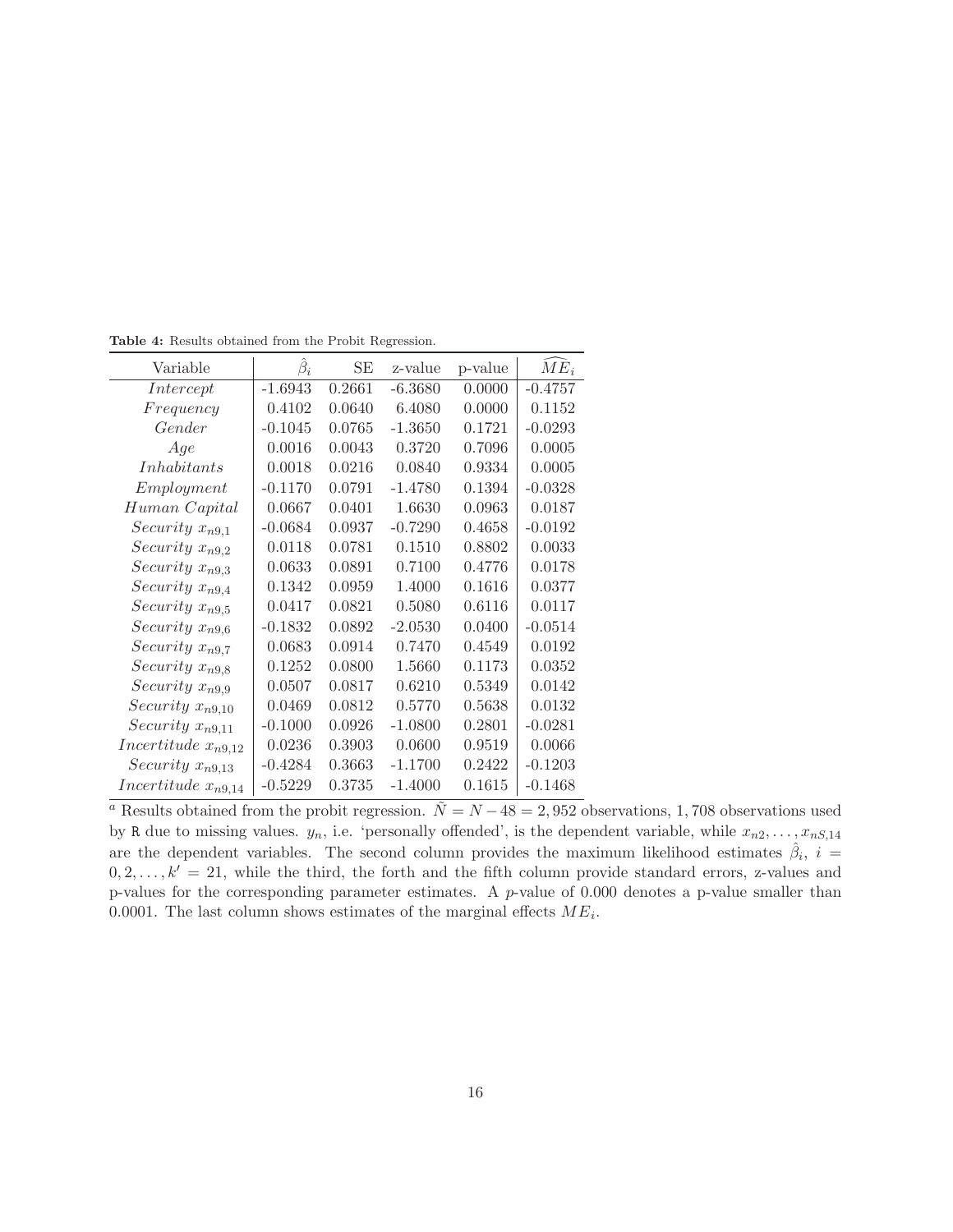data, in total, about 50,000 people were contacted in order to achieve the desired 3,500 interviews. This corresponds to a response rate of around 7%. For about 37% of the calls, no one picked up; at about 18% the number from the phone book was invalid. Approximately 22% refused to participate in the survey and approximately 4% broke off the interview during the conversation.

The  $N = 3,000$  survey was held in the period from July 9, 2014 to October 12, 2014. Some summary statistics are provided in Table 5. With the goal to obtain information on young users, in addition to the  $N = 3,000$  sample used in this article, Kirchner et al. (2015) interviewed 500 parent(s) from December 11, 2014 until May 1, 2015. In those cases where the parents had more than one child in this age group, they were asked at the beginning of the interview how many children in this age group they have - and a random selection was set to which of their children they should refer.

For the sample of  $N = 3,000$  interviews we observe the following: Let  $\zeta$  stand for some attribute of the population measured in percentage terms. Then, given some point estimate  $\hat{\zeta}$  based on the sample **X** of size  $N = 3,000$ , the 95% confidence interval (based on the normal approximation following from the asymptotic analysis) is  $\left[\hat{\zeta} - 1.8\%, \hat{\zeta} + 1.8\% \right]$ . In addition, by comparing the percentages observed for the population (third column in Table 5) to their sample analogs (fifth column in Table 5), we observe that all percentages observed for the population are contained in the interval "value observed in the sample  $\pm$ standard error". By this we consider the survey samples as representative. That is, the distribution of the characteristics of gender, age and place of residence in the sample corresponds to that in the population.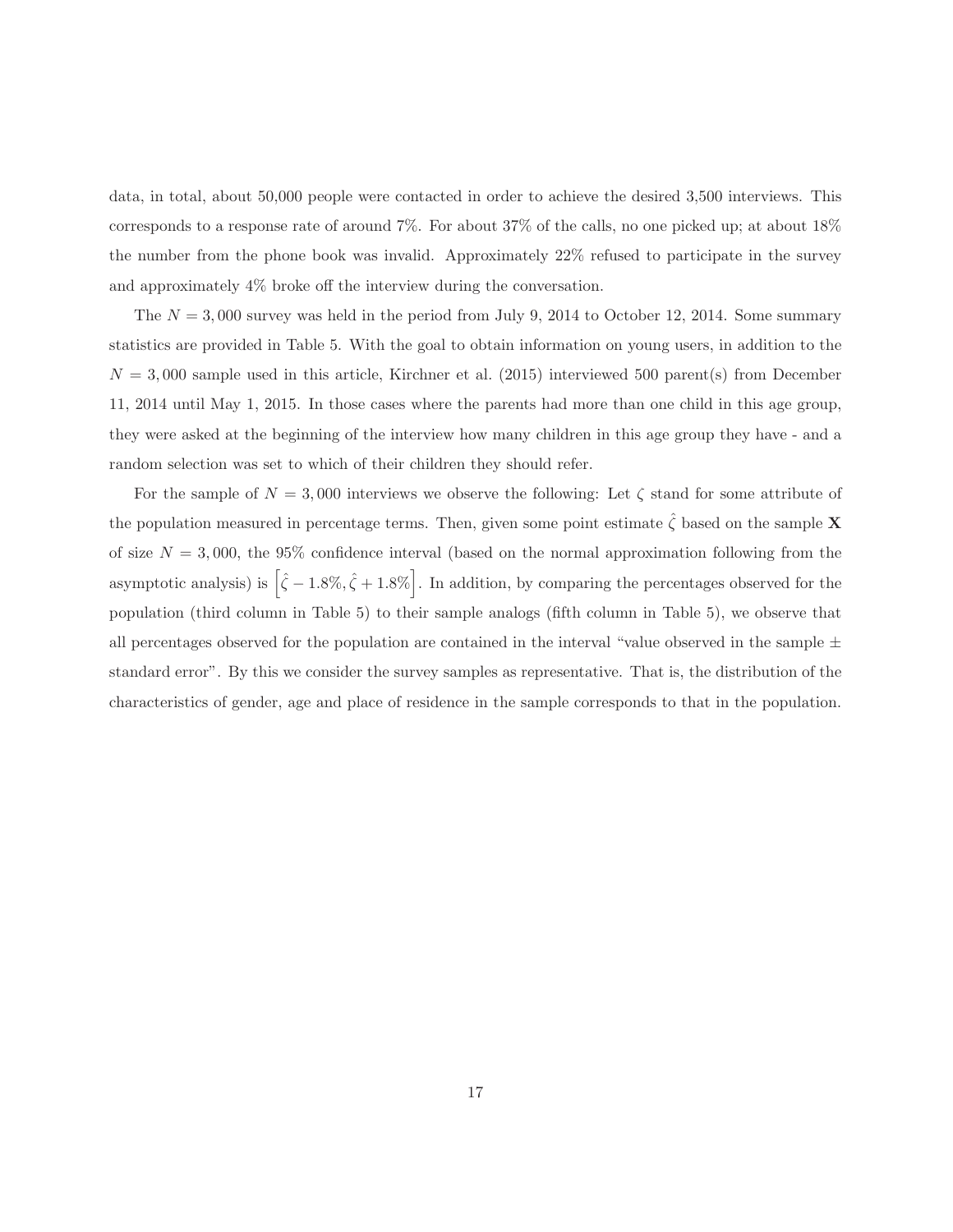**Table 5:** Sample vs. Population.

|               | Population |       | Sample |       |
|---------------|------------|-------|--------|-------|
|               | number     | %     | number | Z     |
| Total         | 4,043,432  | 100   | 3,000  | 100   |
| Gender        |            |       |        |       |
| Male          | 2,035,814  | 50.35 | 1,510  | 50.33 |
| Female        | 2,007,618  | 49.65 | 1,490  | 49.67 |
| Age           |            |       |        |       |
| $14-19$ years | 480,555    | 11.88 | 357    | 11.90 |
| $20-29$ years | 1,091,205  | 26.99 | 810    | 27.00 |
| $30-39$ years | 1,106,193  | 27.36 | 820    | 27.33 |
| $40-49$ years | 1,365,479  | 33.77 | 1,013  | 33.77 |
| Provinces     |            |       |        |       |
| Burgenland    | 127,751    | 3.16  | 95     | 3.17  |
| Carinthia     | 250,234    | 6.19  | 186    | 6.20  |
| Lower Austria | 746,531    | 18.46 | 554    | 18.47 |
| Upper Austria | 673,590    | 16.66 | 500    | 16.67 |
| Salzburg      | 255,065    | 6.31  | 189    | 6.30  |
| Styria        | 572,111    | 14.15 | 425    | 14.17 |
| Tirol         | 353,340    | 8.74  | 262    | 8.73  |
| Vorarlberg    | 181,905    | 4.50  | 135    | 4.50  |
| Vienna        | 882,905    | 21.84 | 655    | 21.83 |

 $\frac{a}{a}$  The second columns presents the total number of individuals with an age between 14 and 49 years in Austria in the year 2014. The third column presents the percentages of the corresponding subgroups of the population. The forth column shows the number of individuals contained in the corresponding subgroup in the sample of  $N = 3,000$  individuals. The last column presents the corresponding percentages.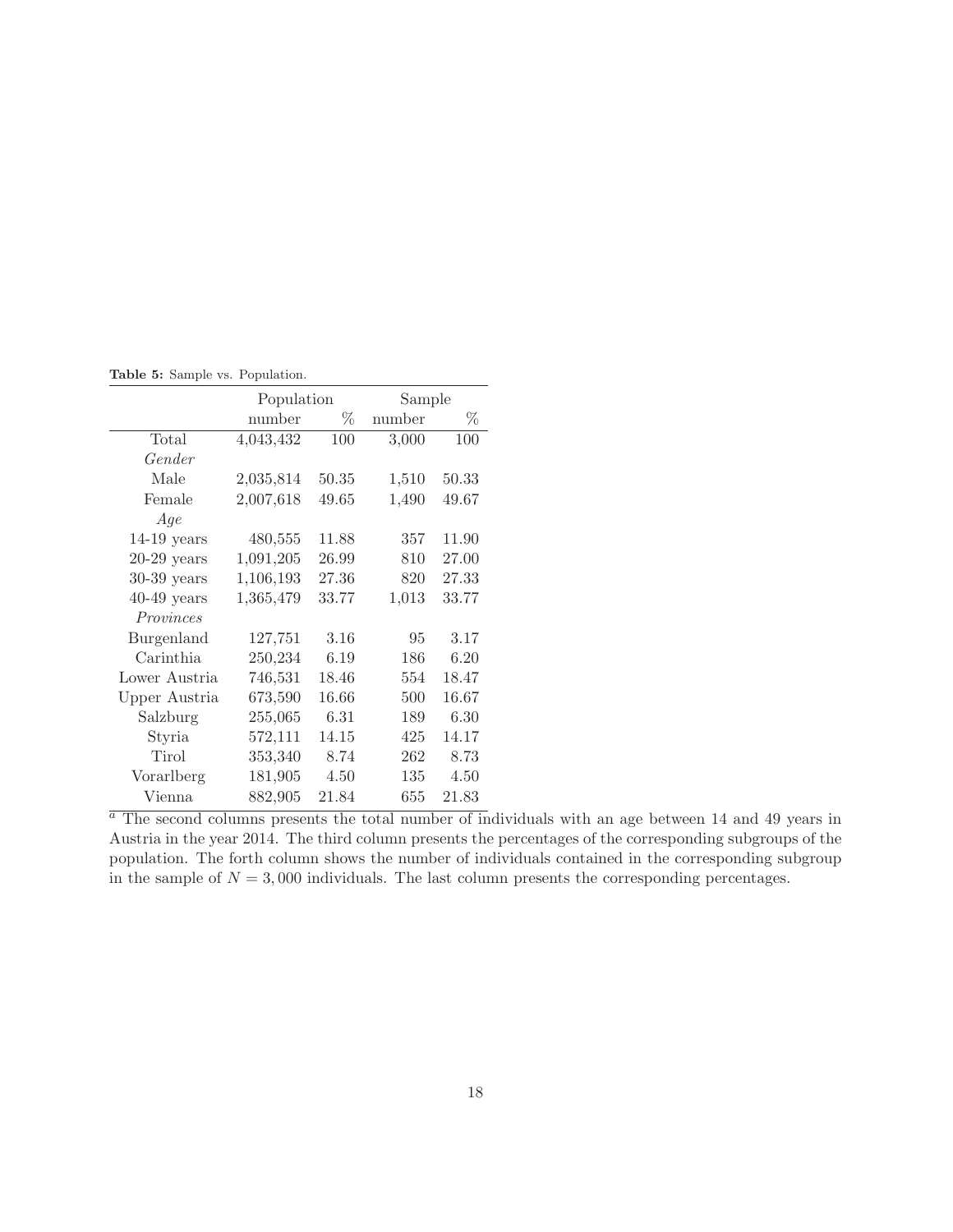| Table 6: Descriptive Statistics - Se |                     |            |                | curity/Incertitude Variables                                                                                                    |                                                                      | $x_{nS,j}$                                                                     |            |                                                                                |                                                                                                                                           |                              |                                                                                                                                                                                                                                                                                                     |                    |                                                                                                                                                  |             |
|--------------------------------------|---------------------|------------|----------------|---------------------------------------------------------------------------------------------------------------------------------|----------------------------------------------------------------------|--------------------------------------------------------------------------------|------------|--------------------------------------------------------------------------------|-------------------------------------------------------------------------------------------------------------------------------------------|------------------------------|-----------------------------------------------------------------------------------------------------------------------------------------------------------------------------------------------------------------------------------------------------------------------------------------------------|--------------------|--------------------------------------------------------------------------------------------------------------------------------------------------|-------------|
| Variable                             | $x_{nS,\mathbf{1}}$ | $x_{nS,2}$ | $x_{nS,3}$     | $x_{nS,4}$                                                                                                                      | $x_{nS,\bar{\bf 5}}$                                                 | $x_{nS,6}$                                                                     | $x_{nS,7}$ | $x_{nS,8}$                                                                     | $\frac{x_{nS,9}}{2}$                                                                                                                      | nS,10                        | $r_{nS,11}$                                                                                                                                                                                                                                                                                         | $x_{nS,12}$        | $\displaystyle{{c_{nS,13}}}$                                                                                                                     | $x_{nS,14}$ |
| Mean                                 | 0.674               | 0.420      | 0.627          | 0.731                                                                                                                           | 0.507                                                                | 0.726<br>0.446                                                                 | 0.716      | 0.333                                                                          | 1.552                                                                                                                                     | 0.583                        | 0.221                                                                                                                                                                                                                                                                                               | $0.006$<br>$0.080$ | $\begin{array}{c} 0.016 \\ 0.127 \end{array}$                                                                                                    | 0.020       |
| CS                                   | 0.469               | 0.494      | 0.484          | 0.443                                                                                                                           | 0.500                                                                |                                                                                | 1.451      | 0.472                                                                          | 0.497                                                                                                                                     | 0.493                        | 0.415                                                                                                                                                                                                                                                                                               |                    |                                                                                                                                                  | 0.139       |
|                                      |                     |            |                |                                                                                                                                 |                                                                      |                                                                                | Correi     | $_{aton}$                                                                      |                                                                                                                                           |                              |                                                                                                                                                                                                                                                                                                     |                    |                                                                                                                                                  |             |
| $x_{nS,1}$                           | 1.000               | 0.218      |                |                                                                                                                                 |                                                                      |                                                                                |            |                                                                                |                                                                                                                                           |                              |                                                                                                                                                                                                                                                                                                     |                    |                                                                                                                                                  |             |
| $x_{nS,2}$                           | 0.218               | 1.000      | 0.265          |                                                                                                                                 |                                                                      |                                                                                |            |                                                                                |                                                                                                                                           |                              |                                                                                                                                                                                                                                                                                                     |                    |                                                                                                                                                  |             |
| $x_{nS,3}$                           | 0.392               | 0.265      | 1.000          |                                                                                                                                 |                                                                      |                                                                                |            |                                                                                |                                                                                                                                           |                              |                                                                                                                                                                                                                                                                                                     |                    |                                                                                                                                                  |             |
| $x_{nS,4}$                           | 0.292               | 0.196      | 0.226          |                                                                                                                                 |                                                                      |                                                                                |            |                                                                                |                                                                                                                                           |                              |                                                                                                                                                                                                                                                                                                     |                    |                                                                                                                                                  |             |
| $x_{nS,\rm 5}$                       | 0.325               | 0.239      | 0.290          |                                                                                                                                 |                                                                      |                                                                                |            |                                                                                |                                                                                                                                           |                              |                                                                                                                                                                                                                                                                                                     |                    |                                                                                                                                                  |             |
| $\boldsymbol{x_{nS,6}}$              | 0.296               | 0.115      | 0.210          |                                                                                                                                 |                                                                      |                                                                                |            |                                                                                |                                                                                                                                           |                              |                                                                                                                                                                                                                                                                                                     |                    |                                                                                                                                                  |             |
| $x_{nS,7}$                           | 0.241               | $0.156\,$  | 0.238          |                                                                                                                                 |                                                                      |                                                                                |            |                                                                                |                                                                                                                                           |                              |                                                                                                                                                                                                                                                                                                     |                    |                                                                                                                                                  |             |
| $x_{nS,8}$                           | 0.233               | 0.186      | 0.205          |                                                                                                                                 |                                                                      |                                                                                |            |                                                                                |                                                                                                                                           |                              |                                                                                                                                                                                                                                                                                                     |                    |                                                                                                                                                  |             |
| $\boldsymbol{x_{nS,9}}$              | 0.323               | 0.193      | 0.311          |                                                                                                                                 |                                                                      |                                                                                |            |                                                                                |                                                                                                                                           |                              |                                                                                                                                                                                                                                                                                                     |                    |                                                                                                                                                  |             |
| $x_{nS,10}$                          | 0.275               | $0.183\,$  | 0.235          | $\begin{array}{r} 0.292 \\ 0.196 \\ 0.226 \\ 0.0191 \\ 0.191 \\ 0.191 \\ 0.191 \\ 0.240 \\ 0.238 \\ 0.086 \\ 0.086 \end{array}$ | 323<br>0.2336 0.243<br>0.274333 0.2338<br>0.243 0.243<br>0.243 0.243 | 0.296<br>0.110.245<br>0.0.245<br>0.0.0.2756<br>0.0.0.2756<br>0.0.0.0.0.0.0.0.0 |            | 0.233<br>0.186<br>0.205<br>0.240<br>0.1511000.1000.1000<br>0.1000.1000.000.000 | $\begin{array}{l} 0.323 \\ 0.193 \\ 0.211 \\ 0.236 \\ 0.236 \\ 0.240 \\ 0.181 \\ 0.000 \\ 0.01 \\ 0.000 \\ 0.003 \\ 0.003 \\ \end{array}$ |                              | $\begin{array}{l} 0.173 \\ 0.135 \\ 0.162 \\ 0.008 \\ 0.174 \\ 0.103 \\ 0.103 \\ 0.101 \\ 0.102 \\ 0.134 \\ 0.000 \\ 0.017 \\ 0.000 \\ 0.000 \\ 0.000 \\ 0.000 \\ 0.000 \\ 0.000 \\ 0.000 \\ 0.000 \\ 0.000 \\ 0.000 \\ 0.000 \\ 0.000 \\ 0.000 \\ 0.000 \\ 0.000 \\ 0.000 \\ 0.000 \\ 0.000 \\ 0.$ |                    | 0.070<br>0.034 0.036 0.050<br>0.037 0.036 0.050 0.050<br>0.070 0.070 0.070 0.070 0.070 0.070 0.070 0.070 0.070 0.070 0.070 0.070 0.070 0.070 0.0 |             |
| $x_{nS,11}$                          | 0.173               | 0.135      | 0.162          |                                                                                                                                 |                                                                      |                                                                                |            |                                                                                |                                                                                                                                           |                              |                                                                                                                                                                                                                                                                                                     |                    |                                                                                                                                                  |             |
| $x_{nS,12}$                          | $-0.001$            | 0.003      | 0.029          | 0.024                                                                                                                           |                                                                      |                                                                                |            |                                                                                |                                                                                                                                           |                              |                                                                                                                                                                                                                                                                                                     |                    |                                                                                                                                                  |             |
| $x_{nS,13}$                          | 0.070               | 0.034      | 0.04           | 0.083                                                                                                                           | 0.036                                                                |                                                                                | 0.054      |                                                                                | 0.048                                                                                                                                     |                              |                                                                                                                                                                                                                                                                                                     |                    |                                                                                                                                                  |             |
| $x_{nS,14}$                          | $-0.204$            | $-0.121$   |                | 0.235                                                                                                                           | 0.144                                                                | 0.232                                                                          | 0.226      |                                                                                | 0.158                                                                                                                                     | 0.168                        |                                                                                                                                                                                                                                                                                                     | 0.017              | 0.018                                                                                                                                            |             |
| Descriptive Statistics Varial<br>a   |                     |            | ole $x_{nS,j}$ | ζ                                                                                                                               | 3,000                                                                | $\mid \mid$<br>681                                                             | 2319       | observations                                                                   | Mean                                                                                                                                      | abbreviates the sample mean, |                                                                                                                                                                                                                                                                                                     |                    | GS.                                                                                                                                              | the         |

| į<br>へくさつ<br>$\sim$ 0.0 $\sim$ 0.000 $\sim$ 0.000 $\sim$<br>a cu cu<br>i                                                                                                                                                                                                                                                                                                                                                                                                                                                                                                      |                                                                                                                                            |
|-------------------------------------------------------------------------------------------------------------------------------------------------------------------------------------------------------------------------------------------------------------------------------------------------------------------------------------------------------------------------------------------------------------------------------------------------------------------------------------------------------------------------------------------------------------------------------|--------------------------------------------------------------------------------------------------------------------------------------------|
| $\frac{1}{4}$<br>Ì<br>.<br>.<br>$\ddot{\phantom{0}}$<br>$-681 = 2319$<br>J<br>$\frac{1}{2}$<br>$\frac{1}{2}$<br>$l$ and $l$ and $m \sim 1$<br>$\ddot{ }$<br>.<br>?<br>$\begin{bmatrix} 1 & 0 & 0 \\ 0 & 0 & 0 \\ 0 & 0 & 0 \\ 0 & 0 & 0 \\ 0 & 0 & 0 \\ 0 & 0 & 0 \\ 0 & 0 & 0 \\ 0 & 0 & 0 \\ 0 & 0 & 0 & 0 \\ 0 & 0 & 0 & 0 \\ 0 & 0 & 0 & 0 \\ 0 & 0 & 0 & 0 & 0 \\ 0 & 0 & 0 & 0 & 0 \\ 0 & 0 & 0 & 0 & 0 \\ 0 & 0 & 0 & 0 & 0 & 0 \\ 0 & 0 & 0 & 0 & 0 & 0 \\ 0 & 0 & 0 & 0 & 0 & 0 \\ 0 & 0 & $<br>$\ddot{\phantom{a}}$<br>$\frac{1}{2}$<br>į<br>$\frac{u}{2}$<br>)<br> | I<br>j<br>こうきく くっく<br>١<br>ì<br>ſ<br>l<br>.<br>.<br>.<br>ì<br>$\frac{1}{2}$<br>Ì<br>こうく らくこうく こうくて<br>;<br>common ctorolord<br>j<br>:<br>į |
|                                                                                                                                                                                                                                                                                                                                                                                                                                                                                                                                                                               |                                                                                                                                            |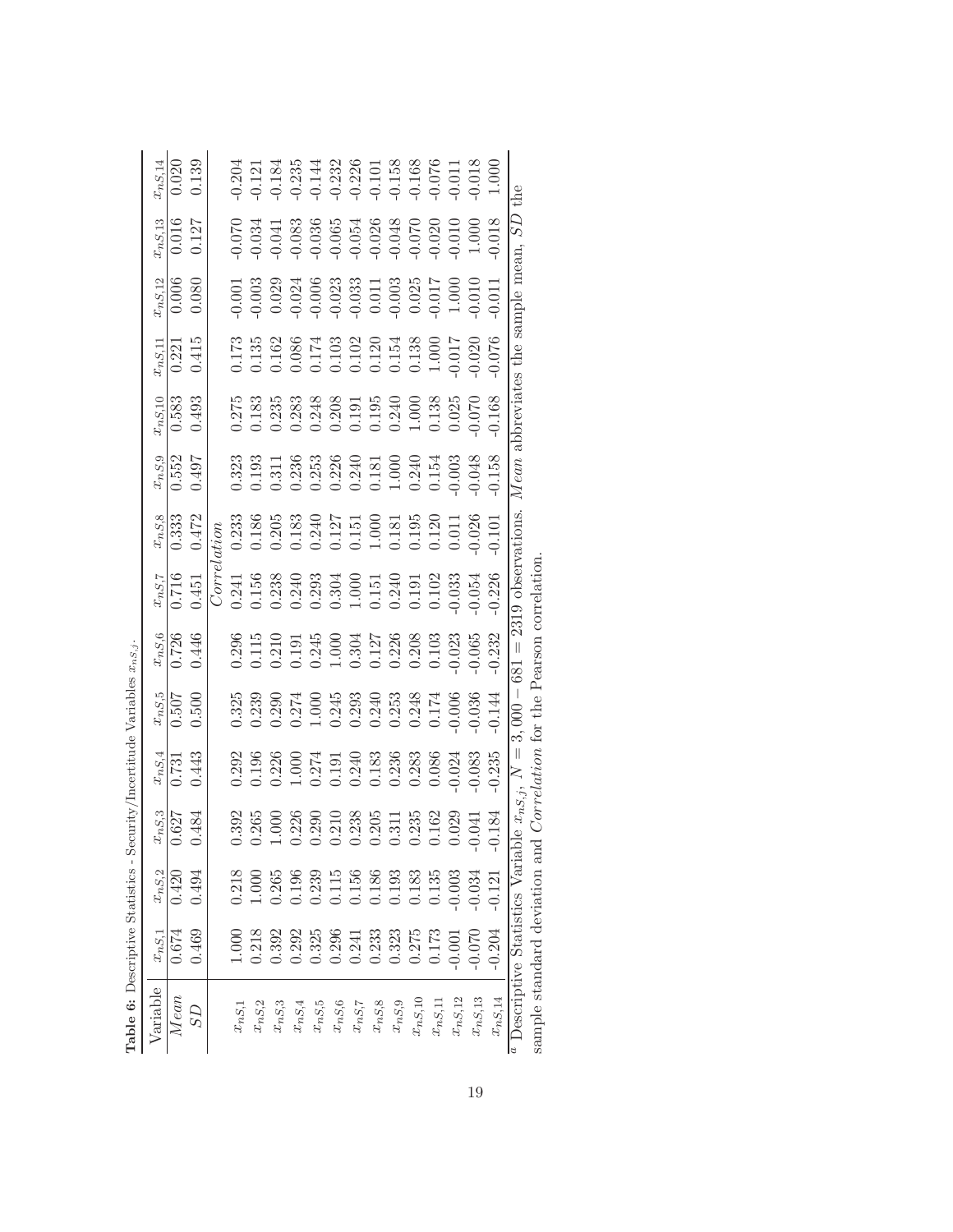#### **C Agglomerate Hierarchical Clustering**

By means of a cluster analysis we try to find groups within a data set (the following section is mainly based on Kaufman and Rousseeuw, 1990, Chapters 2, 3 and 5). The data consists of N observations  $\mathbf{x}_n \in \mathbb{R}^k$ ,  $n = 1, \ldots, N$ , where k is the dimension of column vector  $\mathbf{x}_n$ .  $\mathbb{X} = {\mathbf{x}_1, \ldots, \mathbf{x}_N}$  stands for the data set, which can also be written in terms of the matrix  $\mathbf{X} = (\mathbf{x}_1, \dots, \mathbf{x}_N)^\top \in \mathbb{R}^{N \times k}$ . In particular, our data set consists of  $N = 3,000$  individuals who filled in the questionnaire, while  $k = 8$  is the number of attributes taken from the questionnaire.  $x_{n1}$  and  $x_{nS}$  in this section corresponds to  $y_n$  and  $x_{nS,1}$  in the main text.

n text.<br>Since the data are measured on different scales, the standardized observations  $z_{ni} := \frac{x_{ni}-\hat{\mu}_i}{\hat{sd}_i}$  are often used, when a cluster analysis is performed.  $\hat{\mu}_i := \frac{1}{N} \sum_{n=1}^N x_{ni}$  stands for the sample mean and  $\widehat{sd}_i := \sqrt{\frac{1}{N-1} \sum_{n=1}^N (x_{ni} - \hat{\mu}_i)^2}$  stands for the sample standard deviation of attribute i, where  $i = 1, ..., k$ . We also follow this approach and standardize the observations  $x_{ni}$ , resulting in  $z_{ni} \in \mathbb{R}$  and  $\mathbf{z}_n :=$  $(z_{n1},\ldots,z_{nk})^{\top} \in \mathbb{R}^k$ .

To measure the degree of dissimilarity between the observations  $z_n$  and  $z_m$  a distance function  $d(\cdot, \cdot)$ has to be chosen (if the data are not standardized, replace  $z_n$  and  $z_m$  by  $x_n$  and  $x_m$ ). In the following we work with  $l_1$ -distances (= Manhattan distances in R)

$$
\mathbf{d}_1(\mathbf{z}_n, \mathbf{z}_m) := \sum_{i=1}^k |z_{ni} - z_{mi}| \;, \tag{3}
$$

as well as with Euclidean distances

$$
\mathbf{d}_2(\mathbf{z}_n, \mathbf{z}_m) := \sqrt{\sum_{i=1}^k (z_{ni} - z_{mi})^2} \ . \tag{4}
$$

After having defined distances between observations  $z_n$  and  $z_m$ , we want to obtain distances between some clusters  $\mathscr{C}_i$  and  $\mathscr{C}_j$ . A cluster  $\mathscr{C}_i$  is a subset of X, where  $\mathscr{C}_1,\ldots,\mathscr{C}_I$  partition the set X. That is  $\mathscr{C}_i \neq \emptyset$ ,  $\mathscr{C}_i \cap \mathscr{C}_j = \emptyset$  for all  $i, j = 1, \ldots, I$ , where  $i \neq j$ , and  $\bigcup_{i=1}^I \mathscr{C}_i = \mathbb{X}$ . I stands for the number of clusters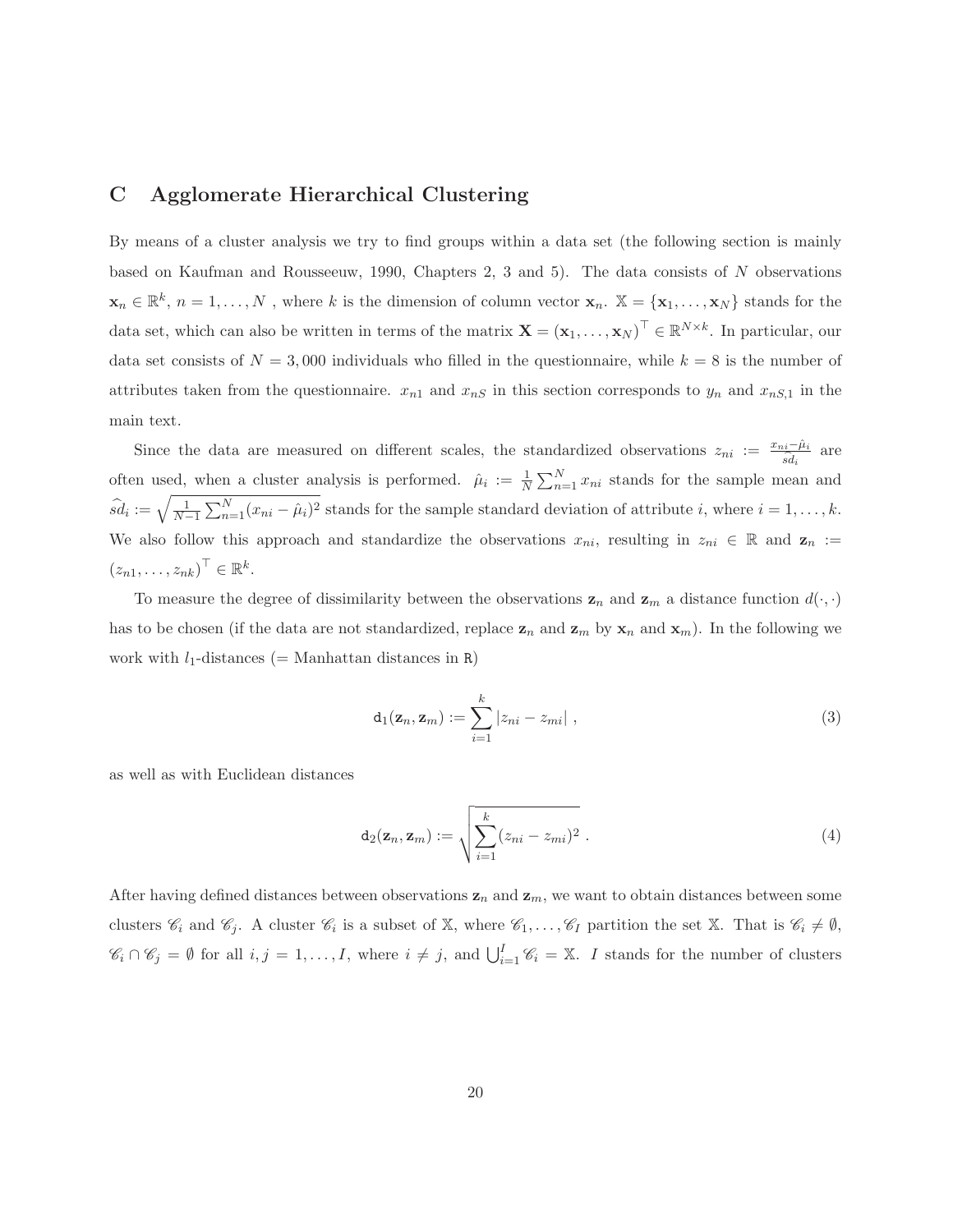considered. Equipped with the definition of  $\mathcal{C}_i$ , we define the distance between  $\mathcal{C}_i$  and  $\mathcal{C}_j$  as follows:

$$
d_v(\mathscr{C}_i, \mathscr{C}_j) := \frac{1}{|\mathscr{C}_i||\mathscr{C}_j|} \sum_{n \in \mathscr{C}_i m \in \mathscr{C}_j} d_v(\mathbf{z}_n, \mathbf{z}_m) ,
$$
 (5)

where  $v \in \{1,2\}$ .  $|\mathscr{C}_i|$  and  $|\mathscr{C}_j|$  stand for the number of elements of the sets  $\mathscr{C}_i$  and  $\mathscr{C}_j$ . Literature calls the distance defined in (5) "unweighted pair-group average method".

As already stated in the main text, the *Agglomerate hierarchical clustering* technique **agnes** described in Kaufman and Rousseeuw (1990)[Chapter 5] is applied in our study. Agglomerate hierarchical clustering techniques start with N clusters, that is  $\mathscr{C}_n = {\mathbf{x}_n}$  for  $n = 1, ..., N$ , and then merge the groups according to the value of the distance function. This procedure is continued until we end up with  $\mathscr{C}_1 = \mathbb{X}$  and  $|\mathscr{C}_1| = N$ . Differences in various agglomerate hierarchical clustering methods are mainly due to differences in the distance measures.

In more detail, in this study we proceed as follows: Let  $I_{\ell}$  stand for the number of clusters in step  $\ell$ ,  $\mathscr{C}_{i,\ell}$ , where  $i = 1,\ldots,I_{\ell}$ , for the clusters obtained in step  $\ell$ ,  $d_v(\mathscr{C}_{i,\ell},\mathscr{C}_{j,\ell})$  for the corresponding distances between  $\mathscr{C}_{i,\ell}$  and  $\mathscr{C}_{j,\ell}$  and  $d_{v,[\ell,1]}(\mathscr{C}_{q,\ell}, \mathscr{C}_{w,\ell})$  for the smallest distance between  $\mathscr{C}_{i,\ell}$  and  $\mathscr{C}_{j,\ell}$ , where  $j, i = 1,\ldots,I_{\ell}$  and  $i \neq j$ , in step  $\ell$ . Let the pair with the smallest distance have the indexes q and w, where  $q, w \in \{1, ..., I_\ell\}$ . Table 7 demonstrates how an agglomerate hierarchical clustering algorithm starts with N clusters, where  $\mathscr{C}_{n,\ell=0} = {\mathbf{x}_n}$ , and ends up with one cluster  $\mathscr{C}_{1,\ell=N-1} = \mathbb{X}$  in the final step. To obtain the distance between the clusters, the data are standardized. Then Euclidean and  $l_1$ -distances are applied in (5) to obtain the distances between the clusters (see equation  $(5)$ ). As described in Kaufman and Rousseeuw  $(1990)$ [page 205] the "dissimilarity between merging clusters" is monotone. In more formal terms,  $d_{v,[\ell,1]}(\mathscr{C}_{q,\ell}, \mathscr{C}_{w,\ell}) \geq d_{v,[\ell-1,1]}(\mathscr{C}_{q,\ell-1}, \mathscr{C}_{w,\ell-1})$  for  $\ell = 0,\ldots,N-2$ . By collecting these dissimilarities we obtain the monotone increasing sequence of "lev- $\text{els" } l_0 := d_{v, [\ell = 0,1]} (\mathscr{C}_{q,0}, \mathscr{C}_{w,0}) \leq l_1 := d_{v, [\ell = 1,1]} (\mathscr{C}_{q,1}, \mathscr{C}_{w,1}) \leq \cdots \leq l_{N-2} := d_{v, [\ell = N-1,1]} (\mathscr{C}_{q,N-1}, \mathscr{C}_{w,N-2}).$ 

By considering the step  $\ell = h$ , where observation  $x_n$  is merged the first time with some  $\mathscr{C}_w$ , we observe the dissimilarity  $d_{v,[h-1,1]}(x_n, \mathscr{C}_{w,h-1}) = g_n$  at this merger. By calculating  $g_n/l_{N-2}$  we obtain a number in the interval [0, 1].  $g_n/l_{N-2}$  is often called "width of the banner n", since the factions  $g_n/l_{N-2}$  can be presented in terms of a banner plot. Kaufman and Rousseeuw (1990)[page 211] interpret  $g_n/l_{N-2}$  as "... it gives an idea of the amount of structure that has been found by the algorithm. Indeed, when the data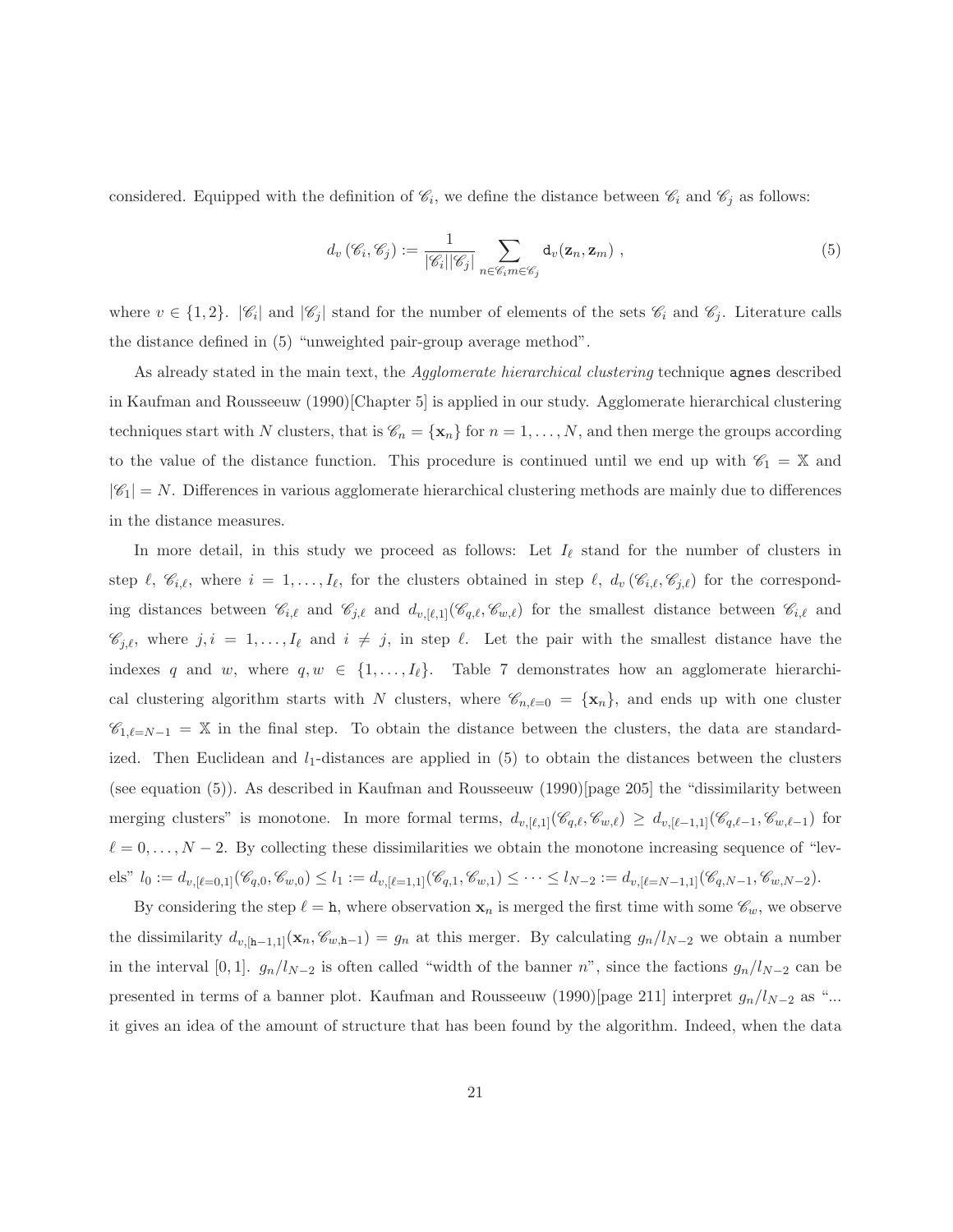**Table 7:** Agglomerate hierarchical clustering algorithm.

| Step 0:         | $\mathscr{C}_{n,0} = {\mathbf{x}_n}$ , for $n = 1, , N = I_0$ .                                                                                   |
|-----------------|---------------------------------------------------------------------------------------------------------------------------------------------------|
| Step 1:         | Take the distances $d_v(\mathscr{C}_{i,0}, \mathscr{C}_{j,0}),$ where $i, j \in \{1, \ldots, I_0\},$                                              |
|                 | obtain $d_{v,[0,1]}(\mathscr{C}_{q,0},\mathscr{C}_{w,0}),$                                                                                        |
|                 | merge $\mathscr{C}_{q,0}$ and $\mathscr{C}_{w,0}$ , i.e. $\mathscr{C}_{q,1} = \mathscr{C}_{q,0} \cup \mathscr{C}_{w,0}$ .                         |
|                 |                                                                                                                                                   |
| Step $\ell$ :   | Take the distances $d_v(\mathscr{C}_{i,\ell-1},\mathscr{C}_{j,\ell-1}),$ where $i,j$<br>$\in$<br>$\{1,\ldots,I_{\ell-1}\},\$                      |
|                 | obtain $d_{v, [\ell-1,1]}(\mathscr{C}_{q,\ell-1}, \mathscr{C}_{w,\ell-1}),$                                                                       |
|                 | merge $\mathscr{C}_{q,\ell-1}$ and $\mathscr{C}_{w,\ell-1}$ , i.e. $\mathscr{C}_{q',\ell} = \mathscr{C}_{q,\ell-1} \cup \mathscr{C}_{w,\ell-1}$ . |
|                 | ×,                                                                                                                                                |
| Step<br>$N-1$ : | Take the distances $d_v(\mathscr{C}_{i,N-2},\mathscr{C}_{i,N-2}),$ where $i,j \in$<br>$\{1,\ldots,I_{N-2}\},\$                                    |
|                 | obtain $d_{v,[N-2,1]}(\mathscr{C}_{q,N-2},\mathscr{C}_{w,N-2}),$                                                                                  |
|                 | merge $C_{1,N-2}$ and $C_{2,N-2}$ , i.e. $C_{1,N-1} = C_{1,N-2} \cup C_{2,N-2} = \mathbb{X}$ .                                                    |

<sup>a</sup> The distances between clusters  $d_v(\mathscr{C}_{q,\ell}, \mathscr{C}_{w,\ell})$  follow from (5), the distances between the standardized observations from (3) and (4

possess a clear cluster structure, the between-cluster dissimilarities and hence the highest level  $(l_{N-2}$  in our notation) will become much larger than the within-cluster dissimilarities, and as a consequence the black lines become longer  $(1 - g_n/l_{N-2})$  becomes larger in our notation)." The mean of these fractions

$$
AC := \frac{1}{N} \sum_{n=1}^{N} \frac{g_n}{l_{N-2}}
$$
(6)

is called *agglomerative coefficient*. The higher  $AC$  the better the explanatory power of the cluster analysis.

The dendrogram (clustering tree) is a graphical representation of the results obtained by a hierarchical clustering technique. On the vertical axis the observations indices  $n = 1, \ldots, N$  are arranged, such that the branches of the tree do not intersect. On the vertical axis we observe the levels  $l_n$ . The corresponding branches describe the leaves of the tree to be merged. The "height" of a branch represents the difference – in terms of levels – between the corresponding groups  $\mathscr{C}_q$  and  $\mathscr{C}_w$  to be merged. In formal terms, the heights are obtained by means of  $\frac{1}{|\mathscr{C}_q|!}$  $\sum_{n,m\in\mathscr{C}_q}d_v(\mathbf{x}_n,\mathbf{x}_m)-\frac{1}{|\mathscr{C}_w|!}$  $\sum_{n,m\in\mathscr{C}_w} d_v(\mathbf{x}_n, \mathbf{x}_m)$ . The dendrograms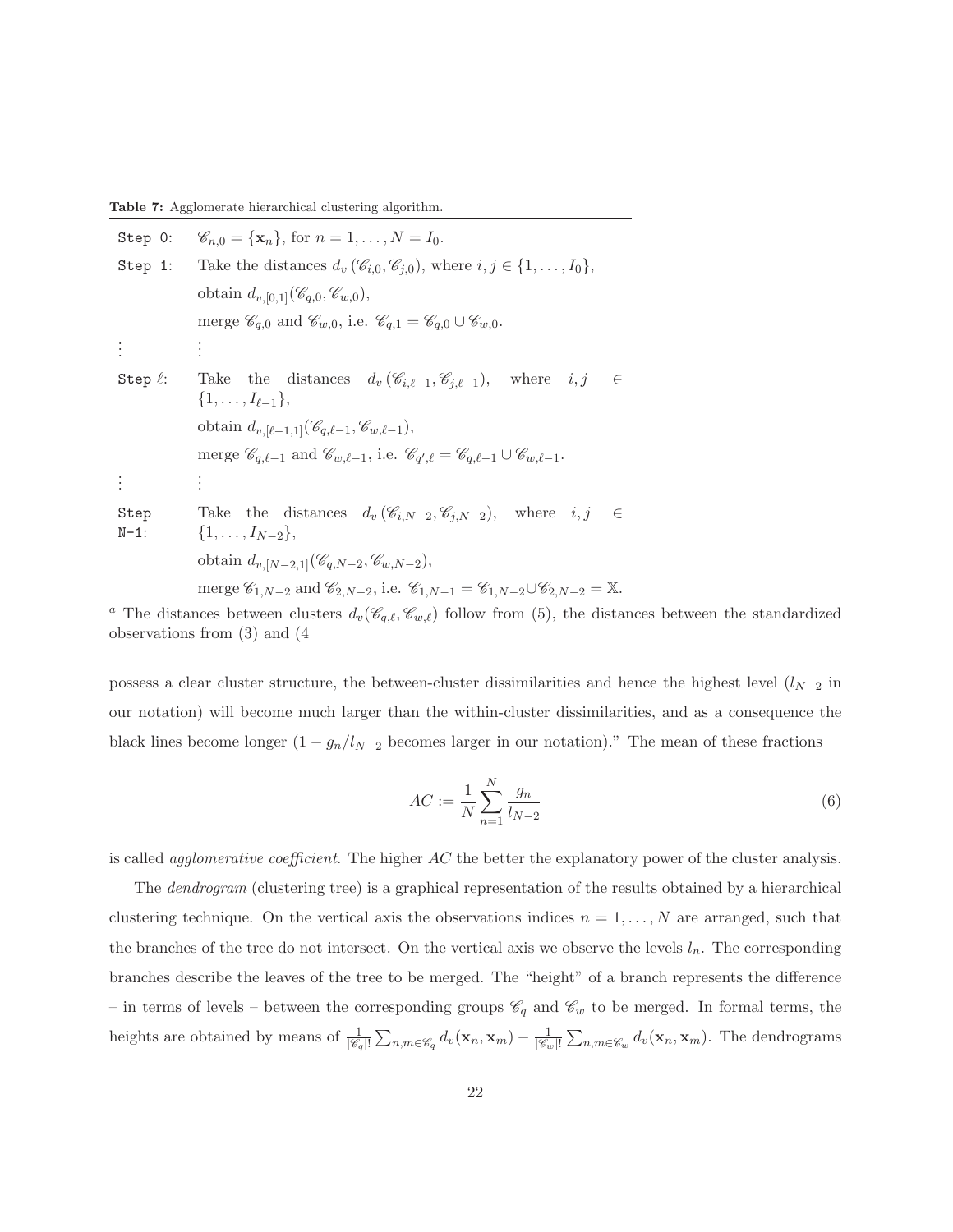

**Figure 1: Dendrogram for Internet Security data** This figure plots the dendrogram for the Internet security data **X**.  $N = 3,000$  and  $k = 8$ .  $l_1$  distances are applied here. Heights on the vertical axis, individuals arranged according to the tree structure on the horizontal axis. Agglomerative Coefficient  $AC = 0.98$ .

for the data set **X** are provided in the Figures 1 and 2, for  $l_1$  and Euclidean distances, respectively. E.g., in Figure 1 we observe the final transition from two groups to one group at a height of 12. At a height close to 8 we observe already twelve groups, etc.

The agglomerate hierarchical clustering algorithm agnes was implemented in the R-package in Maechler et al. (2015). In particular, our estimates are obtained by means of the R-commands:  $agnes(X, diss = FALSE, metric = manufacturer, stand = TRUE, method = average)$  for  $l_1$ -distances. For Euclidean distances set  $metric = euclidean$ . stand  $= TRUE$  means that the data are standardized, method = average implies that unweighted pair-group averages are used. For more details see Maechler et al. (2015) and the literature cited in this manual.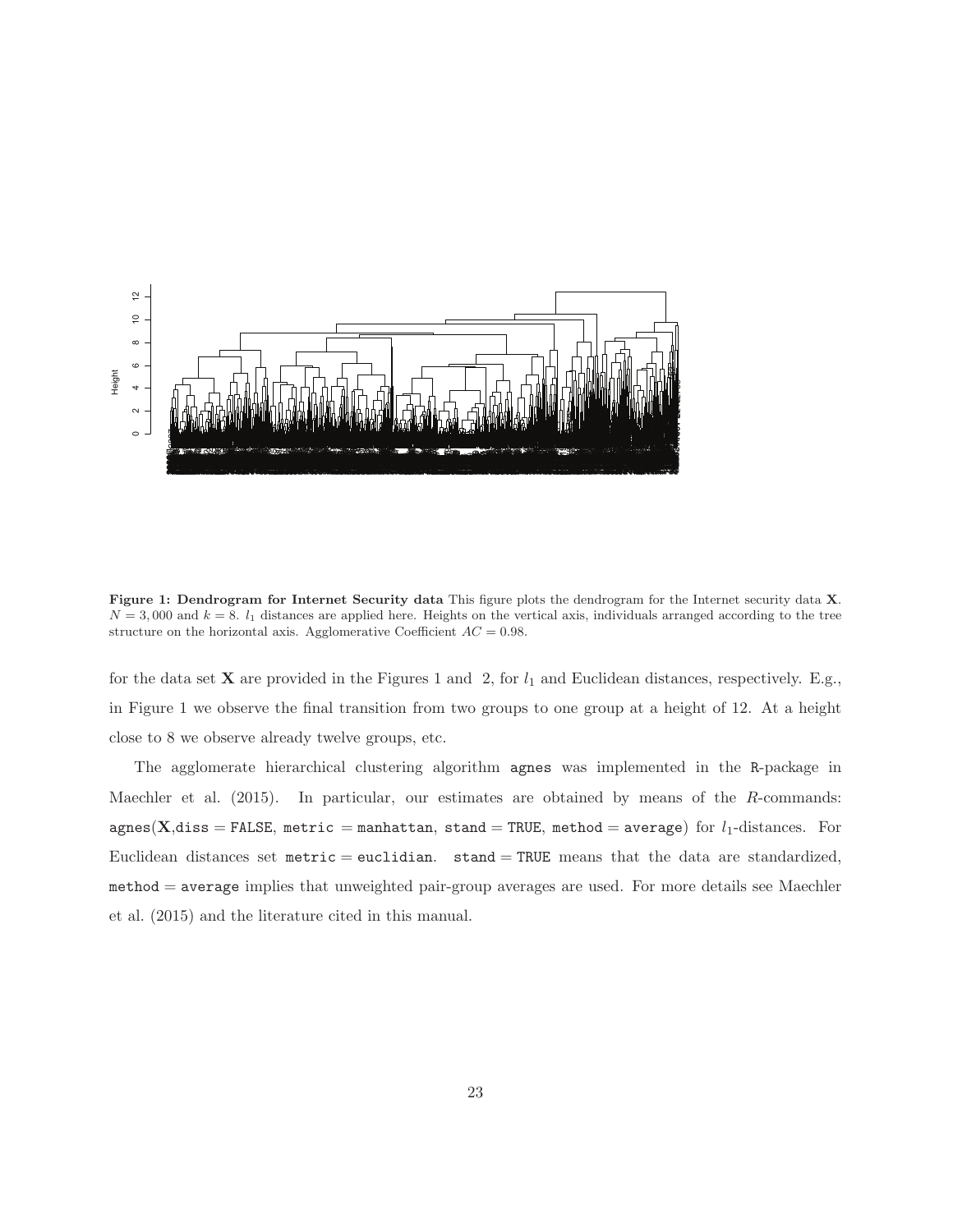

**Figure 2: Dendrogram for Internet Security data** This figure plots the dendrogram for the Internet security data **X**.  $N = 3,000$  and  $k = 8$ . Euclidean distances are applied here. Heights on the vertical axis, individuals arranged according to the tree structure on the horizontal axis. Agglomerative Coefficient  $AC = 0.94$ .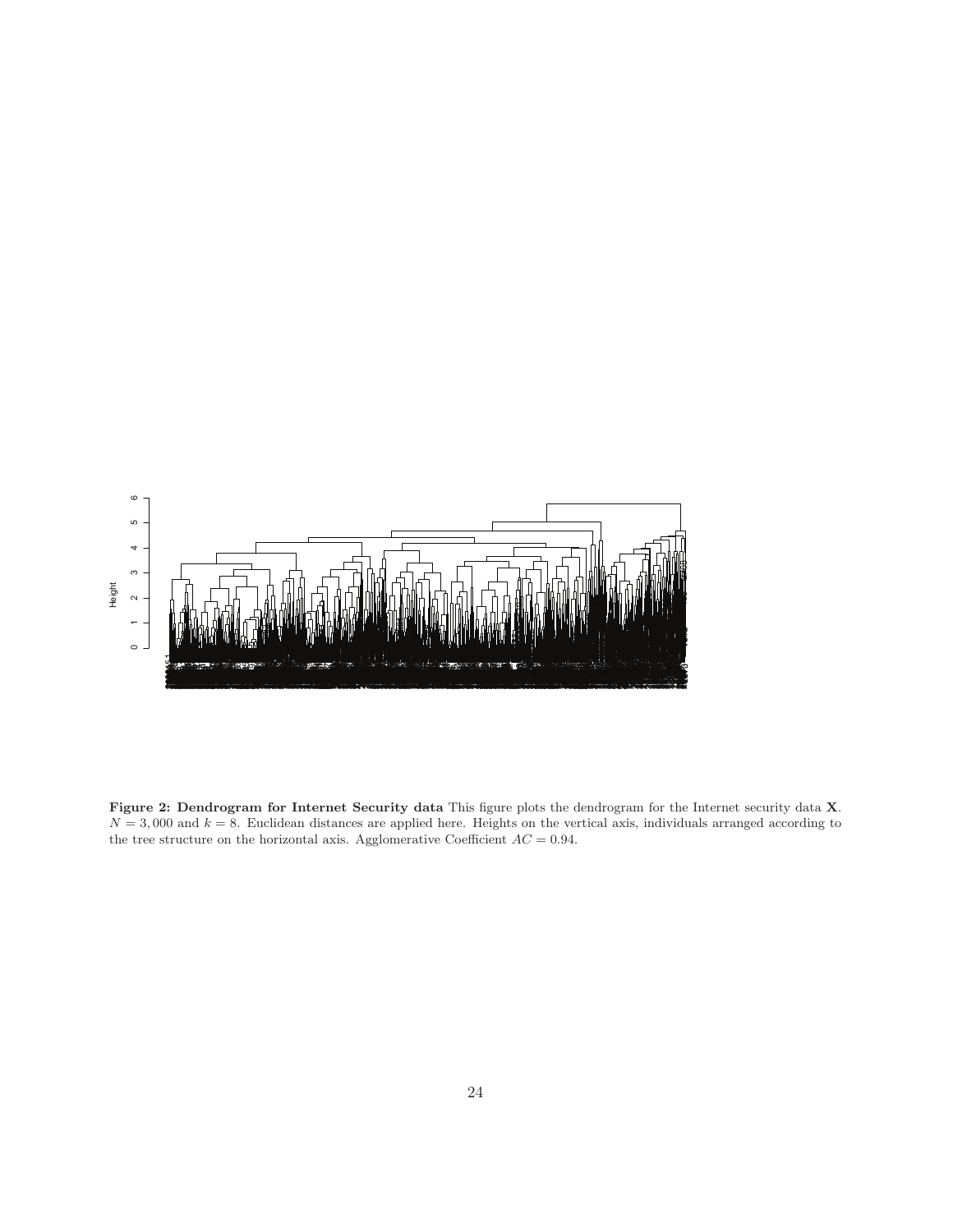#### **D Further Clustering Results**

This section provides further clustering results, with different numbers of clusters I as well as clustering results with Euclidean distances (4). NA denotes a static which is not available. In the following tables this takes place for the sample standard deviation when the number of group members is one.

With  $I = 4$  classes all  $\mathcal{O} = 470$  persons subject to an attack are contained in the class  $\mathcal{C}_3$  with  $l_1$ distances (3), while with Euclidean distances the classes  $\mathcal{C}_2$  and  $\mathcal{C}_4$  contain offended users (see Tables 8) and 9).

With  $I = 8$  clusters we observe that the class  $\mathcal{C}_3$  in Table 8 splits up into the classes  $\mathcal{C}_4$ ,  $\mathcal{C}_6$ ,  $\mathcal{C}_7$  and  $\mathscr{C}_8$  in Table 10. For Euclidean distances the class  $\mathscr{C}_2$  in Table 9 splits up into the classes  $\mathscr{C}_3$ ,  $\mathscr{C}_5$  and  $\mathscr{C}_7$ in Table 11, while the class  $\mathcal{C}_4$  with  $I = 4$  is now labeled  $\mathcal{C}_8$ .

With  $I = 12$  classes, the group  $\mathcal{C}_4$  splits up into  $\mathcal{C}_6$  and  $\mathcal{C}_7$  in Table 10, while the former classes  $\mathcal{C}_6$ ,  $\mathcal{C}_7$  and  $\mathcal{C}_8$  are labeled  $\mathcal{C}_9$ ,  $\mathcal{C}_{10}$  and  $\mathcal{C}_{11}$  in Table 2. For Euclidean distances we observe that the classes  $\mathcal{C}_5$ and  $\mathcal{C}_8$  remain the same, the new labels with with  $I = 12$  are  $\mathcal{C}_7$  and  $\mathcal{C}_{11}$ . The class  $\mathcal{C}_3$  splits up into the classes  $\mathcal{C}_4$  and  $\mathcal{C}_{10}$ , while  $\mathcal{C}_7$  splits up into the classes  $\mathcal{C}_9$  and  $\mathcal{C}_{12}$  in Table 12.

With  $I = 16$  groups, the classes  $\mathcal{C}_7$ ,  $\mathcal{C}_{10}$  and  $\mathcal{C}_{11}$  remain the same, with the new labels  $\mathcal{C}_7$ ,  $\mathcal{C}_{13}$  and  $\mathcal{C}_{14}$ . The former class  $\mathcal{C}_6$  splits up into  $\mathcal{C}_6$  and  $\mathcal{C}_8$ , while  $\mathcal{C}_9$  splits up into  $\mathcal{C}_{11}$  and  $\mathcal{C}_{12}$  in Table 13. For Euclidean distances only the labeling is changed for the classes  $\mathcal{C}_7$ ,  $\mathcal{C}_9$ ,  $\mathcal{C}_{10}$ ,  $\mathcal{C}_{11}$  and  $\mathcal{C}_{12}$ , i.e. these classes are  $\mathscr{C}_8$ ,  $\mathscr{C}_{13}$ ,  $\mathscr{C}_{14}$ ,  $\mathscr{C}_{15}$  and  $\mathscr{C}_{16}$  in Table 14. Finally, class  $\mathscr{C}_4$  in Table 12 splits up into the classes  $\mathscr{C}_5$  and  $\mathscr{C}_{10}$  in Table 12.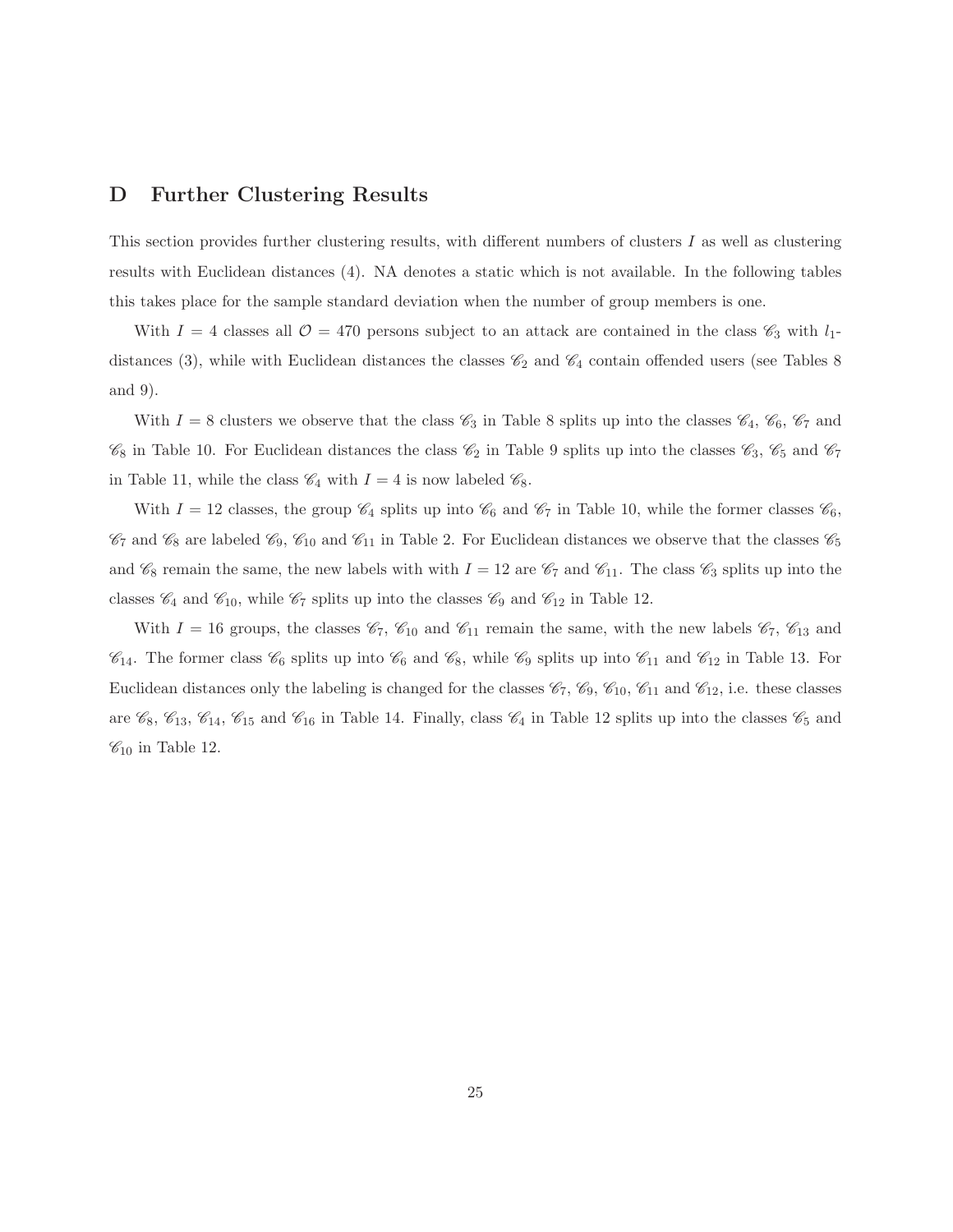|                 |          | Cluster        |         |        |          |
|-----------------|----------|----------------|---------|--------|----------|
| Variable        | 1        | $\overline{2}$ | 3       | 4      | mean/SD  |
| <i>Attacked</i> | 0.000    | 0.000          | 1.000   | 0.000  | 0.157    |
|                 | 0.000    | 0.000          | 0.000   | 0.000  | 0.364    |
| Frequency       | 0.884    | 1.057          | 1.313   | 0.290  | 0.957    |
|                 | 0.767    | 0.726          | 0.648   | 0.461  | 0.763    |
| Gender          | 0.514    | 0.420          | 0.472   | 0.097  | 0.497    |
|                 | 0.500    | 0.495          | 0.500   | 0.301  | 0.500    |
| Age             | 35.785   | 18.825         | 33.004  | 43.452 | 34.229   |
|                 | 9.185    | 5.082          | 9.712   | 5.847  | 10.048   |
| Inhabitants     | 2.315    | 2.141          | 2.585   | 3.710  | 2.360    |
|                 | 1.706    | 1.569          | 1.794   | 1.792  | 1.720    |
| Employment      | 1.229    | 1.180          | 1.129   | 0.000  | 1.197    |
|                 | 0.468    | 0.719          | 0.489   | 0.000  | 0.496    |
| Human Capital   | 3.899    | 2.090          | 3.877   | 3.419  | 3.762    |
|                 | 0.914    | 0.581          | 0.969   | 1.259  | 1.020    |
| $x_{nS,1}$      | 0.679    | 0.634          | 0.666   | 0.867  | 0.674    |
|                 | 0.467    | 0.483          | 0.472   | 0.352  | 0.469    |
| Members         | 2287.000 | 212.000        | 470.000 | 31.000 | 3000.000 |

**Table 8:** Results obtained from clustering. Data **X**,  $N = 3,000$ ,  $k = 8$ ,  $l_1$ -distances and  $I = 4$  clusters.

 $a$  For each variable presented in the first column, the first row presents group-specific sample means in the corresponding cluster  $\mathcal{C}_i$ ,  $i = 1, \ldots, 4$ , while the second row presents the group-specific sample standard deviations. The last column presents the mean values and the sample sample standard deviations for the corresponding variables, obtained from all observations  $n = 1, \ldots, N$ . The last row presents the number of individuals assigned to cluster  $\mathscr{C}_i$ .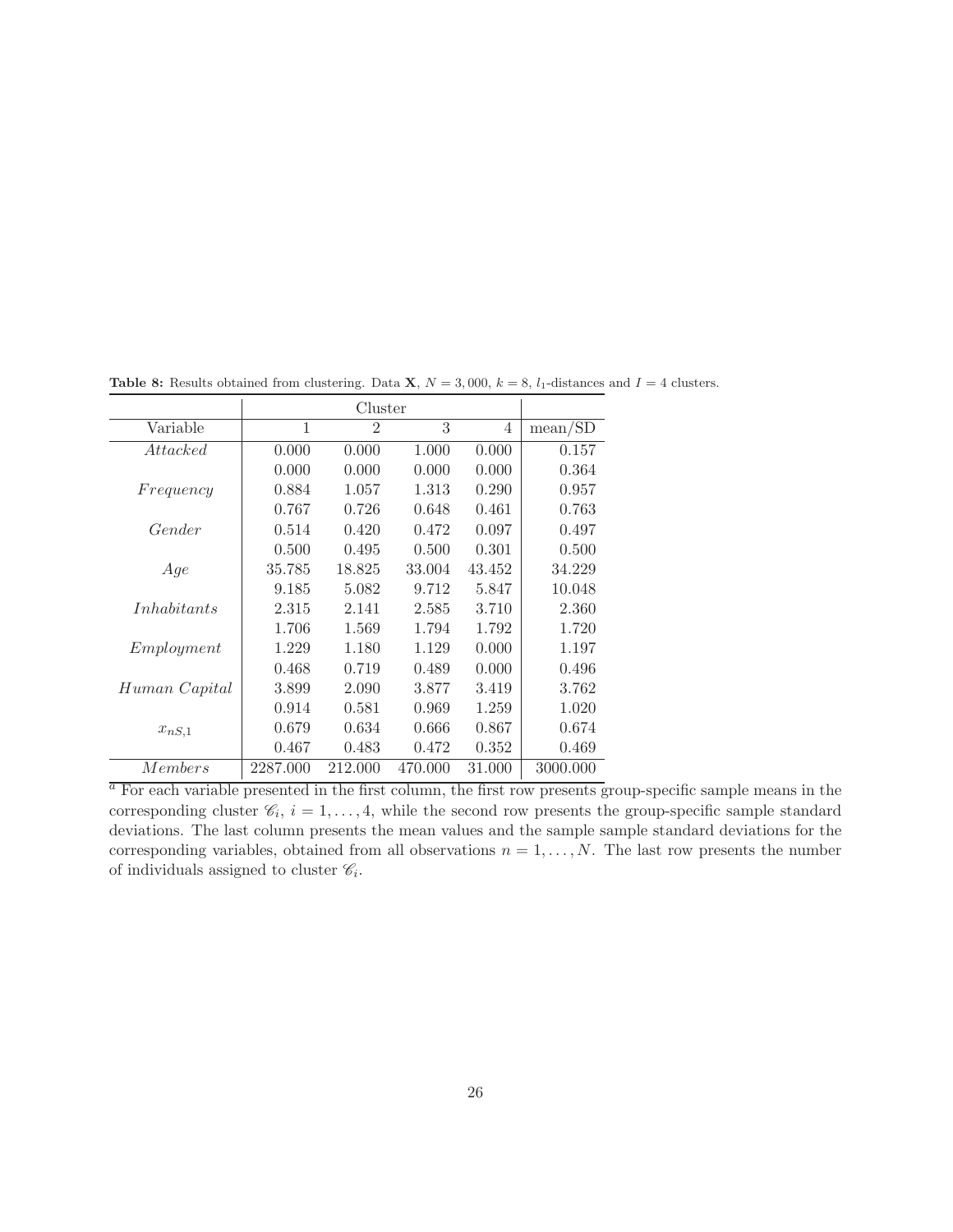|                    |          | Cluster        |        |                |          |
|--------------------|----------|----------------|--------|----------------|----------|
| Variable           | 1        | $\mathfrak{D}$ | 3      | $\overline{4}$ | mean/SD  |
| Attacked           | 0.000    | 1.000          | 0.000  | 1.000          | 0.157    |
|                    | 0.000    | 0.000          | 0.000  | 0.000          | 0.364    |
| Frequency          | 0.898    | 1.306          | 0.489  | 1.833          | 0.957    |
|                    | 0.765    | 0.648          | 0.626  | 0.408          | 0.763    |
| Gender             | 0.505    | 0.472          | 0.311  | 0.500          | 0.497    |
|                    | 0.500    | 0.500          | 0.468  | 0.548          | 0.500    |
| Age                | 34.320   | 32.858         | 42.022 | 44.333         | 34.229   |
|                    | 10.091   | 9.676          | 7.031  | 4.676          | 10.048   |
| <i>Inhabitants</i> | 2.293    | 2.595          | 3.750  | 1.833          | 2.360    |
|                    | 1.691    | 1.796          | 1.780  | 1.602          | 1.720    |
| Emplogment         | 1.235    | 1.148          | 0.000  | 0.000          | 1.197    |
|                    | 0.469    | 0.470          | 0.000  | 0.000          | 0.496    |
| Human Capital      | 3.748    | 3.891          | 3.378  | 2.833          | 3.762    |
|                    | 1.022    | 0.967          | 1.230  | 0.408          | 1.020    |
| $x_{nS,1}$         | 0.674    | 0.662          | 0.778  | 1.000          | 0.674    |
|                    | 0.469    | 0.474          | 0.424  | 0.000          | 0.469    |
| Members            | 2485.000 | 464.000        | 45.000 | 6.000          | 3000.000 |

**Table 9:** Results obtained from clustering. Data **X**,  $N = 3,000$ ,  $k = 8$ , Euclidean distances and  $I = 4$  clusters.

 $a$  Euclidean distances. For each variable presented in the first column, the first row presents groupspecific sample means in the corresponding cluster  $\mathscr{C}_i$ ,  $i = 1, \ldots, 4$ , while the second row presents the group-specific sample standard deviations. The last column presents the mean values and the sample standard deviations for the corresponding variables, obtained from all observations  $n = 1, \ldots, N$ . The last row presents the number of individuals assigned to cluster  $\mathscr{C}_i$ .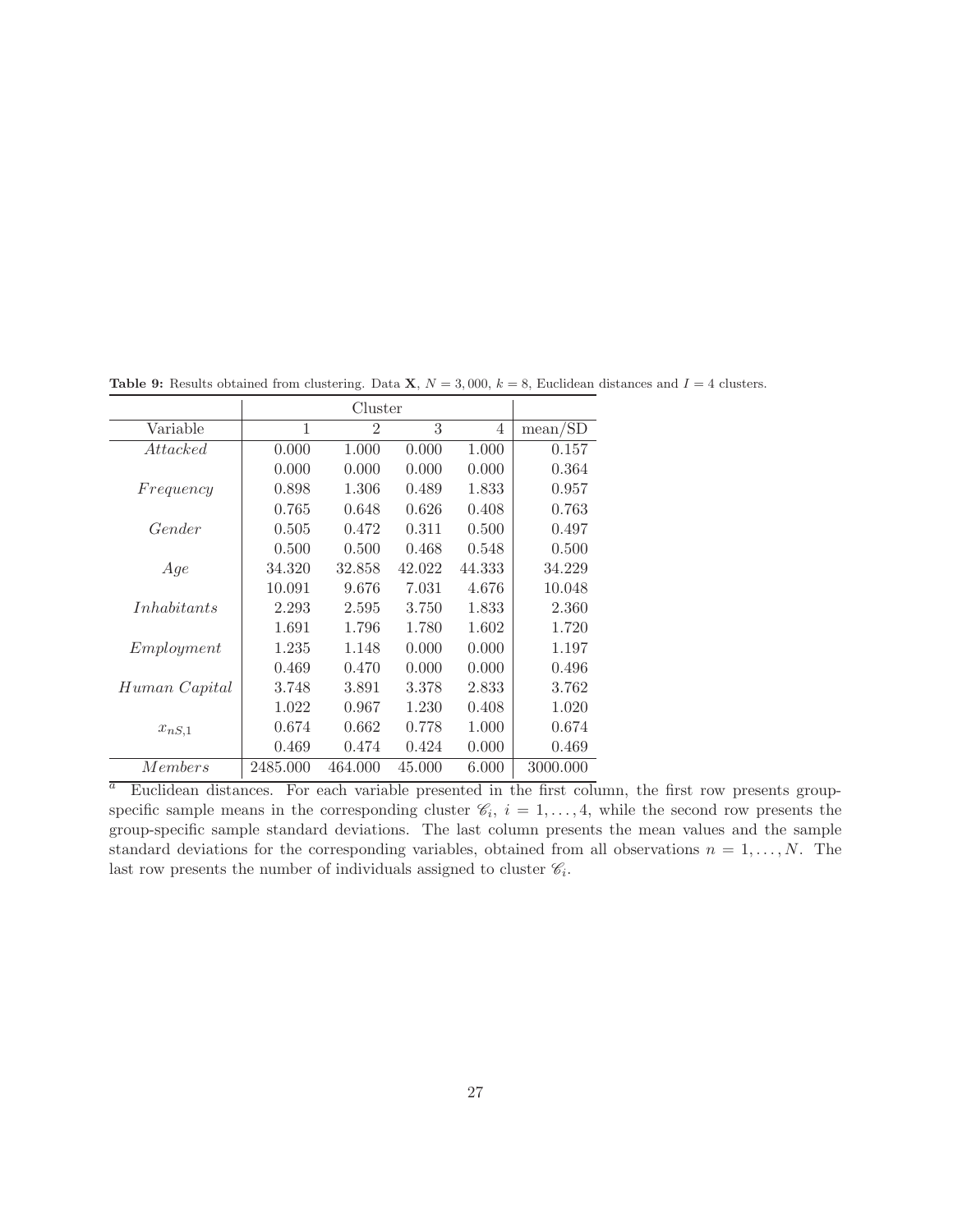|                |          |                |         | Cluster |        |        |        |        |          |
|----------------|----------|----------------|---------|---------|--------|--------|--------|--------|----------|
| Variable       |          | $\overline{2}$ | 3       | 4       | 5      | 6      | 7      | 8      | mean/SD  |
| Attacked       | 0.000    | 0.000          | 0.000   | 1.000   | 0.000  | 1.000  | 1.000  | 1.000  | 0.157    |
|                | 0.000    | 0.000          | 0.000   | 0.000   | 0.000  | 0.000  | 0.000  | 0.000  | 0.364    |
| Frequency      | 0.854    | 1.709          | 1.057   | 1.302   | 0.290  | 1.381  | 1.556  | 0.000  | 0.957    |
|                | 0.759    | 0.457          | 0.726   | 0.635   | 0.461  | 0.697  | 0.577  | 0.000  | 0.763    |
| Gender         | 0.509    | 0.671          | 0.420   | 0.458   | 0.097  | 0.595  | 0.481  | 0.500  | 0.497    |
|                | 0.500    | 0.473          | 0.495   | 0.499   | 0.301  | 0.497  | 0.509  | 0.577  | 0.500    |
| Age            | 36.149   | 25.633         | 18.825  | 34.045  | 43.452 | 33.476 | 18.037 | 25.750 | 34.229   |
|                | 9.053    | 6.764          | 5.082   | 9.240   | 5.847  | 8.454  | 5.185  | 5.560  | 10.048   |
| Inhabitants    | 2.234    | 4.590          | 2.141   | 2.291   | 3.710  | 4.905  | 2.926  | 5.000  | 2.360    |
|                | 1.670    | 0.986          | 1.569   | 1.690   | 1.792  | 0.370  | 1.817  | 0.000  | 1.720    |
| Emplyyment     | 1.228    | 1.250          | 1.180   | 1.129   | 0.000  | 1.094  | 1.500  | 1.000  | 1.197    |
|                | 0.465    | 0.565          | 0.719   | 0.466   | 0.000  | 0.588  | 1.000  | 1.000  | 0.496    |
| Human Capital  | 3.896    | 4.000          | 2.090   | 3.980   | 3.419  | 4.171  | 2.037  | 3.250  | 3.762    |
|                | 0.917    | 0.816          | 0.581   | 0.883   | 1.259  | 0.803  | 0.192  | 0.957  | 1.020    |
| $x_{nS,1}$     | 0.713    | 0.000          | 0.634   | 0.736   | 0.867  | 0.000  | 0.630  | 1.000  | 0.674    |
|                | 0.453    | 0.000          | 0.483   | 0.442   | 0.352  | 0.000  | 0.492  | 0.000  | 0.469    |
| <i>Members</i> | 2208.000 | 79.000         | 212.000 | 397.000 | 31.000 | 42.000 | 27.000 | 4.000  | 3000.000 |

**Table 10:** Results obtained from clustering. Data **X**,  $N = 3,000$ ,  $k = 8$ ,  $l_1$ -distances and  $I = 8$  clusters.

 $a$  For each variable presented in the first column, the first row presents group-specific sample means in the corresponding cluster  $\mathcal{C}_i$ ,  $i = 1, \ldots, 8$ , while the second row presents the group-specific sample standard deviations. The last column presents the mean values and the sample standard deviations for the corresponding variables, obtained from all observations  $n = 1, \ldots, N$ . The last row presents the number of individuals assigned to cluster  $\mathscr{C}_i$ .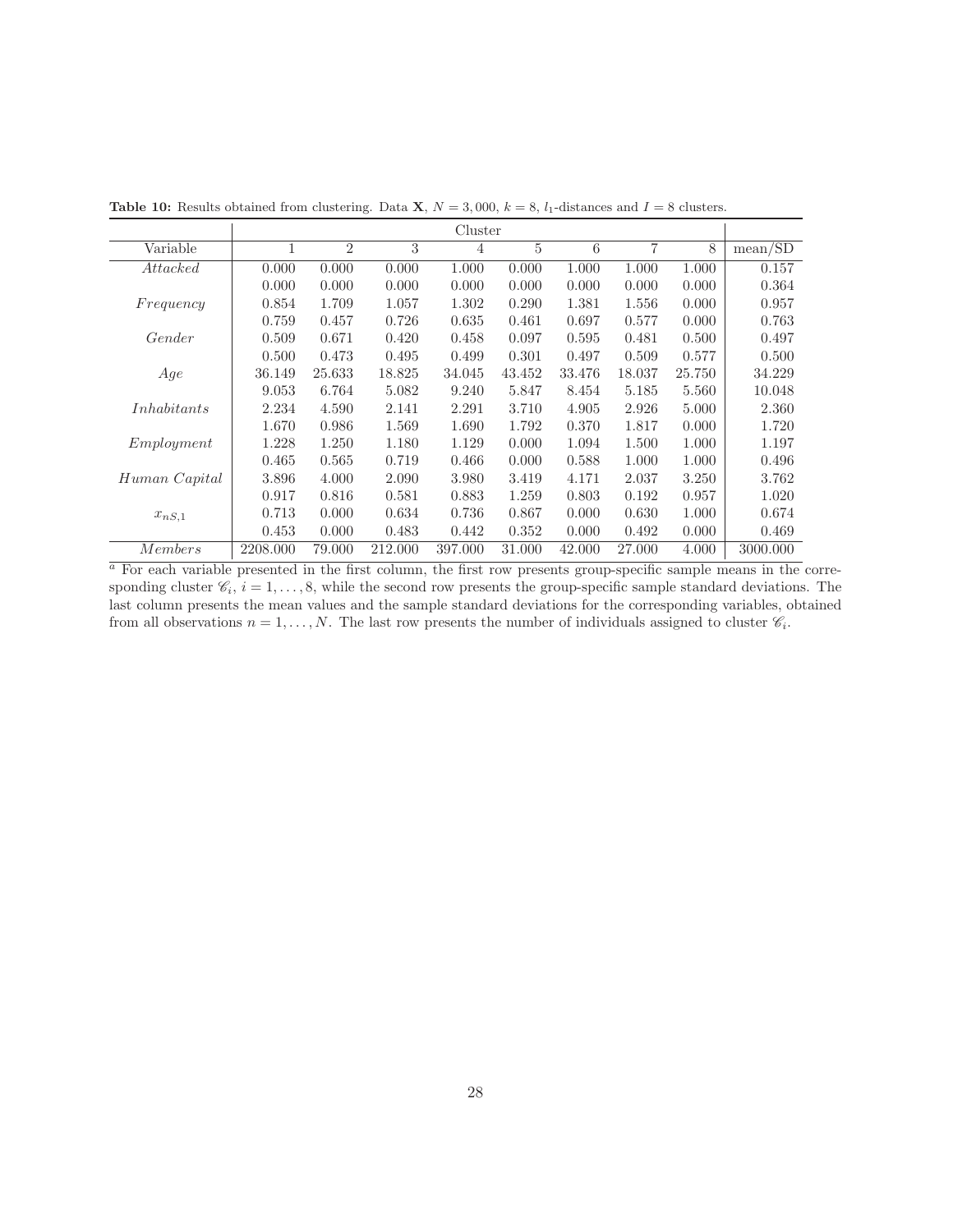**Table 11:** Results obtained from clustering. Data **X**,  $N = 3,000$ ,  $k = 8$ , Euclidean distances and  $I = 8$  clusters.

|                |              | $\circ$        |         |         |        |        |        |        |          |
|----------------|--------------|----------------|---------|---------|--------|--------|--------|--------|----------|
|                |              |                |         | Cluster |        |        |        |        |          |
| Variable       | $\mathbf{1}$ | $\overline{2}$ | 3       | 4       | 5      | 6      | 7      | 8      | mean/SD  |
| Attacked       | 0.000        | 0.000          | 1.000   | 0.000   | 1.000  | 0.000  | 1.000  | 1.000  | 0.157    |
|                | 0.000        | 0.000          | 0.000   | 0.000   | 0.000  | 0.000  | 0.000  | 0.000  | 0.364    |
| Frequency      | 0.379        | 1.419          | 1.263   | 0.489   | 1.455  | 0.532  | 1.563  | 1.833  | 0.957    |
|                | 0.587        | 0.539          | 0.638   | 0.626   | 0.689  | 0.620  | 0.619  | 0.408  | 0.763    |
| Gender         | 0.490        | 0.524          | 0.446   | 0.311   | 0.545  | 0.387  | 0.656  | 0.500  | 0.497    |
|                | 0.500        | 0.500          | 0.498   | 0.468   | 0.503  | 0.491  | 0.483  | 0.548  | 0.500    |
| Age            | 39.783       | 29.726         | 34.528  | 42.022  | 29.491 | 20.661 | 18.969 | 44.333 | 34.229   |
|                | 7.296        | 9.677          | 8.972   | 7.031   | 9.426  | 4.428  | 3.729  | 4.676  | 10.048   |
| Inhabitants    | 1.913        | 2.582          | 2.205   | 3.750   | 4.891  | 3.917  | 3.219  | 1.833  | 2.360    |
|                | 1.486        | 1.782          | 1.652   | 1.780   | 0.369  | 1.488  | 1.791  | 1.602  | 1.720    |
| Employment     | 1.335        | 1.111          | 1.174   | 0.000   | 0.971  | 1.214  | 0.875  | 0.000  | 1.197    |
|                | 0.478        | 0.415          | 0.442   | 0.000   | 0.568  | 0.738  | 0.835  | 0.000  | 0.496    |
| Human Capital  | 3.882        | 3.667          | 4.016   | 3.378   | 3.852  | 2.790  | 2.500  | 2.833  | 3.762    |
|                | 0.970        | 1.039          | 0.876   | 1.230   | 1.035  | 0.994  | 0.762  | 0.408  | 1.020    |
| $x_{nS,1}$     | 0.513        | 0.770          | 0.735   | 0.778   | 0.000  | 0.067  | 0.938  | 1.000  | 0.674    |
|                | 0.500        | 0.421          | 0.442   | 0.424   | 0.000  | 0.252  | 0.246  | 0.000  | 0.469    |
| <i>Members</i> | 1191.000     | 1232.000       | 377.000 | 45.000  | 55.000 | 62.000 | 32.000 | 6.000  | 3000.000 |

 $\overline{a}$  For each variable presented in the first column, the first row presents group-specific sample means in the corresponding cluster  $\mathcal{C}_i$ ,  $i = 1, \ldots, 8$ , while the second row presents the group-specific sample standard deviations. The last column presents the mean values and the sample standard deviations for the corresponding variables, obtained from all observations  $n = 1, \ldots, N$ . The last row presents the number of individuals assigned to cluster  $\mathscr{C}_i$ .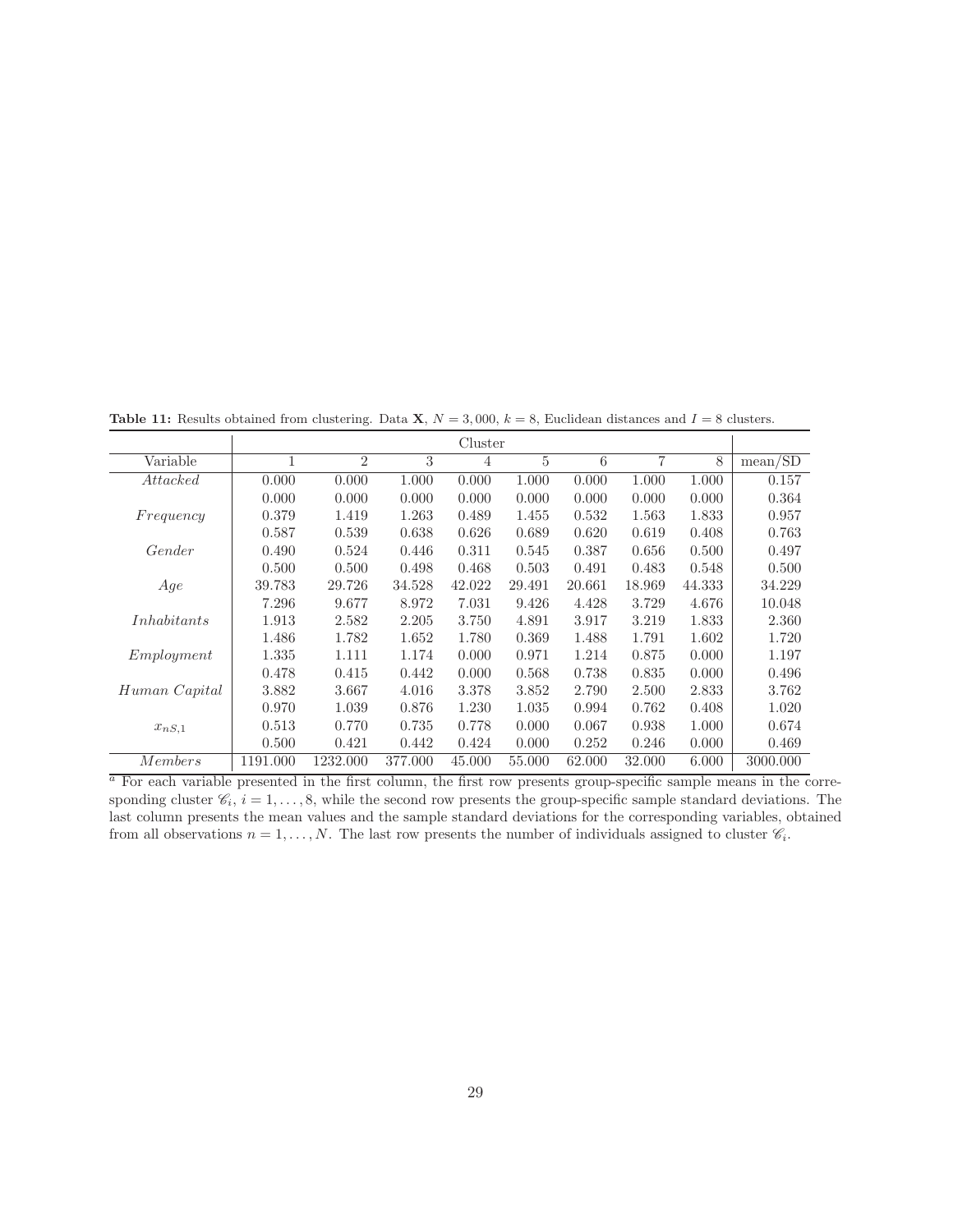| Variable                                                                                                                                |         |                          |             |                                                                                                                                                                                                                                                                   |                                                                                                                                                                                                                                                                   | Cluster                                                                                                                                                                                                                                                                                             |        |        |                                                                                                                                                                                                                                                                            |                                                                       |                                                                                                                                                                                                                                                                       |                                                                                                                                                                                                                                                                                                                                                                             |                                                                                                                                                                                                                                                                                                     |
|-----------------------------------------------------------------------------------------------------------------------------------------|---------|--------------------------|-------------|-------------------------------------------------------------------------------------------------------------------------------------------------------------------------------------------------------------------------------------------------------------------|-------------------------------------------------------------------------------------------------------------------------------------------------------------------------------------------------------------------------------------------------------------------|-----------------------------------------------------------------------------------------------------------------------------------------------------------------------------------------------------------------------------------------------------------------------------------------------------|--------|--------|----------------------------------------------------------------------------------------------------------------------------------------------------------------------------------------------------------------------------------------------------------------------------|-----------------------------------------------------------------------|-----------------------------------------------------------------------------------------------------------------------------------------------------------------------------------------------------------------------------------------------------------------------|-----------------------------------------------------------------------------------------------------------------------------------------------------------------------------------------------------------------------------------------------------------------------------------------------------------------------------------------------------------------------------|-----------------------------------------------------------------------------------------------------------------------------------------------------------------------------------------------------------------------------------------------------------------------------------------------------|
|                                                                                                                                         |         | $\mathfrak{g}$           | S           |                                                                                                                                                                                                                                                                   |                                                                                                                                                                                                                                                                   |                                                                                                                                                                                                                                                                                                     |        |        |                                                                                                                                                                                                                                                                            |                                                                       |                                                                                                                                                                                                                                                                       |                                                                                                                                                                                                                                                                                                                                                                             | mean/SD                                                                                                                                                                                                                                                                                             |
| Attacked                                                                                                                                | 0.000   | $\widetilde{\mathrm{O}}$ |             |                                                                                                                                                                                                                                                                   |                                                                                                                                                                                                                                                                   |                                                                                                                                                                                                                                                                                                     |        |        |                                                                                                                                                                                                                                                                            |                                                                       |                                                                                                                                                                                                                                                                       |                                                                                                                                                                                                                                                                                                                                                                             |                                                                                                                                                                                                                                                                                                     |
|                                                                                                                                         | 0.000   | $\bar{0}$                |             |                                                                                                                                                                                                                                                                   |                                                                                                                                                                                                                                                                   |                                                                                                                                                                                                                                                                                                     |        |        |                                                                                                                                                                                                                                                                            |                                                                       |                                                                                                                                                                                                                                                                       |                                                                                                                                                                                                                                                                                                                                                                             |                                                                                                                                                                                                                                                                                                     |
| $F$ requency                                                                                                                            | 0.304   | $\frac{1}{4!}$           |             |                                                                                                                                                                                                                                                                   |                                                                                                                                                                                                                                                                   |                                                                                                                                                                                                                                                                                                     |        |        |                                                                                                                                                                                                                                                                            |                                                                       |                                                                                                                                                                                                                                                                       |                                                                                                                                                                                                                                                                                                                                                                             |                                                                                                                                                                                                                                                                                                     |
|                                                                                                                                         | 0.535   | 0.53                     |             | $\begin{array}{r} 1.000\\ 1.0100\\ 2.1111\\ 0.0000\\ 1.01111\\ 0.0000\\ 0.0000\\ 0.0000\\ 0.0000\\ 0.0000\\ 0.0000\\ 0.0000\\ 0.0000\\ 0.0000\\ 0.0000\\ 0.0000\\ 0.0000\\ 0.0000\\ 0.0000\\ 0.0000\\ 0.0000\\ 0.0000\\ 0.0000\\ 0.0000\\ 0.0000\\ 0.0000\\ 0.00$ |                                                                                                                                                                                                                                                                   |                                                                                                                                                                                                                                                                                                     |        |        |                                                                                                                                                                                                                                                                            |                                                                       |                                                                                                                                                                                                                                                                       |                                                                                                                                                                                                                                                                                                                                                                             |                                                                                                                                                                                                                                                                                                     |
| Gender                                                                                                                                  | 0.285   | $0.52^{1}$               |             |                                                                                                                                                                                                                                                                   |                                                                                                                                                                                                                                                                   |                                                                                                                                                                                                                                                                                                     |        |        |                                                                                                                                                                                                                                                                            |                                                                       |                                                                                                                                                                                                                                                                       |                                                                                                                                                                                                                                                                                                                                                                             |                                                                                                                                                                                                                                                                                                     |
|                                                                                                                                         | 0.452   | 0.500                    |             |                                                                                                                                                                                                                                                                   |                                                                                                                                                                                                                                                                   |                                                                                                                                                                                                                                                                                                     |        |        |                                                                                                                                                                                                                                                                            |                                                                       |                                                                                                                                                                                                                                                                       |                                                                                                                                                                                                                                                                                                                                                                             |                                                                                                                                                                                                                                                                                                     |
| Age                                                                                                                                     | 40.159  | 29.726                   |             |                                                                                                                                                                                                                                                                   |                                                                                                                                                                                                                                                                   |                                                                                                                                                                                                                                                                                                     |        |        |                                                                                                                                                                                                                                                                            |                                                                       |                                                                                                                                                                                                                                                                       |                                                                                                                                                                                                                                                                                                                                                                             |                                                                                                                                                                                                                                                                                                     |
|                                                                                                                                         | 7.513   | $-29.6$                  |             |                                                                                                                                                                                                                                                                   |                                                                                                                                                                                                                                                                   |                                                                                                                                                                                                                                                                                                     |        |        |                                                                                                                                                                                                                                                                            |                                                                       |                                                                                                                                                                                                                                                                       |                                                                                                                                                                                                                                                                                                                                                                             |                                                                                                                                                                                                                                                                                                     |
| Inhabitants                                                                                                                             | 1.990   | 2.58                     |             |                                                                                                                                                                                                                                                                   |                                                                                                                                                                                                                                                                   |                                                                                                                                                                                                                                                                                                     |        |        |                                                                                                                                                                                                                                                                            |                                                                       |                                                                                                                                                                                                                                                                       |                                                                                                                                                                                                                                                                                                                                                                             |                                                                                                                                                                                                                                                                                                     |
|                                                                                                                                         | 1.538   | $-1.78$                  |             |                                                                                                                                                                                                                                                                   |                                                                                                                                                                                                                                                                   |                                                                                                                                                                                                                                                                                                     |        |        |                                                                                                                                                                                                                                                                            |                                                                       |                                                                                                                                                                                                                                                                       |                                                                                                                                                                                                                                                                                                                                                                             |                                                                                                                                                                                                                                                                                                     |
| Emplogment                                                                                                                              | 0.997   | Ē                        |             |                                                                                                                                                                                                                                                                   |                                                                                                                                                                                                                                                                   |                                                                                                                                                                                                                                                                                                     |        |        |                                                                                                                                                                                                                                                                            |                                                                       |                                                                                                                                                                                                                                                                       |                                                                                                                                                                                                                                                                                                                                                                             |                                                                                                                                                                                                                                                                                                     |
|                                                                                                                                         | 0.075   | 0.41                     |             |                                                                                                                                                                                                                                                                   |                                                                                                                                                                                                                                                                   |                                                                                                                                                                                                                                                                                                     |        |        |                                                                                                                                                                                                                                                                            |                                                                       |                                                                                                                                                                                                                                                                       |                                                                                                                                                                                                                                                                                                                                                                             |                                                                                                                                                                                                                                                                                                     |
| Human Capital                                                                                                                           | 3.918   | $3.66^{\circ}$           |             |                                                                                                                                                                                                                                                                   |                                                                                                                                                                                                                                                                   |                                                                                                                                                                                                                                                                                                     |        |        |                                                                                                                                                                                                                                                                            |                                                                       |                                                                                                                                                                                                                                                                       |                                                                                                                                                                                                                                                                                                                                                                             |                                                                                                                                                                                                                                                                                                     |
|                                                                                                                                         | 0.992   | 1.03                     |             |                                                                                                                                                                                                                                                                   |                                                                                                                                                                                                                                                                   |                                                                                                                                                                                                                                                                                                     |        |        |                                                                                                                                                                                                                                                                            |                                                                       |                                                                                                                                                                                                                                                                       |                                                                                                                                                                                                                                                                                                                                                                             |                                                                                                                                                                                                                                                                                                     |
| $x_{nS,1}$                                                                                                                              | 0.401   | 0.771                    |             |                                                                                                                                                                                                                                                                   |                                                                                                                                                                                                                                                                   |                                                                                                                                                                                                                                                                                                     |        |        |                                                                                                                                                                                                                                                                            |                                                                       |                                                                                                                                                                                                                                                                       |                                                                                                                                                                                                                                                                                                                                                                             |                                                                                                                                                                                                                                                                                                     |
|                                                                                                                                         | 0.491   | 0.42                     |             |                                                                                                                                                                                                                                                                   | $\begin{array}{r} 0.0000\\ 0.0000\\ 0.0000\\ 0.0000\\ 0.0000\\ 0.0000\\ 0.0000\\ 0.0000\\ 0.0000\\ 0.0000\\ 0.0000\\ 0.0000\\ 0.0000\\ 0.0000\\ 0.0000\\ 0.0000\\ 0.0000\\ 0.0000\\ 0.0000\\ 0.0000\\ 0.0000\\ 0.0000\\ 0.0000\\ 0.0000\\ 0.0000\\ 0.0000\\ 0.00$ | $\begin{array}{r} 0.000 \\ 0.000 \\ 0.511 \\ 0.511 \\ 0.531 \\ 0.543 \\ 0.531 \\ 0.543 \\ 0.551 \\ 0.531 \\ 0.531 \\ 0.532 \\ 0.543 \\ 0.551 \\ 0.563 \\ 0.571 \\ 0.583 \\ 0.523 \\ 0.533 \\ 0.533 \\ 0.533 \\ 0.533 \\ 0.533 \\ 0.533 \\ 0.533 \\ 0.533 \\ 0.533 \\ 0.533 \\ 0.533 \\ 0.533 \\ 0.$ |        |        | $\begin{array}{r rrrr} \hline 1.000 & 0.000 & 0.000 & 0.000 & 0.000 & 0.000 & 0.000 & 0.000 & 0.000 & 0.000 & 0.000 & 0.000 & 0.000 & 0.000 & 0.000 & 0.000 & 0.000 & 0.000 & 0.000 & 0.000 & 0.000 & 0.000 & 0.000 & 0.000 & 0.000 & 0.000 & 0.000 & 0.000 & 0.000 & 0.0$ |                                                                       | $\begin{array}{l} 1.000\\ 1.0100\\ 1.333\\ 0.540\\ 0.554\\ 0.543\\ 0.543\\ 0.543\\ 0.543\\ 0.543\\ 0.543\\ 0.543\\ 0.543\\ 0.543\\ 0.543\\ 0.543\\ 0.543\\ 0.543\\ 0.543\\ 0.543\\ 0.543\\ 0.543\\ 0.543\\ 0.543\\ 0.543\\ 0.543\\ 0.543\\ 0.543\\ 0.543\\ 0.543\\ 0$ | $\begin{array}{c c} 1.000 \\ \text{C} & \text{C} \\ 0.0000 \\ 0.0000 \\ \text{C} & \text{C} \\ 0.0000 \\ \text{C} & \text{C} \\ 0.0000 \\ \text{C} & \text{C} \\ 0.0000 \\ \text{C} & \text{C} \\ 0.0000 \\ \text{C} & \text{C} \\ 0.0000 \\ \text{C} & \text{C} \\ 0.0000 \\ \text{C} & \text{C} \\ 0.0000 \\ \text{C} & \text{C} \\ 0.0000 \\ \text{C} & \text{C} \\ 0.0$ | $\begin{array}{l} 157 \\ 0.364 \\ 0.957 \\ 0.963 \\ 0.636 \\ 0.636 \\ 0.637 \\ 0.638 \\ 0.638 \\ 0.638 \\ 0.638 \\ 0.638 \\ 0.638 \\ 0.638 \\ 0.638 \\ 0.638 \\ 0.638 \\ 0.638 \\ 0.638 \\ 0.638 \\ 0.638 \\ 0.638 \\ 0.638 \\ 0.638 \\ 0.638 \\ 0.638 \\ 0.638 \\ 0.638 \\ 0.638 \\ 0.638 \\ 0.63$ |
| Members                                                                                                                                 | 786.000 | 1232.00                  |             | 358.00                                                                                                                                                                                                                                                            | 16.000                                                                                                                                                                                                                                                            | 29.000                                                                                                                                                                                                                                                                                              | 55.000 | 62.000 | 31.000                                                                                                                                                                                                                                                                     | 19.000                                                                | 6.00C                                                                                                                                                                                                                                                                 | 1.000                                                                                                                                                                                                                                                                                                                                                                       |                                                                                                                                                                                                                                                                                                     |
| $i = 112$ , while the second row presents the group-specific sample standard deviations.<br>$\alpha$ For each variable presented in the |         |                          | hrst column | the first row presents group-specific sample means in                                                                                                                                                                                                             |                                                                                                                                                                                                                                                                   |                                                                                                                                                                                                                                                                                                     |        |        |                                                                                                                                                                                                                                                                            | The last column presents the mean values<br>the corresponding cluster |                                                                                                                                                                                                                                                                       |                                                                                                                                                                                                                                                                                                                                                                             |                                                                                                                                                                                                                                                                                                     |

| $\ddot{\phantom{a}}$<br>į<br>ĺ                                     |
|--------------------------------------------------------------------|
| $\overline{\mathbf{u}}$<br>l<br>ſ<br>$\overline{\phantom{a}}$<br>I |
| ï                                                                  |
| l                                                                  |
| $\lambda$                                                          |
| $\parallel$                                                        |
| í                                                                  |
| $\sim$ $\sim$                                                      |
| ł<br>֦<br>`                                                        |
| $\parallel$                                                        |
| í                                                                  |
| l<br>}<br>}<br>I                                                   |
| I                                                                  |
| Í<br>J<br>Í<br>š<br>í<br>¢                                         |
| j                                                                  |
|                                                                    |
|                                                                    |
| Ė                                                                  |
| $\frac{1}{1}$<br>ı<br>ł                                            |
| $\overline{\phantom{a}}$<br>ā<br>i<br>Ě                            |

 $i = 1, ..., 12$ , while the second row presents the group-specific sample standard deviations. The last column presents the mean values<br>and the sample standard deviations for the corresponding variables, obtained from all obse  $i = 1, \ldots, 12$ , while the second row presents the group-specific sample standard deviations. The last column presents the mean values and the sample standard deviations for the corresponding variables, obtained from all observations  $n = 1, \ldots, N$ . The last row presents the number of individuals assigned to cluster  $\mathscr{C}_i$ .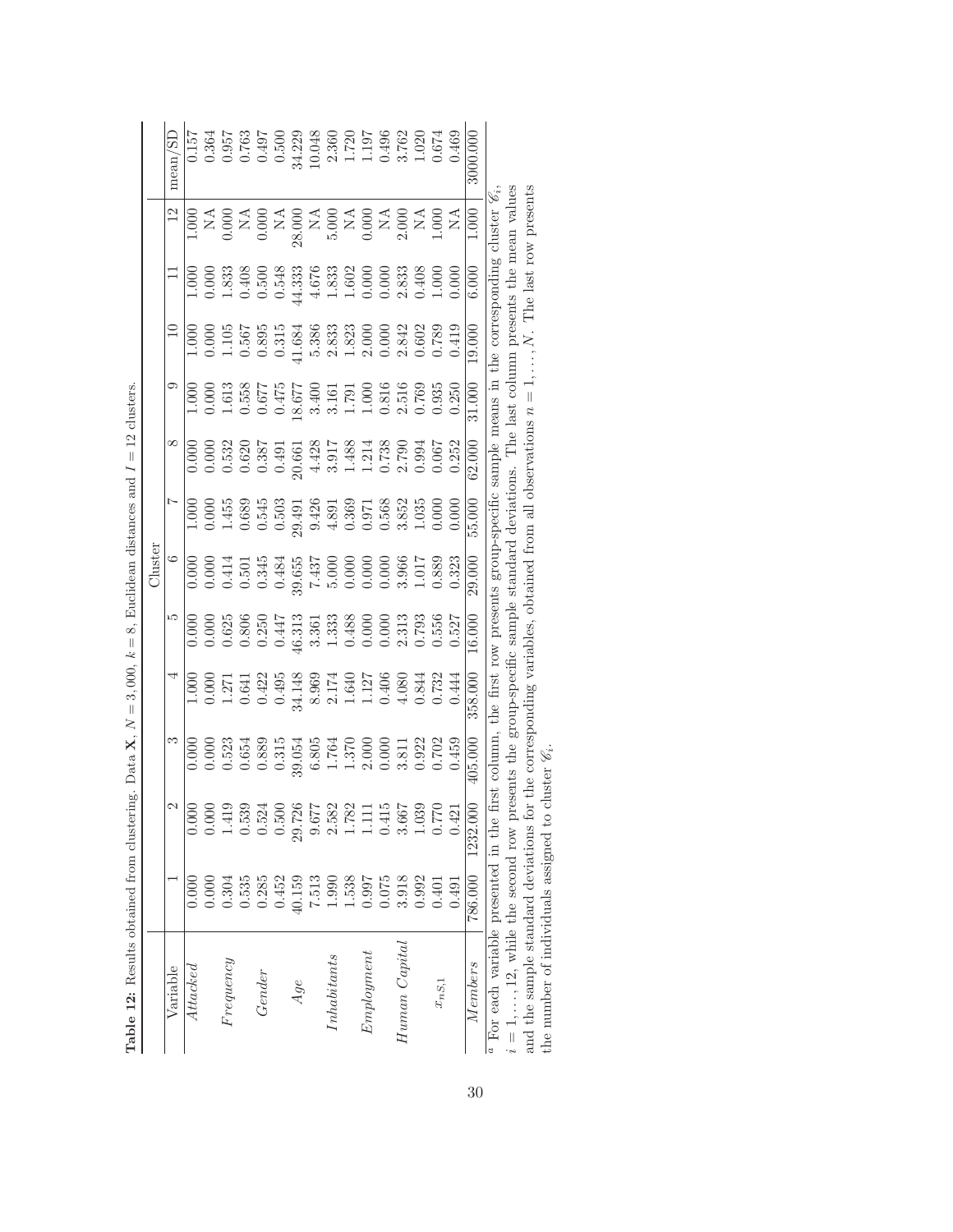| Table 13: Results obtained from clustering. Data X, N               |                          |                                    |          |         | $\left  {}\right $    |          | 3,000, $k = 8$ , $l_1$ -distances and $I = 16$ clusters.                                                                                                                                                                                                                                                                                                                                                        |                                                                                         |        |        |        |       |        |       |       |       |                                                                                                                                                                                                                                                                                   |
|---------------------------------------------------------------------|--------------------------|------------------------------------|----------|---------|-----------------------|----------|-----------------------------------------------------------------------------------------------------------------------------------------------------------------------------------------------------------------------------------------------------------------------------------------------------------------------------------------------------------------------------------------------------------------|-----------------------------------------------------------------------------------------|--------|--------|--------|-------|--------|-------|-------|-------|-----------------------------------------------------------------------------------------------------------------------------------------------------------------------------------------------------------------------------------------------------------------------------------|
|                                                                     |                          |                                    |          |         |                       |          |                                                                                                                                                                                                                                                                                                                                                                                                                 | Cluster                                                                                 |        |        |        |       |        |       |       |       |                                                                                                                                                                                                                                                                                   |
| Vаr.                                                                |                          | N                                  | ಌ        | ₹       |                       |          |                                                                                                                                                                                                                                                                                                                                                                                                                 |                                                                                         |        |        |        |       |        |       |       |       | m./SD                                                                                                                                                                                                                                                                             |
| Atta.                                                               |                          |                                    |          |         |                       |          |                                                                                                                                                                                                                                                                                                                                                                                                                 |                                                                                         |        |        |        |       |        |       |       |       |                                                                                                                                                                                                                                                                                   |
|                                                                     |                          | 0.00                               | 0.00     |         |                       |          |                                                                                                                                                                                                                                                                                                                                                                                                                 |                                                                                         |        |        |        |       |        |       |       |       |                                                                                                                                                                                                                                                                                   |
| Freq.                                                               | 0.36                     | 1.71                               | 1.38     | 1.53    |                       |          |                                                                                                                                                                                                                                                                                                                                                                                                                 |                                                                                         |        |        |        |       |        |       |       |       |                                                                                                                                                                                                                                                                                   |
|                                                                     | 0.62                     | 0.46                               | 0.49     | 0.52    |                       |          |                                                                                                                                                                                                                                                                                                                                                                                                                 |                                                                                         |        |        |        |       |        |       |       |       |                                                                                                                                                                                                                                                                                   |
| Gender                                                              | 1.00                     | 0.67                               | 0.45     | 0.74    |                       |          |                                                                                                                                                                                                                                                                                                                                                                                                                 |                                                                                         |        |        |        |       |        |       |       |       |                                                                                                                                                                                                                                                                                   |
|                                                                     | 0.00                     | 747                                | 0.50     | 0.44    |                       |          |                                                                                                                                                                                                                                                                                                                                                                                                                 |                                                                                         |        |        |        |       |        |       |       |       |                                                                                                                                                                                                                                                                                   |
| Age                                                                 | 38.97                    | 25.63                              | 18.22    | 33.16   |                       |          |                                                                                                                                                                                                                                                                                                                                                                                                                 |                                                                                         |        |        |        |       |        |       |       |       |                                                                                                                                                                                                                                                                                   |
|                                                                     | 8.03                     | 6.76                               | 4.68     | 8.86    |                       |          |                                                                                                                                                                                                                                                                                                                                                                                                                 |                                                                                         |        |        |        |       |        |       |       |       |                                                                                                                                                                                                                                                                                   |
| Inha.                                                               | 1.88                     | 4.59                               | 2.06     | 2.62    |                       |          |                                                                                                                                                                                                                                                                                                                                                                                                                 |                                                                                         |        |        |        |       |        |       |       |       |                                                                                                                                                                                                                                                                                   |
|                                                                     | 1.48                     | 0.99                               | 1.55     | 1.78    |                       |          |                                                                                                                                                                                                                                                                                                                                                                                                                 |                                                                                         |        |        |        |       |        |       |       |       |                                                                                                                                                                                                                                                                                   |
| Empl.                                                               | 1.46                     | 1.25                               | $1.06\,$ | 1.31    |                       |          |                                                                                                                                                                                                                                                                                                                                                                                                                 |                                                                                         |        |        |        |       |        |       |       |       |                                                                                                                                                                                                                                                                                   |
|                                                                     | 0.53                     | 0.56                               | 0.75     | 0.52    |                       |          |                                                                                                                                                                                                                                                                                                                                                                                                                 |                                                                                         |        |        |        |       |        |       |       |       |                                                                                                                                                                                                                                                                                   |
| Hum.C                                                               | 3.78                     | 00 <sub>4</sub>                    | 1.95     | 4.01    |                       |          |                                                                                                                                                                                                                                                                                                                                                                                                                 |                                                                                         |        |        |        |       |        |       |       |       |                                                                                                                                                                                                                                                                                   |
|                                                                     | 0.94                     | 0.82                               | 0.35     | 0.84    |                       |          |                                                                                                                                                                                                                                                                                                                                                                                                                 |                                                                                         |        |        |        |       |        |       |       |       |                                                                                                                                                                                                                                                                                   |
| $x_{nS,1}$                                                          | 0.13                     | 0.00                               | 0.70     | 1.00    |                       |          | $\begin{array}{ l }\hline -\circ\circ\,\stackrel{1}{\circ}\  \  \, \circ\  \  \, \circ\  \  \, \circ\  \  \, \circ\  \  \, \circ\  \  \, \circ\  \  \, \circ\  \  \, \circ\  \  \, \circ\  \  \, \circ\  \  \, \circ\  \  \, \circ\  \  \, \circ\  \  \, \circ\  \  \, \circ\  \  \, \circ\  \  \, \circ\  \  \, \circ\  \  \, \circ\  \  \, \circ\  \  \, \circ\  \  \, \circ\  \  \, \circ\  \  \, \circ\  \$ |                                                                                         |        |        |        |       |        |       |       |       | $\begin{array}{l} 0.767674 \\ 0.767674 \\ 0.767674 \\ 0.767674 \\ 0.767674 \\ 0.767674 \\ 0.767674 \\ 0.767674 \\ 0.767674 \\ 0.767674 \\ 0.767674 \\ 0.767674 \\ 0.767674 \\ 0.767674 \\ 0.767674 \\ 0.767674 \\ 0.767674 \\ 0.767674 \\ 0.767674 \\ 0.767674 \\ 0.767674 \\ 0.$ |
|                                                                     | 0.34                     | 0.00                               | 0.46     | 0.00    |                       |          |                                                                                                                                                                                                                                                                                                                                                                                                                 |                                                                                         |        |        |        |       |        |       |       |       |                                                                                                                                                                                                                                                                                   |
| Memb.                                                               | 581.000                  | 79.000                             | 162.000  | 719.000 | $\frac{1}{2}$<br>894. | 47.000   | 203.000                                                                                                                                                                                                                                                                                                                                                                                                         | 147.000                                                                                 | 31.000 | 50.000 | 41.000 | 1.000 | 27.000 | 4.000 | 7.000 | 7.000 | 3000.000                                                                                                                                                                                                                                                                          |
| $^a$ For each variable presented in the first column, the first row | مصد المسممين مالم والماس | an an an an an de an de la commune |          |         |                       | presents |                                                                                                                                                                                                                                                                                                                                                                                                                 | group-specific sample means in the corresponding cluster<br>$m_{\rm{esc}}$ 1.4 $\alpha$ |        |        |        |       |        |       |       |       |                                                                                                                                                                                                                                                                                   |

| j<br>ţ<br>i<br>í<br>$\parallel$                                                               |
|-----------------------------------------------------------------------------------------------|
|                                                                                               |
| l                                                                                             |
| i                                                                                             |
|                                                                                               |
|                                                                                               |
|                                                                                               |
| $\begin{array}{c} \hline \end{array}$<br>ļ                                                    |
| Ï                                                                                             |
| l<br>j                                                                                        |
|                                                                                               |
| $\parallel$                                                                                   |
| ť                                                                                             |
|                                                                                               |
|                                                                                               |
| $\mathbf{i}$<br>ו<br>ו                                                                        |
|                                                                                               |
| I                                                                                             |
| J<br>J<br>ĺ                                                                                   |
|                                                                                               |
| ֖֖֖֖֖֖֖ׅ֖ׅ֪֪ׅ֖֧֪֪֪ׅ֖֧ׅ֪֪֪ׅ֪֪ׅ֖֧֪֪֪֪֪֪֪֪֪֪֪֪֪֪֪֪֪ׅ֚֚֚֚֚֚֚֚֚֚֚֚֚֚֚֚֚֚֚֚֚֚֚֚֚֚֚֚֬֝֟֓֡֡֝֓֞֞֝֬֞֝֬֝ |
|                                                                                               |
|                                                                                               |
|                                                                                               |
|                                                                                               |
|                                                                                               |
|                                                                                               |
| I                                                                                             |
| ١<br>¢                                                                                        |
| ł                                                                                             |
|                                                                                               |
| ۔<br>م<br>I                                                                                   |

while the second row presents the group-specific sample standard deviations. The last column presents the mean values and the sample standard deviations for the corresponding variables, obtained from all observations  $n =$ while the second row presents the group-specific sample standard deviations. The last column presents the mean values and the sample standard deviations for the corresponding variables, obtained from all observations  $n = 1, \ldots, N$ . The last row presents the number of individuals assigned to cluster  $\mathscr{C}_i$ .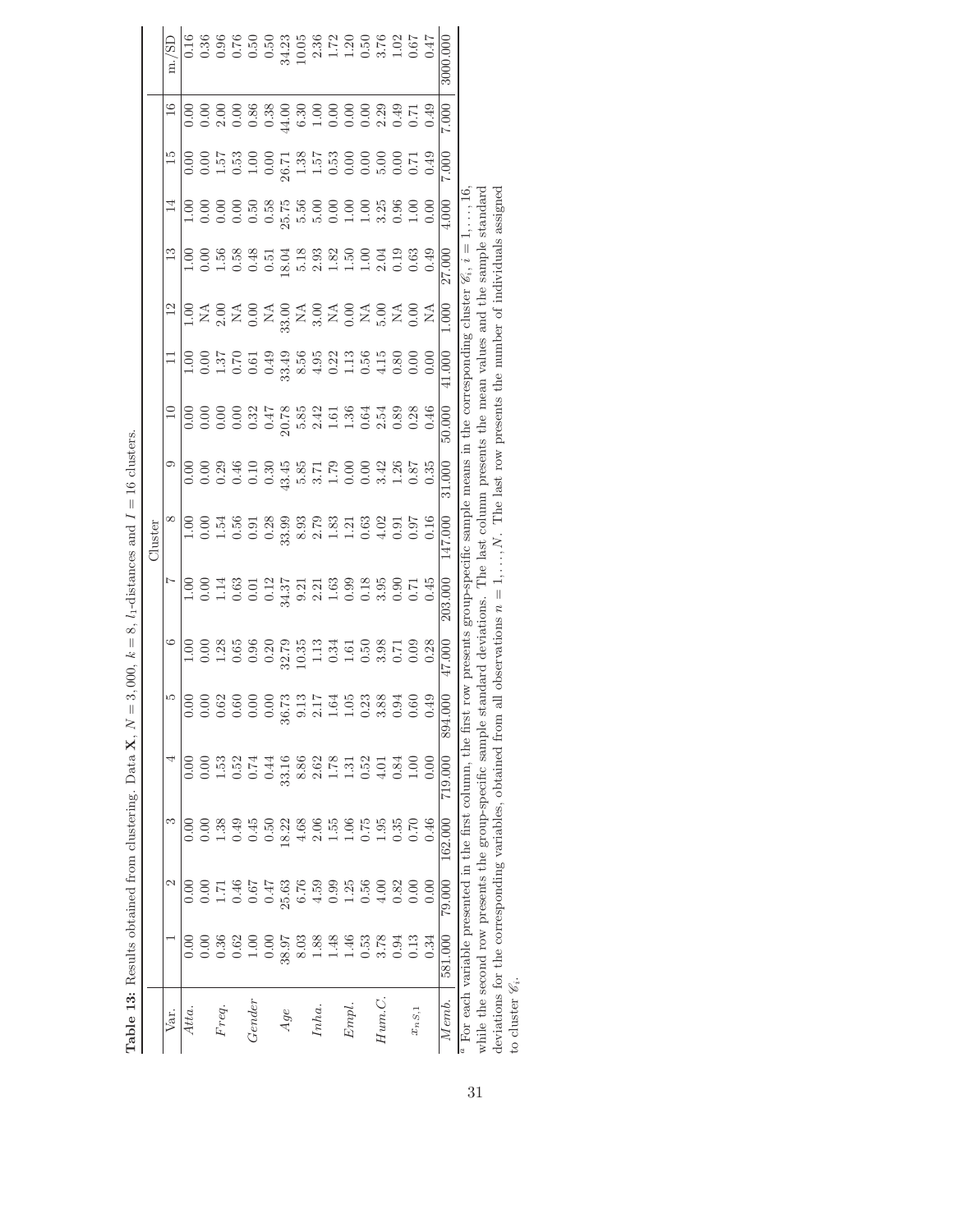|                     | <b>Table 14:</b> Results obtained from clustering. Data $X, N =$         |         |                                                            |         |                         |                       |        |          | 3,000, $k = 8$ , Euclidean distances and $I = 16$ clusters.                             |        |                           |        |                |                                                                                                                                                                                                                                                                                                                                                                                                             |       |       |          |
|---------------------|--------------------------------------------------------------------------|---------|------------------------------------------------------------|---------|-------------------------|-----------------------|--------|----------|-----------------------------------------------------------------------------------------|--------|---------------------------|--------|----------------|-------------------------------------------------------------------------------------------------------------------------------------------------------------------------------------------------------------------------------------------------------------------------------------------------------------------------------------------------------------------------------------------------------------|-------|-------|----------|
|                     |                                                                          |         |                                                            |         |                         |                       |        | Cluster  |                                                                                         |        |                           |        |                |                                                                                                                                                                                                                                                                                                                                                                                                             |       |       |          |
| Var.                |                                                                          | Z       |                                                            |         |                         |                       |        | $\infty$ |                                                                                         |        |                           |        |                |                                                                                                                                                                                                                                                                                                                                                                                                             |       |       | m./SD    |
| Atta.               |                                                                          | 0.00    | 0.00                                                       |         |                         |                       |        |          |                                                                                         |        |                           |        |                |                                                                                                                                                                                                                                                                                                                                                                                                             |       |       |          |
|                     |                                                                          |         |                                                            |         |                         |                       |        |          |                                                                                         |        |                           |        |                | $\begin{array}{ l }\hline \multicolumn{1}{ l }{0.0017}\hline \multicolumn{1}{ l }{0.0017}\hline \multicolumn{1}{ l }{0.0017}\hline \multicolumn{1}{ l }{0.0017}\hline \multicolumn{1}{ l }{0.0017}\hline \multicolumn{1}{ l }{0.0017}\hline \multicolumn{1}{ l }{0.0017}\hline \multicolumn{1}{ l }{0.0017}\hline \multicolumn{1}{ l }{0.0017}\hline \multicolumn{1}{ l }{0.0017}\hline \multicolumn{1}{ l$ |       |       |          |
| Freq.               | 0.30                                                                     | 1.44    | 1.42                                                       | 0.52    |                         |                       |        |          |                                                                                         |        |                           |        |                |                                                                                                                                                                                                                                                                                                                                                                                                             |       |       |          |
|                     | 0.53                                                                     |         | 0.53                                                       | 0.65    |                         |                       |        |          |                                                                                         |        |                           |        |                |                                                                                                                                                                                                                                                                                                                                                                                                             |       |       |          |
| Gend.               | 0.28                                                                     | 0.50    | 0.54                                                       | 0.89    |                         |                       |        |          |                                                                                         |        |                           |        |                |                                                                                                                                                                                                                                                                                                                                                                                                             |       |       |          |
|                     | 0.45                                                                     | 0.50    | 0.50                                                       | 0.31    |                         |                       |        |          |                                                                                         |        |                           |        |                |                                                                                                                                                                                                                                                                                                                                                                                                             |       |       |          |
| Age                 | 40.16                                                                    | 31.22   | 29.40                                                      | 39.05   | Õ                       |                       |        |          |                                                                                         |        |                           |        |                |                                                                                                                                                                                                                                                                                                                                                                                                             |       |       |          |
|                     | 15.7                                                                     | 8.71    | 10.27                                                      | 6.81    |                         |                       |        |          |                                                                                         |        |                           |        |                |                                                                                                                                                                                                                                                                                                                                                                                                             |       |       |          |
| Inha.               | 0.99                                                                     | 4.74    | 1.50                                                       | 1.76    |                         |                       |        |          |                                                                                         |        |                           |        |                |                                                                                                                                                                                                                                                                                                                                                                                                             |       |       |          |
|                     | 1.54                                                                     | 0.54    | 1.06                                                       | 1.37    |                         |                       |        |          |                                                                                         |        |                           |        |                |                                                                                                                                                                                                                                                                                                                                                                                                             |       |       |          |
| Empl.               | 1.00                                                                     | 1.25    | 0.98                                                       | 2.00    |                         |                       |        |          |                                                                                         |        |                           |        |                |                                                                                                                                                                                                                                                                                                                                                                                                             |       |       |          |
|                     | 0.07                                                                     | 0.45    | 0.35                                                       | 0.00    |                         |                       |        |          |                                                                                         |        |                           |        |                |                                                                                                                                                                                                                                                                                                                                                                                                             |       |       |          |
| Hum.C.              | 3.92                                                                     | 4.18    | 3.36                                                       | 3.81    |                         |                       |        |          |                                                                                         |        |                           |        |                |                                                                                                                                                                                                                                                                                                                                                                                                             |       |       |          |
|                     | 0.99                                                                     | 0.85    | 1.01                                                       | 0.92    |                         |                       |        |          |                                                                                         |        |                           |        |                |                                                                                                                                                                                                                                                                                                                                                                                                             |       |       |          |
| $x_{nS,\mathbf{1}}$ | 0.40                                                                     | 0.84    | 00.1                                                       | 0.70    |                         |                       |        |          |                                                                                         |        |                           |        |                |                                                                                                                                                                                                                                                                                                                                                                                                             |       |       |          |
|                     | 0.49                                                                     | 0.37    | 0.00                                                       | 0.46    |                         |                       |        |          |                                                                                         |        |                           |        |                |                                                                                                                                                                                                                                                                                                                                                                                                             |       |       |          |
| Memb.               | 786.000                                                                  | 430.000 | 589.000                                                    | 405.000 | $\frac{1}{000}$<br>262. | 16.000                | 29.000 | 55.000   | 213.000                                                                                 | 96.000 | 38.000                    | 24.000 | 31.000         | 19.000                                                                                                                                                                                                                                                                                                                                                                                                      | 6.000 | 1.000 | 3000.000 |
|                     | $\frac{a}{a}$ For each variable presented in the first column, the first |         | while the second row presents the group-specific sample st |         |                         | $tan1$ ard dariations |        |          | The last column presents the mean values<br>row presents group-specific sample means in |        | the corresponding cluster |        | and the cample | ndarı                                                                                                                                                                                                                                                                                                                                                                                                       |       |       |          |

| j                                                                  |
|--------------------------------------------------------------------|
| l<br>$\parallel$                                                   |
| l                                                                  |
| ī<br>ļ<br>i<br>l<br>Ï                                              |
| ï<br>l<br>l                                                        |
| X<br>ì                                                             |
| $\parallel$<br>֦֧֦֧֦֧֦֧֦֧֦֧֦֧֦֧֦֧֦֧֦֧֦֧֦֧֦֧ׅ֦֧֦֧ׅ֧֜֜֜֜֜֓֞֜֓֞֓<br>ć |
| j<br>$\sim$ $\sim$ $\sim$<br>١<br>j<br>i<br>j<br>I                 |
| ï                                                                  |
| i<br>i                                                             |
| I<br>ı                                                             |
| $\frac{1}{4}$<br>j<br>se a se                                      |
| ;                                                                  |
|                                                                    |
| Ï<br>į<br>ì<br>f                                                   |
| J<br>ł<br>I                                                        |
| Ì<br>Labl<br>ĺ<br>Ξ                                                |

while the second row presents the group-specific sample standard deviations. The last column presents the mean values and the sample standard deviations for the corresponding variables, obtained from all observations  $n =$ while the second row presents the group-specific sample standard deviations. The last column presents the mean values and the sample standard deviations for the corresponding variables, obtained from all observations  $n = 1, \ldots, N$ . The last row presents the number of individuals assigned to cluster  $\mathscr{C}_i$ .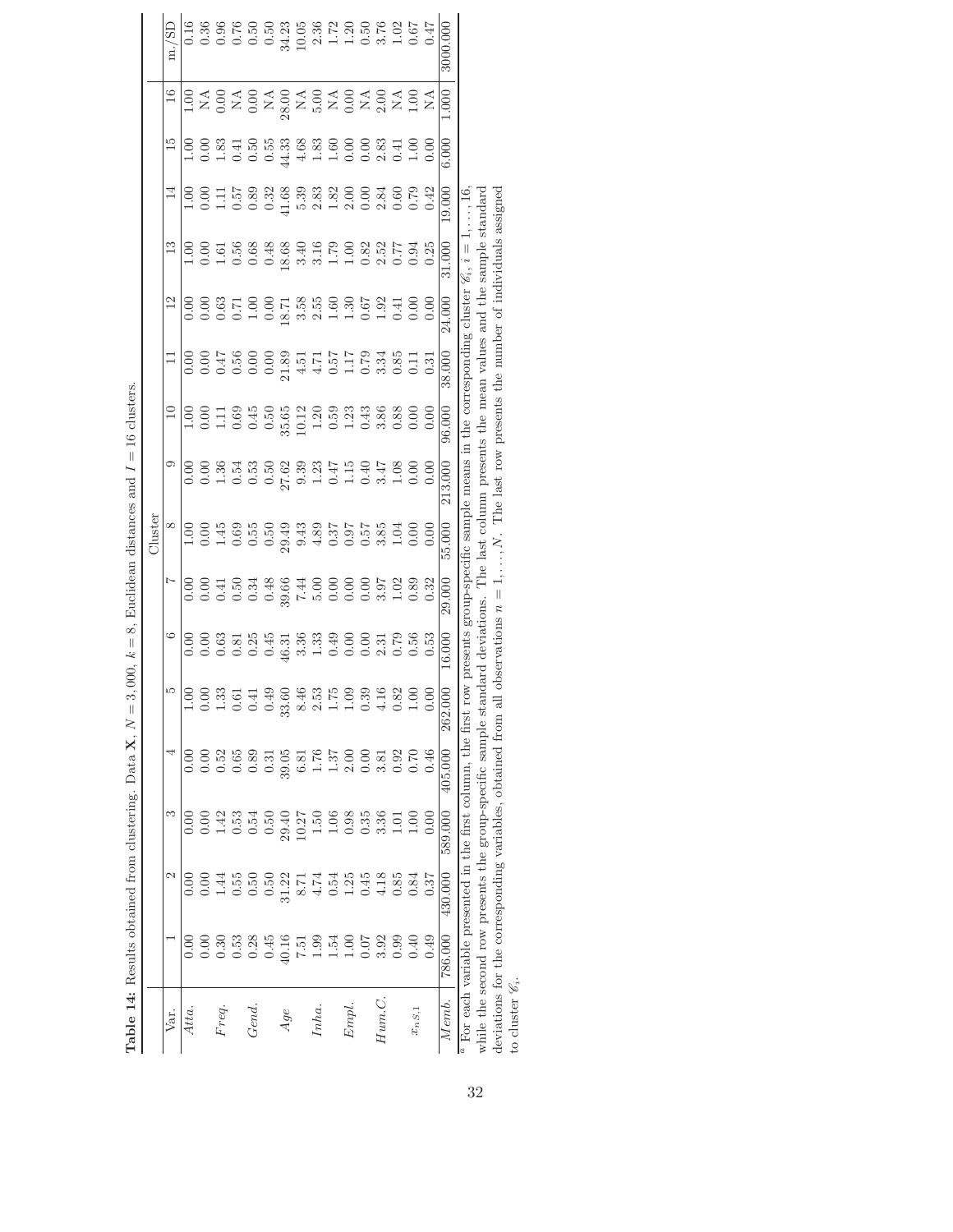#### **E Further Regression Results**

Tables 15 and 16 provide the regression results when all  $N = 3,000$  observations are used and the 48 interviewees with inconsistent replies are not excluded. By looking at the p-values, we observe that the regression intercept is highly statistically significant for both models. In addition, the variable F requency becomes significant in both models if a significance level of approximately 6.5% is applied. The higher the variable Frequency the larger the risk of an offense on the Internet. As already observed in the main text, the variables Employment and Human Capital are (almost) significant on a 10% significance level. The impacts of the variables Age, Gender, and Inhabitants are statistically insignificant (when applying a significance level  $\leq 10\%$ ).

Next, we investigate the impacts arising for the various *Security* variables  $x_{nS,j}$ . For both the logit and the probit model,  $x_{nS,4}$ , 'install safety software',  $x_{nS,8}$ , 'read terms and conditions carefully at every registration', and  $x_{nS,13}$ , 'do not use social networks' are statistically significant at a 10% significance level, while the p-value for the variable  $x_{nS,1}$ , 'adapt protection settings at the first registration' is slightly above 10%. The variable  $x_{n,S,6}$ , 'only communicate with persons known in real life' is significant at a 5% significance level. The other  $x_{nS,j}$  are not statistically significant. When considering the signs of the (almost) significant variables  $x_{n,s,j}$ , we observe that the signs of the parameter estimates, and thereby the marginal effects, are – as expected – negative for the variables  $x_{nS,1}$ ,  $x_{nS,6}$  and  $x_{nS,13}$ . However, for the variables  $x_{nS,4}$  and  $x_{nS,8}$  (both significant at the 10% level), we observe the counterintuitive result that these possible measures to increase protection raises the probability to be offended on the Internet.

Finally, we would like to remark on this counterintuitive result that the variables  $x_{nS,4}$  and  $x_{nS,8}$  have a positive and significant impact on the probability to be offended (at the 10% level). Positive parameter estimates  $\hat{\beta}_4$  and  $\hat{\beta}_8$  can be due to sampling effects, interviewees mis-understanding the questions, etc. In addition, as already stated in Section 3, in contrast to the assumption of exogenous regressors, the users might have decided to 'install safety software' and to 'read terms and conditions carefully at every registration' after they had been offended and before they had been interviewed. At least for the 48 interviewees where inconsistencies in  $x_{n2}$  and  $y_n$  are observed, we have concerns that that some users in this subgroup behaved in this way. Hence, the results with  $\tilde{N} = N - 48$  interviewees are presented in the main text. In contrast to Tables 15 and 16, when excluding these observations, the impacts of the variables  $x_{nS,4}$  and  $x_{nS,8}$  are statistically insignificant (see, e.g., p-values in Tables 3 and 4).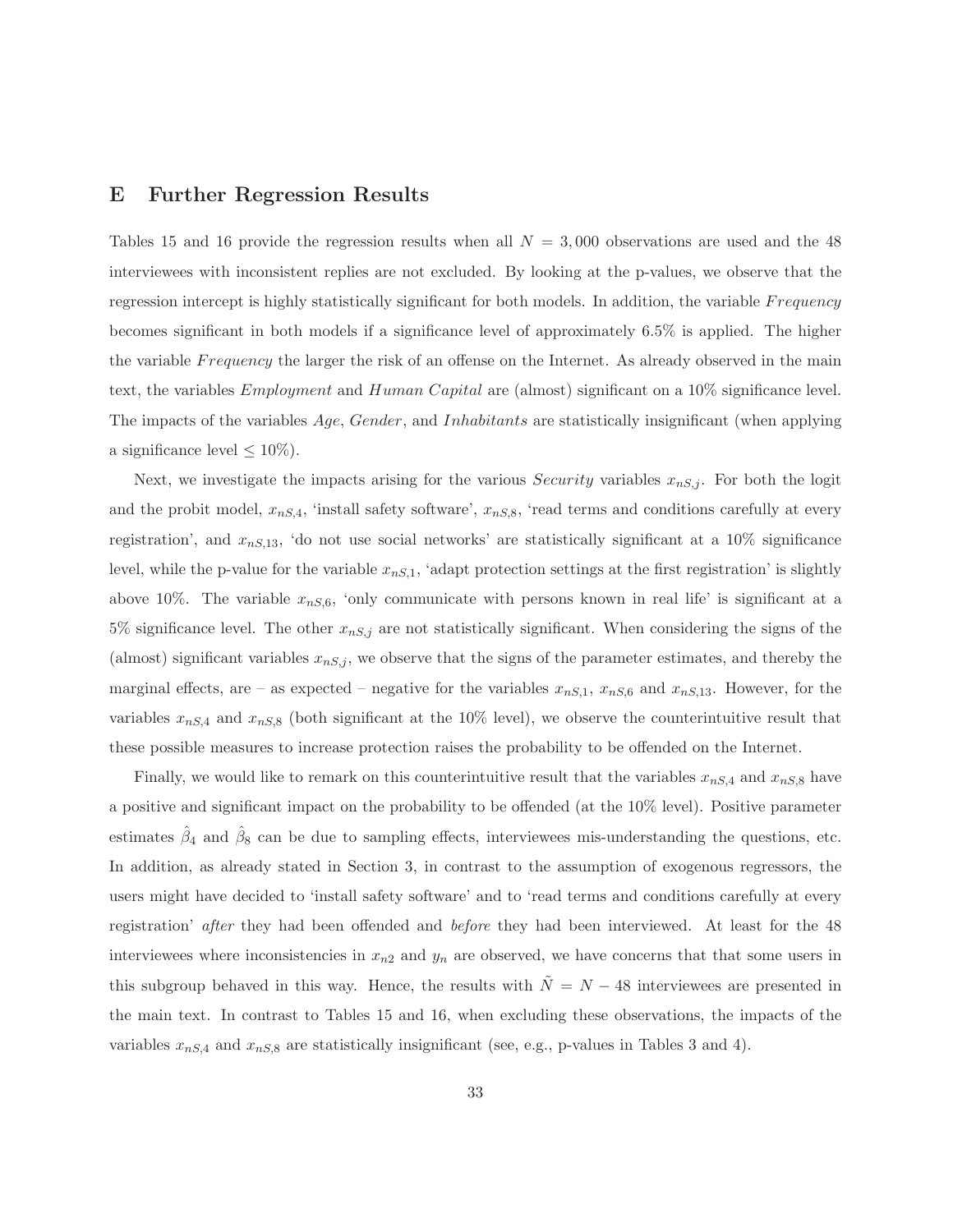| Variable                | $\beta_i$ | SE     | z-value   | p-value | $ME_i$    |
|-------------------------|-----------|--------|-----------|---------|-----------|
| Intercept               | $-2.0506$ | 0.4377 | $-4.6850$ | 0.0000  | $-0.3246$ |
| Frequency               | 0.1843    | 0.0997 | 1.8490    | 0.0645  | 0.0292    |
| Gender                  | $-0.1557$ | 0.1275 | $-1.2210$ | 0.2221  | $-0.0246$ |
| Age                     | 0.0021    | 0.0072 | 0.2930    | 0.7697  | 0.0003    |
| Inhabitants             | 0.0262    | 0.0356 | 0.7350    | 0.4622  | 0.0041    |
| Employment              | $-0.2132$ | 0.1332 | $-1.6000$ | 0.1096  | $-0.0337$ |
| Human Capital           | 0.1100    | 0.0667 | 1.6480    | 0.0993  | 0.0174    |
| Security $x_{nS,1}$     | $-0.2505$ | 0.1534 | $-1.6330$ | 0.1024  | $-0.0435$ |
| Security $x_{nS,2}$     | $-0.0240$ | 0.1306 | $-0.1840$ | 0.8540  | $-0.0038$ |
| Security $x_{nS,3}$     | 0.1797    | 0.1489 | 1.2070    | 0.2276  | 0.0284    |
| Security $x_{nS,4}$     | 0.3160    | 0.1635 | 1.9330    | 0.0533  | 0.0500    |
| Security $x_{nS,5}$     | 0.0526    | 0.1372 | 0.3840    | 0.7013  | 0.0083    |
| Security $x_{nS,6}$     | $-0.3437$ | 0.1476 | $-2.3280$ | 0.0199  | $-0.0544$ |
| Security $x_{nS,7}$     | 0.1083    | 0.1538 | 0.7040    | 0.4812  | 0.0171    |
| Security $x_{nS,8}$     | 0.2604    | 0.1326 | 1.9640    | 0.0495  | 0.0412    |
| Security $x_{nS,9}$     | 0.0563    | 0.1363 | 0.4130    | 0.6798  | 0.0089    |
| Security $x_{nS,10}$    | 0.1344    | 0.1366 | 0.9840    | 0.3253  | 0.0213    |
| Security $x_{nS,11}$    | $-0.1556$ | 0.1556 | $-1.0000$ | 0.3171  | $-0.0246$ |
| Incertitude $x_{nS,12}$ | 0.0129    | 0.6742 | 0.0190    | 0.9847  | 0.0020    |
| Security $x_{nS,13}$    | $-1.2771$ | 0.7385 | $-1.7290$ | 0.0838  | $-0.2022$ |
| Incertitude $x_{nS,14}$ | $-0.1976$ | 0.5203 | $-0.3800$ | 0.7041  | $-0.0313$ |

**Table 15:** Results obtained from the Logit Regression.

<sup>a</sup> Results obtained from the logit regression.  $N = 3,000$  observations, 1,749 observations used by R due to missing values.  $y_n$ , i.e. 'personally offended', is the dependent variable, while  $x_{n2},...,x_{nS,14}$  are the dependent variables. The second column provides the maximum likelihood estimates  $\hat{\beta}_i$ ,  $i = 0, 2, \ldots, k' =$ 21, while the third, the forth and the fifth columns provide standard errors, z-values and p-values for the corresponding parameter estimates. A  $p$ -value of 0.000 denotes a p-value smaller than 0.0001. The last column shows estimates of the marginal effects  $ME_i$ .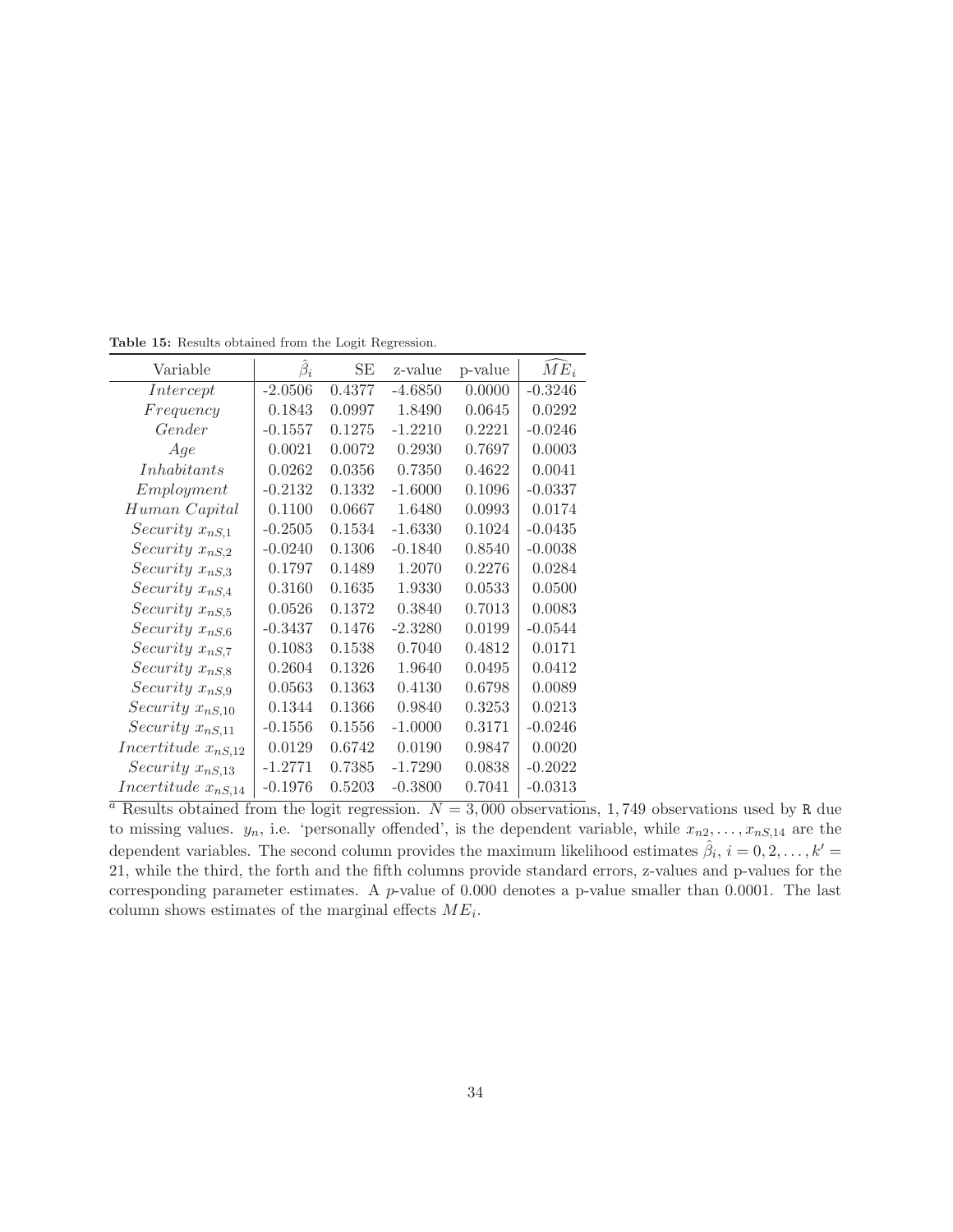| Variable                | $\beta_i$ | SЕ     | z-value   | p-value | $ME_i$    |
|-------------------------|-----------|--------|-----------|---------|-----------|
| Intercept               | $-1.2337$ | 0.2483 | $-4.9690$ | 0.0000  | $-0.3464$ |
| Frequency               | 0.1074    | 0.0569 | 1.8880    | 0.0590  | 0.0302    |
| Gender                  | $-0.0933$ | 0.0732 | $-1.2750$ | 0.2024  | $-0.0262$ |
| Age                     | 0.0013    | 0.0041 | 0.3160    | 0.7518  | 0.0004    |
| Inhabitants             | 0.0149    | 0.0205 | 0.7270    | 0.4669  | 0.0042    |
| Employment              | $-0.1169$ | 0.0757 | $-1.5440$ | 0.1225  | $-0.0328$ |
| Human Capital           | 0.0642    | 0.0381 | 1.6860    | 0.0917  | 0.0180    |
| Security $x_{nS,1}$     | $-0.1440$ | 0.0882 | $-1.6320$ | 0.1027  | $-0.0404$ |
| Security $x_{nS,2}$     | $-0.0187$ | 0.0751 | $-0.2490$ | 0.8037  | $-0.0052$ |
| Security $x_{nS,3}$     | 0.1075    | 0.0848 | 1.2670    | 0.2050  | 0.0302    |
| Security $x_{nS,4}$     | 0.1809    | 0.0918 | 1.9700    | 0.0488  | 0.0508    |
| Security $x_{nS,5}$     | 0.0331    | 0.0788 | 0.4200    | 0.6745  | 0.0093    |
| Security $x_{nS,6}$     | $-0.1952$ | 0.0859 | $-2.2720$ | 0.0231  | $-0.0548$ |
| Security $x_{nS,7}$     | 0.0663    | 0.0881 | 0.7530    | 0.4517  | 0.0186    |
| Security $x_{nS,8}$     | 0.1494    | 0.0766 | 1.9510    | 0.0511  | 0.0419    |
| Security $x_{nS,9}$     | 0.0284    | 0.0783 | 0.3630    | 0.7167  | 0.0080    |
| Security $x_{nS,10}$    | 0.0714    | 0.0780 | 0.9160    | 0.3599  | 0.0200    |
| Security $x_{nS,11}$    | $-0.0889$ | 0.0888 | $-1.0010$ | 0.3170  | $-0.0250$ |
| Incertitude $x_{nS,12}$ | 0.0352    | 0.3894 | 0.0900    | 0.9280  | 0.0099    |
| Security $x_{nS,13}$    | $-0.6657$ | 0.3532 | $-1.8850$ | 0.0595  | $-0.1869$ |
| Incertitude $x_{nS,14}$ | $-0.1041$ | 0.2836 | $-0.3670$ | 0.7136  | $-0.0292$ |

**Table 16:** Results obtained from the Probit Regression.

<sup>a</sup> Results obtained from the probit regression.  $N = 3,000$  observations, 1,749 observations used by R due to missing values.  $y_n$ , i.e. 'personally offended', is the dependent variable, while  $x_{n2},...,x_{nS,14}$  are the dependent variables. The second column provides the maximum likelihood estimates  $\hat{\beta}_i$ ,  $i = 0, 2, \ldots, k' =$ 21, while the third, the forth and the fifth column provide standard errors, z-values and p-values for the corresponding parameter estimates. A  $p$ -value of 0.000 denotes a p-value smaller than 0.0001. The last column shows estimates of the marginal effects  $ME_i$ .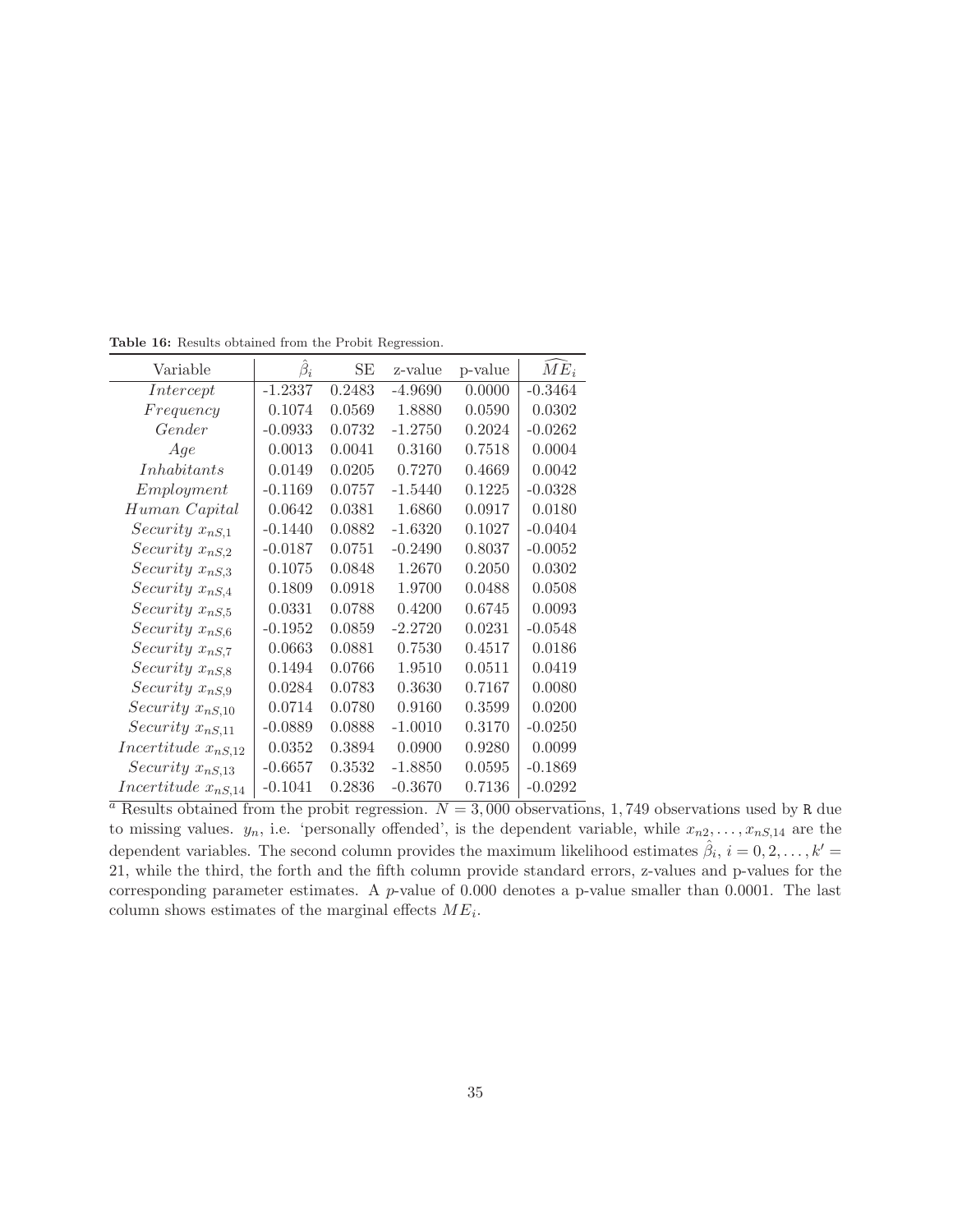## **References**

- Anderson, R., Barton, C., Böhme, R., Clayton, R., Van Eeten, M. J., Levi, M., Moore, T., and Savage, S. (2013). Measuring the cost of cybercrime. In The economics of information security and privacy, pages 265–300. Springer Berlin Heidelberg.
- Bailey, M., Dittrich, D., Kenneally, E., and Maughan, D. (2012). The menlo report. IEEE Security Privacy, 10(2):71–75.
- Becker, G. S. (1968). Crime and punishment: An economic approach. Journal of Political Economy, 76:1–54.
- BM.I (2015). Bundesministerium für Inneres (BM.I; Federal Ministry of the Interior, Austria); Sicherheitsbericht 2014. http://www.bmi.gv.at/cms/BK/presse/files/KrimBericht\_2014\_web.pdf. Accessed: 2015-10-20.
- Bullée, J.-W. H., Montoya, L., Pieters, W., Junger, M., and Hartel, P. H. (2015). The persuasion and security awareness experiment: reducing the success of social engineering attacks. Journal of Experimental Criminology, 11(1):97–115.
- Bundeskriminalamt (2015). Sicherheit 2014 (.BK; Federal Criminal Police Office, Austria). http://www. bmi.gv.at/cms/BK/presse/files/KrimBericht\_2014\_web.pdf. Accessed: 2015-10-20.
- Cameron, A. C. and Trivedi, P. K. (2005). Microeconometrics: Methods and Applications. Cambridge University Press, New York.
- Cook, P. J., Machin, S., Marie, O., and Mastrobuoni, G. (2014). Lessons from the economics of crime. CentrePiece - The Magazine for Economic Performance 410, Centre for Economic Performance, LSE.
- CPSR (2015). Computer Professionals for Social Responsibility: The Ten Commandments of Computer Ethics. http://cpsr.org/issues/ethics/cei/. Accessed: 2015-11-24.
- Davidson, R. and MacKinnon, J. G. (1993). *Estimation and Inference in Econometrics*. Oxford University Press, New York.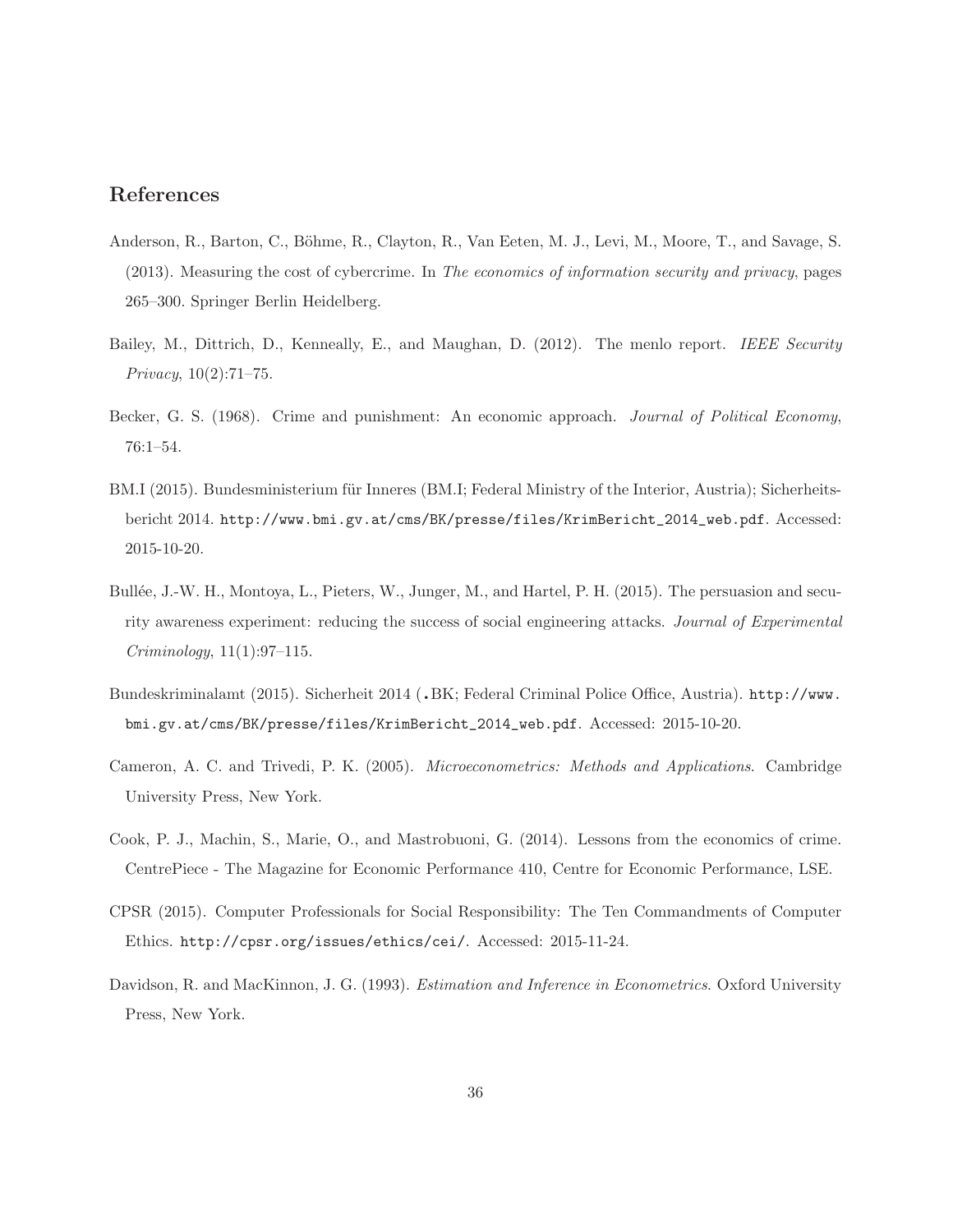- Dimkov, T. (2012). Alignment of organizational security policies : theory and practice. PhD thesis, Enschede, the Netherlands. IPA Dissertation Series no. 2012-04.
- E.C. (2016). European Commission: Digital Agenda for Europe. http://ec.europa.eu/ digital-agenda/. Accessed: 2016-01-04.
- Freeman, R. (1999). The Economics of Crime, page Chapter 52. North Holland Publishers, Amsterdam, Netherlands.
- Greene, W. H. (1997). Econometric Analysis. Perentice Hall, New Jersey, 3rd edition.
- Halaweh, M. and Fidler, C. (2008). Security perception in e-commerce: Conflict between customer and organizational perspectives. In Computer Science and Information Technology, 2008. IMCSIT 2008. International Multiconference on, pages 443–449.
- Hartel, P., Junger, M., and Wieringa, R. (2011). Cyber-crime science = crime science + information security. Technical Report TR-CTI, University of Enschede, Enschede.
- Hinduja, S. and Patchin, J. W. (2008). Cyberbullying: An exploratory analysis of factors related to offending and victimization. Deviant Behavior, 29(2):129–156.
- Kaufman, L. and Rousseeuw, P. J. (1990). Finding Groups in Data: An Introduction to Cluster Analysis. John Wiley.
- Kirchner, S., Angleitner, B., and Gstrein, M. (2015). Cyber Crime die Social Media-Nutzer in Osterreich ¨ und ihre Erfahrungen mit kriminalpolizeilich relevanten Aktivitäten. Technical report, Institute for Advanced Studies, Vienna and MAKAM Research GmbH; this project was financed by the Security Research Program KIRAS of the Austrian Ministry for Transport, Innovation and Technology.
- Kochheim, D. (2016). Modulares Cybercrime . http://www.cyberfahnder.de/doc/Kochheim, %20Modulares%20Cybercrime.pdf. Accessed: 2016-09-02.
- Kshetri, N. (2010). The Global Cybercrime Industry: Economic, Institutional and Strategic Perspectives. Springer Berlin Heidelberg.